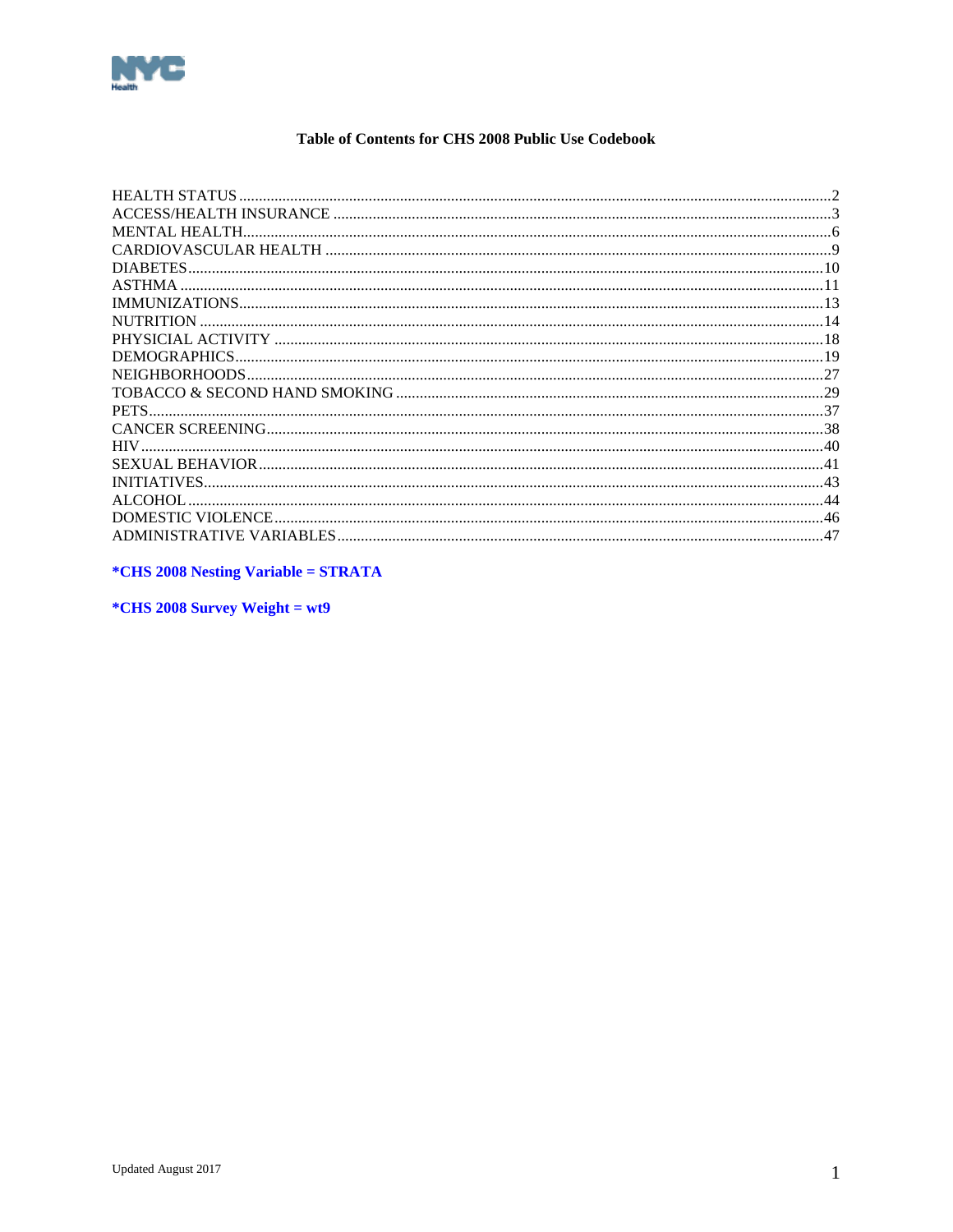<span id="page-1-0"></span>

| <b>HEALTH STATUS</b>    |                                                                                |                 |               |                                                                                                |                                           |                          |              |  |  |  |
|-------------------------|--------------------------------------------------------------------------------|-----------------|---------------|------------------------------------------------------------------------------------------------|-------------------------------------------|--------------------------|--------------|--|--|--|
| <b>Recoded Variable</b> | <b>Question</b>                                                                | <b>Raw Name</b> | <b>Source</b> | <b>Frequencies</b> (unweighted)                                                                |                                           | <b>Prior years</b>       | <b>NOTES</b> |  |  |  |
| generalhealth           | Would you say<br>in general that<br>your health is:<br>excellent, very<br>good | health1         | Q1.1          | $1 = Excellent$<br>$2=V$ ery good<br>$3 = Good$<br>$4 = Fair$<br>$5 = Poor$<br>$d=DK$<br>$r=R$ | 1429<br>1867<br>2447<br>1264<br>492<br>49 | 2002-2007: generalhealth |              |  |  |  |

[Table of contents](#page-0-0)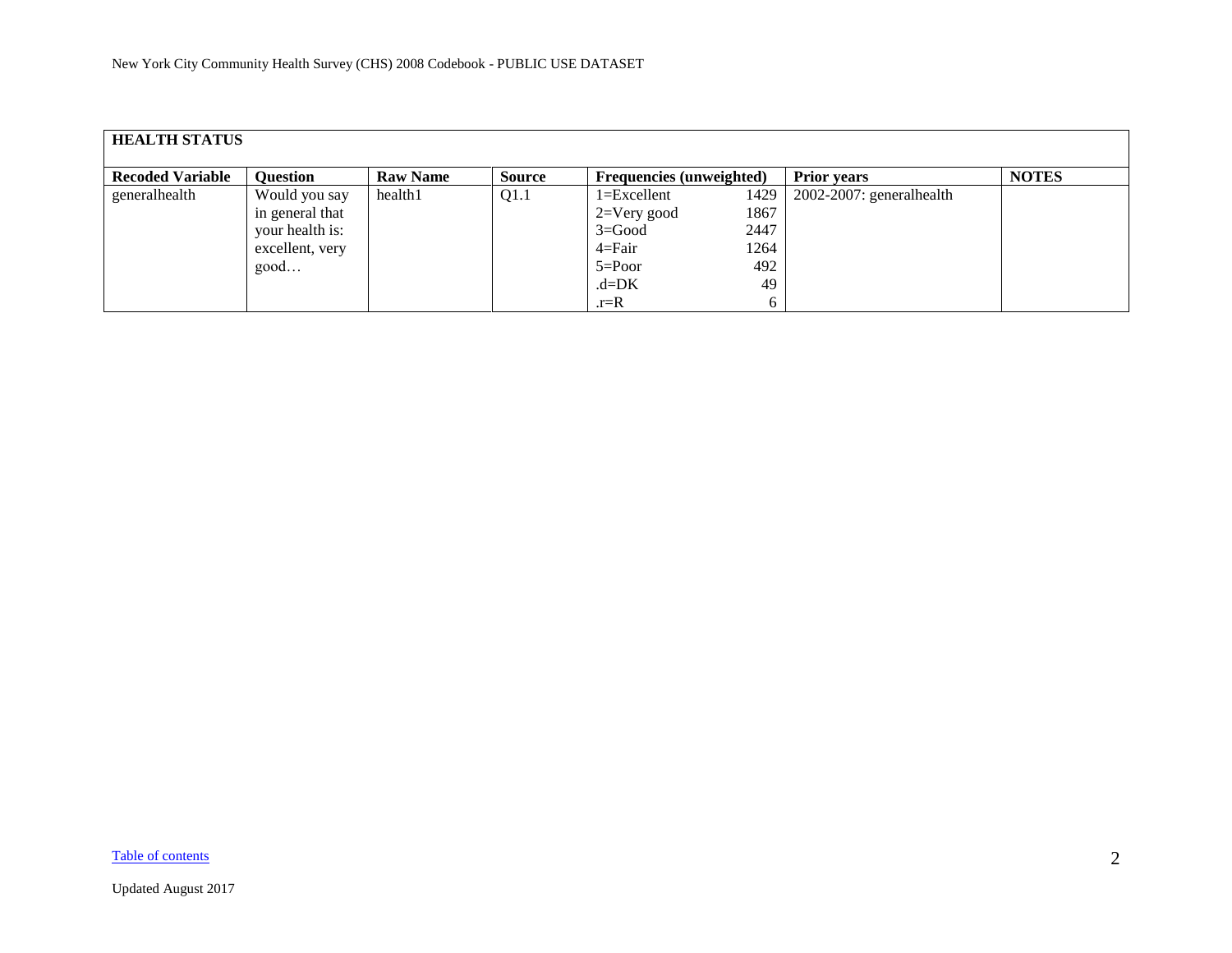<span id="page-2-0"></span>

| <b>ACCESS/HEALTH INSURANCE</b>    |                                                                                                                                                                                                   |                    |                   |                                                                                                                                                                                              |                                                                  |                                                                                                                                                                |                                                                                                                    |  |  |  |
|-----------------------------------|---------------------------------------------------------------------------------------------------------------------------------------------------------------------------------------------------|--------------------|-------------------|----------------------------------------------------------------------------------------------------------------------------------------------------------------------------------------------|------------------------------------------------------------------|----------------------------------------------------------------------------------------------------------------------------------------------------------------|--------------------------------------------------------------------------------------------------------------------|--|--|--|
| <b>Recoded</b><br><b>Variable</b> | <b>Question</b>                                                                                                                                                                                   | Raw<br><b>Name</b> | <b>Source</b>     | <b>Frequencies (unweighted)</b>                                                                                                                                                              |                                                                  | <b>Prior years</b>                                                                                                                                             | <b>NOTES</b>                                                                                                       |  |  |  |
| insuredgateway08                  | Do you have any<br>kind of health<br>insurance coverage,<br>including private<br>health insurance,<br>prepaid plans such as<br>H-M-Os, or<br>government plans<br>such as Medicare or<br>Medicaid? | access41           | Q2.1;<br>access42 | $1 = Yes$<br>$2=N0$<br>.d=Don't know<br>.r=Refused                                                                                                                                           | 6657<br>871<br>18<br>8                                           | $2002: -$<br>2003 spg: healthcover<br>2003 fall: healthcover<br>2004: insuredgateway<br>2005: insuredgateway<br>2006: insuredgateway<br>2007: insuredgateway07 | Question<br>wording has<br>changed over<br>time                                                                    |  |  |  |
| insure08                          | What type of health<br>insurance do you use<br>to pay for your<br>doctor or hospital<br>bills? Is it insurance<br>through                                                                         | access42           | Q2.2              | 1=Employer (yours/someone<br>else's)<br>2=Self-purchase<br>3=Medicare<br>4=Medicaid<br>5=Milit/CHAMPUS/Tricare<br>6=COBRA/Other<br>7=Uninsured<br>.d=Don't know<br>.r=Refused<br>$=$ Missing | 3453<br>353<br>1546<br>944<br>27<br>282<br>871<br>35<br>17<br>26 | 2002: insure02<br>2003: insure03<br>2004: insure04<br>2005: insure05<br>2006: insure06<br>2007: insure07                                                       | Question<br>wording and<br>response<br>options for<br>health<br>insurance<br>coverage have<br>changed over<br>time |  |  |  |
| insured                           | Any type of<br>insurance?                                                                                                                                                                         | $-$                | insure08          | $1 = Yes$<br>$2=N0$<br>.d=Don't know<br>.r=Refused<br>$=$ Missing                                                                                                                            | 6605<br>871<br>35<br>17<br>26                                    | 2002-2007: insured                                                                                                                                             | Based on<br>insure08;<br>question<br>wording and<br>response<br>options<br>changed over<br>time                    |  |  |  |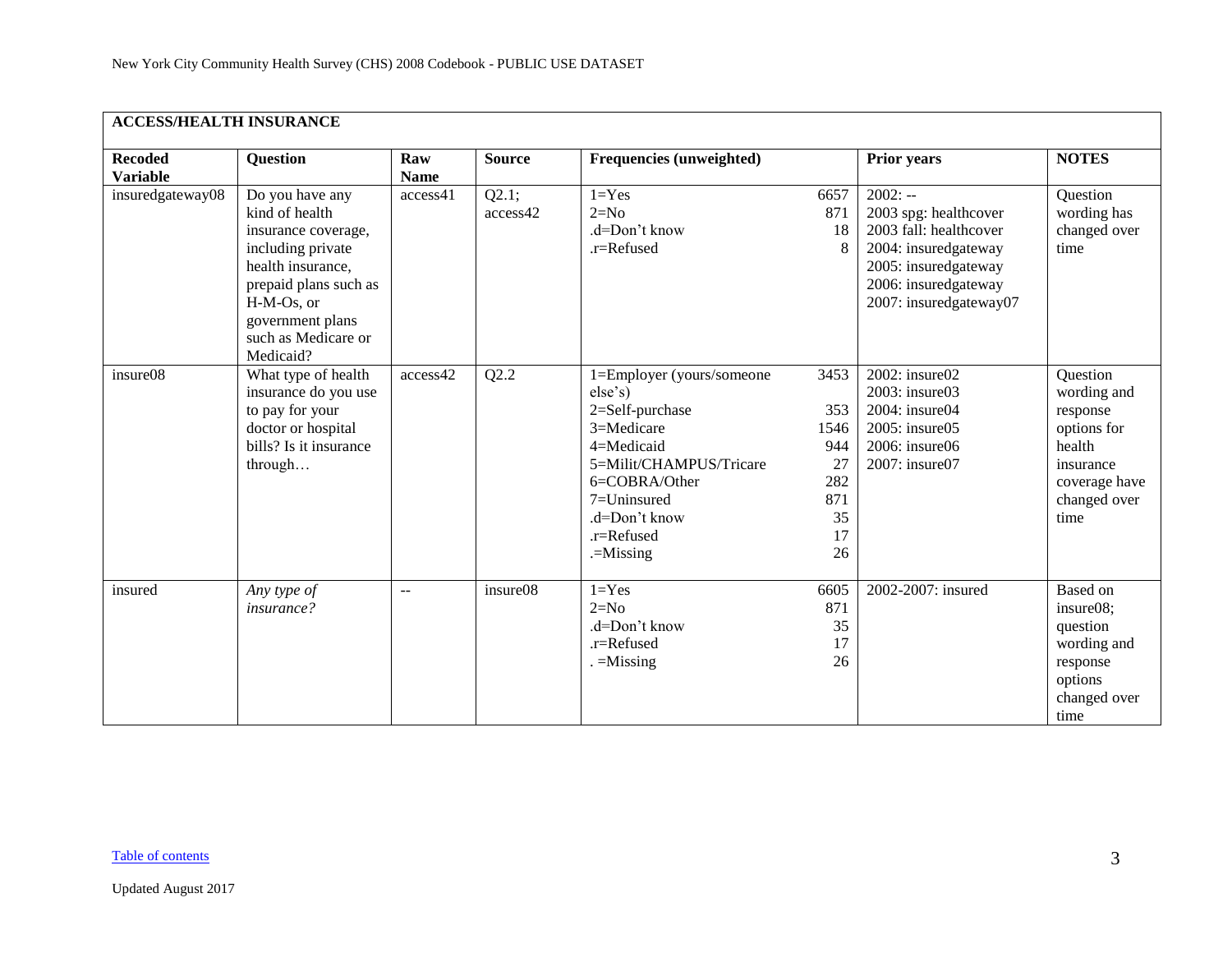| <b>ACCESS/HEALTH INSURANCE</b>    |                                                                                                                                                                                                                                                                                                               |                           |                     |                                                                                                                              |                                                       |                                                                                     |                                                                                                                                                                    |
|-----------------------------------|---------------------------------------------------------------------------------------------------------------------------------------------------------------------------------------------------------------------------------------------------------------------------------------------------------------|---------------------------|---------------------|------------------------------------------------------------------------------------------------------------------------------|-------------------------------------------------------|-------------------------------------------------------------------------------------|--------------------------------------------------------------------------------------------------------------------------------------------------------------------|
| <b>Recoded</b><br><b>Variable</b> | <b>Question</b>                                                                                                                                                                                                                                                                                               | Raw<br><b>Name</b>        | <b>Source</b>       | Frequencies (unweighted)                                                                                                     |                                                       | <b>Prior years</b>                                                                  | <b>NOTES</b>                                                                                                                                                       |
| insure5                           | 5 level type of health<br>insurance coverage                                                                                                                                                                                                                                                                  | $\mathbb{L}^{\mathbb{L}}$ | insure08            | $1 =$ Private<br>2=Medicare<br>3=Medicaid<br>$4 = Others$<br>5=Uninsured<br>.d=Don't know<br>.r=Refused<br>$=$ Missing       | 3,806<br>1,546<br>944<br>309<br>871<br>35<br>17<br>26 | 2002-2007: insure5                                                                  | Variable used<br>on EQ.                                                                                                                                            |
| pcp08                             | Do you have one<br>person or more than<br>one person you think<br>of as your personal<br>doctor or health care<br>provider?                                                                                                                                                                                   | access45                  | Q2.4                | $1 = Yes$<br>$2=N0$<br>.d=Don't know<br>.r=Refused                                                                           | 6590<br>924<br>34<br>6                                | $2002$ : pcp<br>2003: pcp<br>2004: pcp<br>2005: pcp05<br>2006: рер06<br>2007: pcp07 | Question<br>wording and<br>response<br>options<br>changed over<br>time                                                                                             |
| visitpcp12m                       | Have you seen your<br>personal doctor or<br>health care provider<br>in the last 12<br>months?                                                                                                                                                                                                                 | access38                  | Q25;<br>pcp08       | $1 = Yes$<br>$2=N0$<br>.d=Don't know<br>. = Missing/Not asked                                                                | 5994<br>588<br>8<br>964                               | $2002 - 2005$ : --<br>2006-2007: visitpcp12m                                        | Denominator<br>is persons with<br>a PCP                                                                                                                            |
| emedrec12mpcp08                   | Thinking about the<br>last time you visited<br>your personal doctor<br>or health care<br>provider, while the<br>doctor was meeting<br>with you, how did he<br>or she record your<br>health information?<br>Was it paper charts, a<br>computer, both paper<br>charts and a<br>computer or are you<br>not sure? | access49                  | Q2.6<br>visitpcp12m | 1=Paper charts only<br>2=Computer only<br>3=Paper charts and computer<br>7=Don't know<br>.r=Refused<br>. = Missing/Not asked | 2542<br>1164<br>1631<br>656<br>1560                   | $2002 - 2007$ : --                                                                  | emedrec12m in<br>CHS07 is<br>worded<br>differently and<br>asked of<br>different<br>population,<br>therefore should<br>not be compared<br>to<br>emedrec12mpcp<br>08 |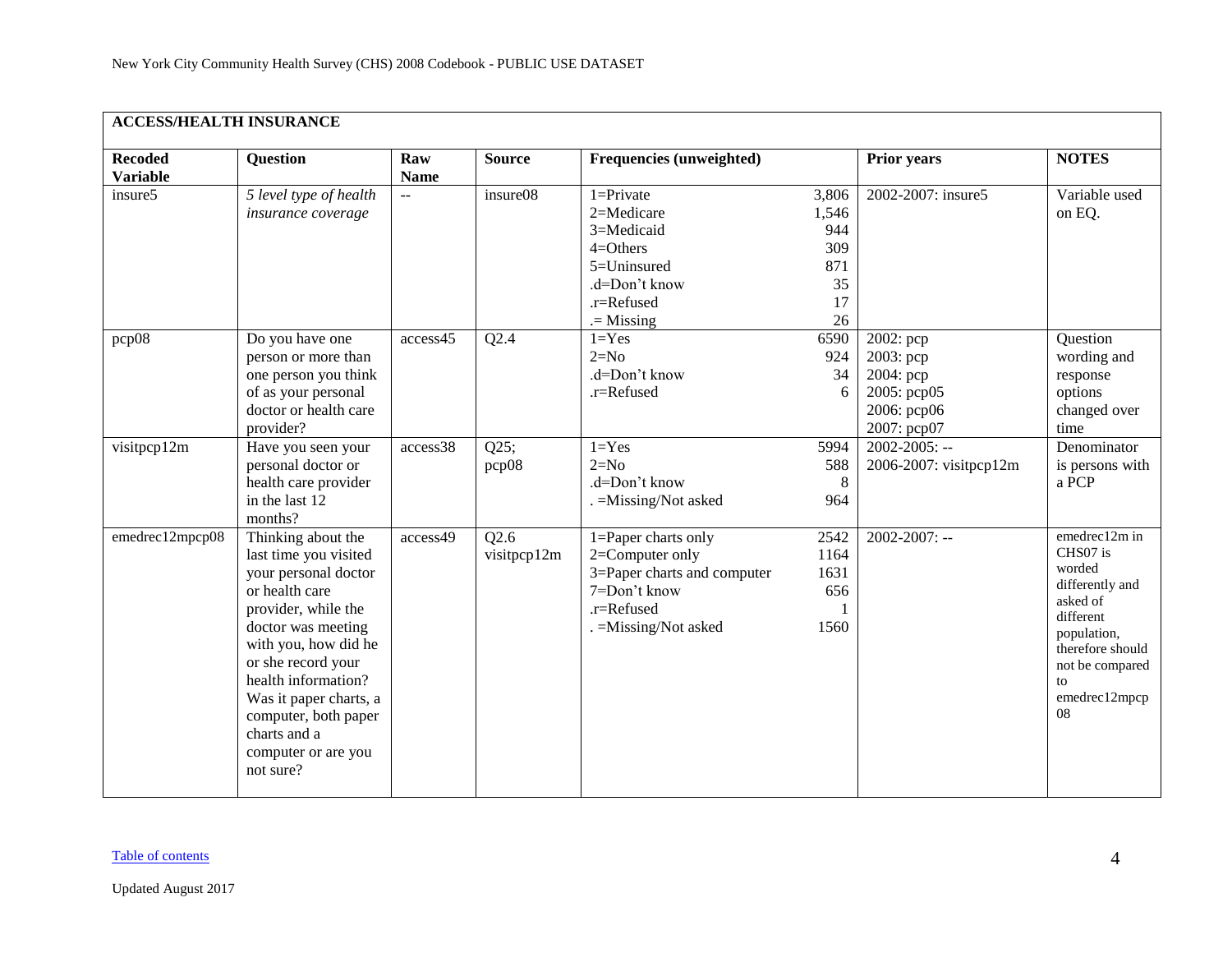| <b>ACCESS/HEALTH INSURANCE</b>    |                                                                                                                                                                                                                                                                                       |                    |                      |                                                                                                                                                                                           |                                                  |                    |                                                                                                                                                                                                                                      |  |  |  |  |
|-----------------------------------|---------------------------------------------------------------------------------------------------------------------------------------------------------------------------------------------------------------------------------------------------------------------------------------|--------------------|----------------------|-------------------------------------------------------------------------------------------------------------------------------------------------------------------------------------------|--------------------------------------------------|--------------------|--------------------------------------------------------------------------------------------------------------------------------------------------------------------------------------------------------------------------------------|--|--|--|--|
| <b>Recoded</b><br><b>Variable</b> | <b>Question</b>                                                                                                                                                                                                                                                                       | Raw<br><b>Name</b> | <b>Source</b>        | Frequencies (unweighted)                                                                                                                                                                  |                                                  | <b>Prior years</b> | <b>NOTES</b>                                                                                                                                                                                                                         |  |  |  |  |
| rxtype12mpcp                      | The last time your<br>personal doctor or<br>other healthcare<br>provider gave you a<br>prescription for<br>medicine, was this<br>prescription a<br>computer printout, a<br>handwritten<br>prescription on a pad,<br>or did he or she just<br>call it in or fax it to<br>the pharmacy? | access50           | Q2.7,<br>visitpcp12m | 1=Computer printout<br>2=Handwritten RX on pad<br>$3 =$ Called in by phone<br>4=Called in by fax/email<br>5=No RX in last 12 mths<br>.d=Don't know<br>.r=Refused<br>. = Missing/Not asked | 1120<br>4160<br>250<br>182<br>146<br>134<br>1560 | $2002 - 2007$ : -- | New in 2008<br>Users may<br>want to<br>consider<br>setting No Rx<br>in last 12<br>months to<br>missing, rather<br>than level 5.<br>Users may<br>want to<br>consider<br>coding Don't<br>know as level<br>for prevalence<br>estimates. |  |  |  |  |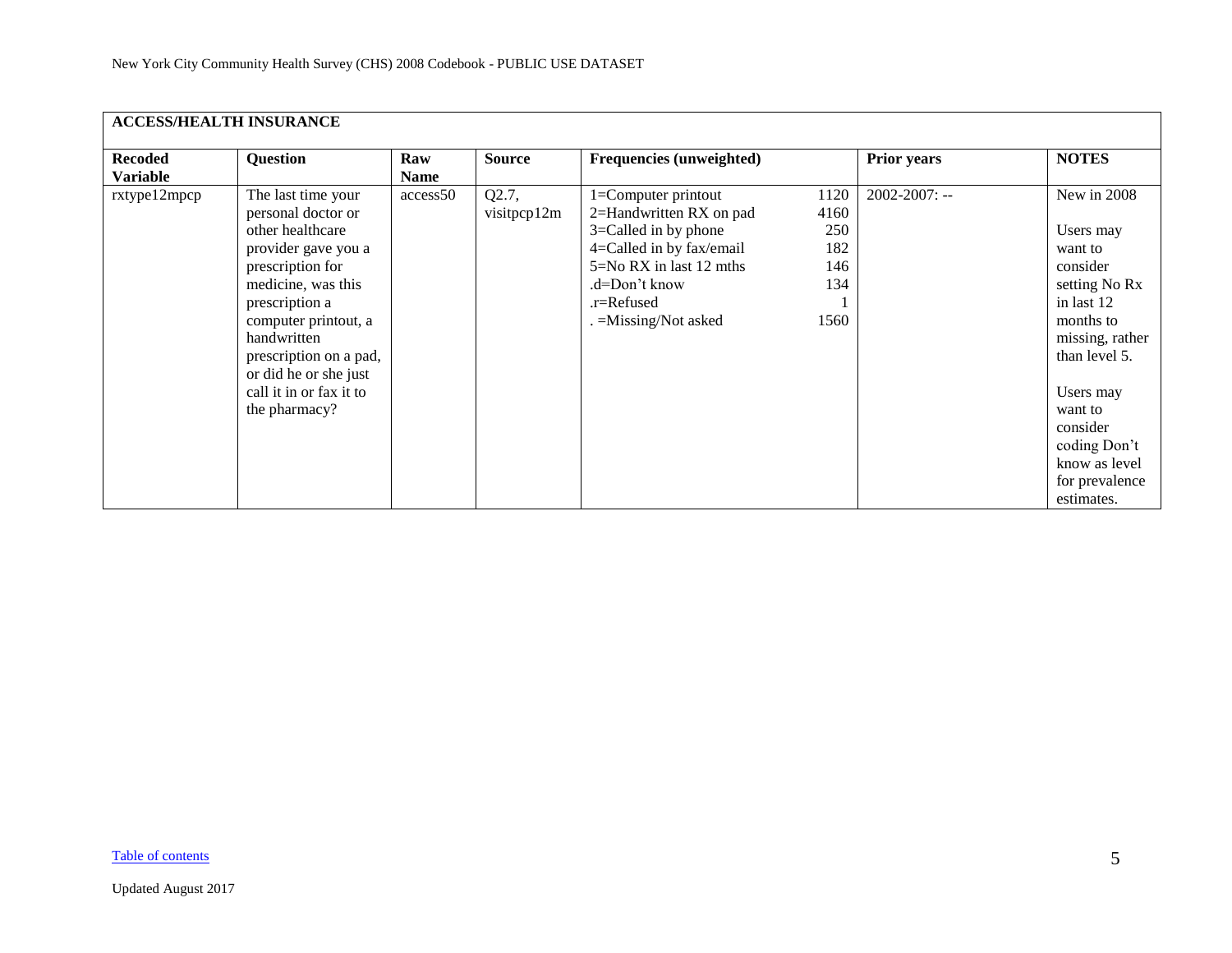<span id="page-5-0"></span>

| <b>MENTAL HEALTH</b>              |                                                                                                                  |                    |                   |                                                                                                                                  |                                       |                                                                                |                                    |
|-----------------------------------|------------------------------------------------------------------------------------------------------------------|--------------------|-------------------|----------------------------------------------------------------------------------------------------------------------------------|---------------------------------------|--------------------------------------------------------------------------------|------------------------------------|
| <b>Recoded</b><br><b>Variable</b> | <b>Question</b>                                                                                                  | Raw<br><b>Name</b> | <b>Source</b>     | Frequencies (unweighted)                                                                                                         |                                       | Variable name in prior<br>years                                                | <b>NOTES</b>                       |
| mood1                             | During the past 30<br>days, how often did you<br>feel so sad or depressed<br>that nothing could cheer<br>you up? | mood1              | Q5.1              | $1 = All of the time$<br>$2=$ Most of the time<br>$3 =$ Some of the time<br>$4 = A$ little of the time<br>$5 =$ None of the time | 198<br>371<br>1,095<br>1,942<br>6,566 | 2002-03: mood1<br>$2004: -$<br>2005-06: mood1<br>$2007: -$                     | Values of DK/R<br>included in none |
| mood2                             | During the past 30<br>days, how often did you<br>feel nervous?                                                   | mood2              | Q5.2              | $1 = All of the time$<br>$2=$ Most of the time<br>$3 =$ Some of the time<br>$4 = A$ little of the time<br>$5 =$ None of the time | 241<br>419<br>1,609<br>2,820<br>5,083 | 2002-03: mood2<br>$2004: -$<br>2005-06: mood2<br>$2007: -$                     | Values of DK/R<br>included in none |
| mood3                             | During the past 30<br>days, how often did you<br>feel restless or fidgety?                                       | mood3              | Q5.3              | $1 = All of the time$<br>$2=$ Most of the time<br>$3 =$ Some of the time<br>$4 = A$ little of the time<br>$5 =$ None of the time | 283<br>399<br>1,510<br>2,294<br>5,686 | 2002-03: mood3<br>$2004: -$<br>2005-06: mood3<br>$2007: -$                     | Values of DK/R<br>included in none |
| mood4                             | During the past 30<br>days, how often did you<br>feel hopeless?                                                  | mood4              | Q5.4              | $1 = All of the time$<br>$2=$ Most of the time<br>$3 =$ Some of the time<br>$4 = A$ little of the time<br>$5 =$ None of the time | 157<br>245<br>691<br>1,310<br>7,769   | 2002-03: mood4<br>$2004: -$<br>2005-06: mood4<br>$2007: -$                     | Values of DK/R<br>included in none |
| mood5                             | During the past 30<br>days, how often did you<br>feel that everything was<br>an effort?                          | mood5              | $\overline{Q5.5}$ | $1 = All of the time$<br>$2=$ Most of the time<br>$3 =$ Some of the time<br>$4 = A$ little of the time<br>$5 =$ None of the time | 684<br>668<br>1,527<br>1,925<br>5,368 | 2002-03: mood5<br>$2004: -$<br>2005-06: mood5<br>$2007: -$                     | Values of DK/R<br>included in none |
| mood6                             | During the past 30<br>days, how often did you<br>feel worthless?                                                 | mood6              | $Q\overline{5.6}$ | $1 = All of the time$<br>$2=$ Most of the time<br>$3 =$ Some of the time<br>$4 = A$ little of the time<br>5= None of the time    | 133<br>199<br>586<br>974<br>8,280     | 2002-03: mood6<br>$2004: -$<br>2005-06: mood6<br>$2007: -$                     | Values of DK/R<br>included in none |
| nspd                              | Non specified<br>psychological distress                                                                          | mood1-<br>mood6    | $Q3.1a-Q3.1f$     | $1 = Yes$<br>$2=N0$<br>$=$ Missing                                                                                               | 445<br>7047<br>62                     | 2002: nspd<br>2003: nspd<br>$2004: -$<br>2005: nspd<br>2006: nspd<br>$2007: -$ |                                    |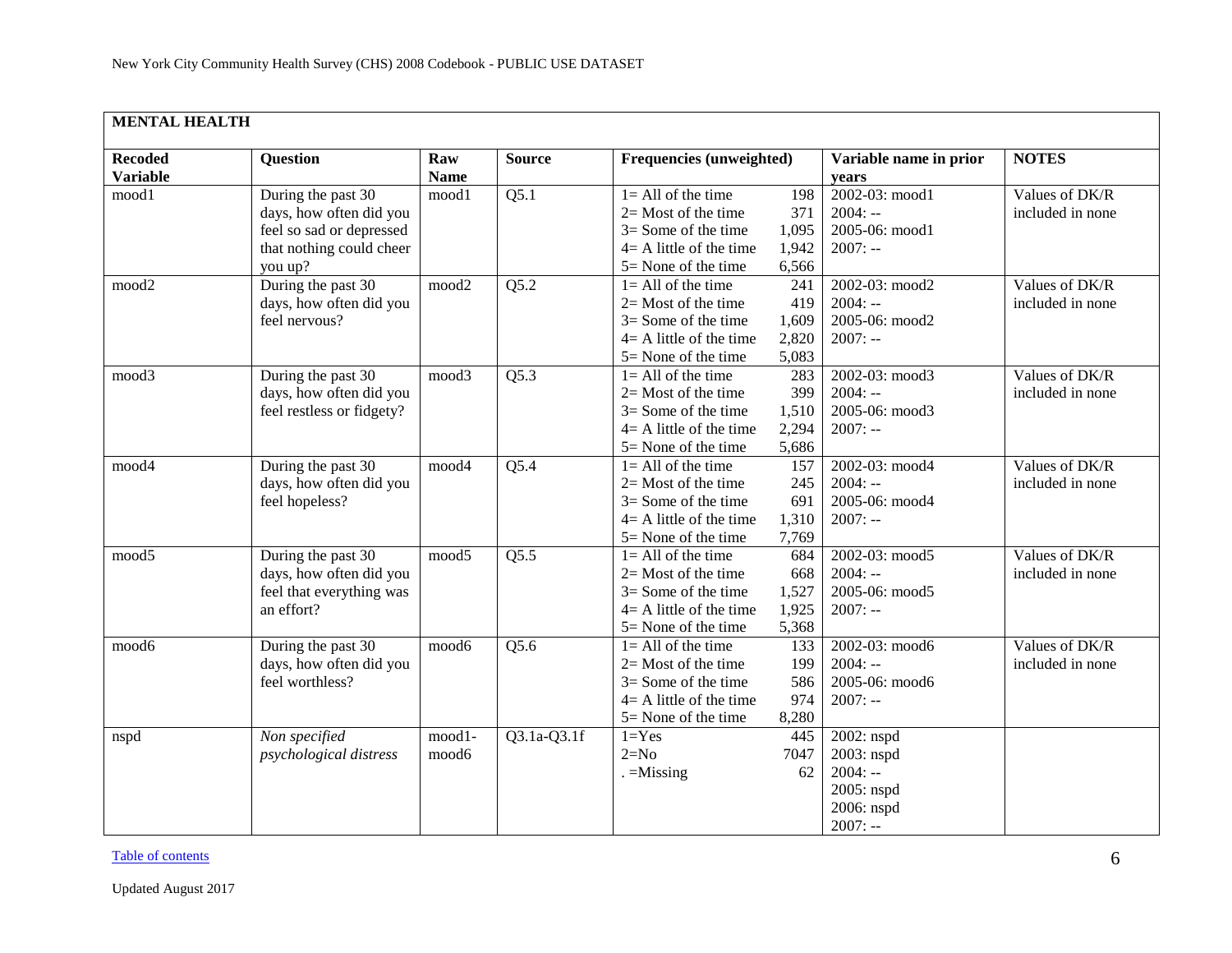| <b>MENTAL HEALTH</b>              |                                                                                                                                                                                                        |                           |                         |                                                                                                             |                                                |                                                                                                                                         |                                                                                                                                                   |  |  |  |
|-----------------------------------|--------------------------------------------------------------------------------------------------------------------------------------------------------------------------------------------------------|---------------------------|-------------------------|-------------------------------------------------------------------------------------------------------------|------------------------------------------------|-----------------------------------------------------------------------------------------------------------------------------------------|---------------------------------------------------------------------------------------------------------------------------------------------------|--|--|--|
| <b>Recoded</b><br><b>Variable</b> | <b>Question</b>                                                                                                                                                                                        | Raw<br><b>Name</b>        | <b>Source</b>           | Frequencies (unweighted)                                                                                    |                                                | Variable name in prior<br>years                                                                                                         | <b>NOTES</b>                                                                                                                                      |  |  |  |
| tolddepression                    | Have you ever been<br>told by a doctor, nurse,<br>or other health care<br>professional that you<br>have depression?                                                                                    | mood15                    | Q3.2                    | $1 = Yes$<br>$2=N0$<br>.d=Don't know<br>.r=Refused                                                          | 1218<br>6301<br>17<br>18                       | $2002: -$<br>$2003: -$<br>$2004: -$<br>2005: tolddepression<br>2006: tolddepression<br>2007: tolddepression                             |                                                                                                                                                   |  |  |  |
| firsttolddepression08             | Were you first told by a<br>doctor, nurse or other<br>health professional that<br>you had depression in<br>the past 12 months?                                                                         | mood23                    | Q3.3;<br>tolddepression | $1 = Yes$<br>$2=N0$<br>.d=Don't know<br>$=$ Missing                                                         | 443<br>7065<br>11<br>35                        | $2002: -$<br>$2003: -$<br>$2004: -$<br>$2005: -$<br>2006: firsttolddepression<br>2007: firsttolddepression07                            | Denominator is all<br>adults                                                                                                                      |  |  |  |
| treatdepression                   | In the past 12 months,<br>have you received any<br>counseling or taken<br>prescription medication<br>for depression?                                                                                   | mood21                    | Q3.4;<br>mood15         | $1 = Yes$<br>$2=N0$<br>.d=Don't know<br>.r=Refused<br>. = Missing/Not asked                                 | 670<br>541<br>4<br>3<br>6336                   | $2002 - 2006$ : --<br>2007: treatdepression                                                                                             | Denominator is<br>persons ever told had<br>depression                                                                                             |  |  |  |
| health <sub>8</sub>               | For how many days<br>during the past 30 days<br>was your mental health<br>not good? (Continuous)                                                                                                       | $\mathbb{L}^{\mathbb{L}}$ | Q3.5                    | $1 - 30$<br>None $(88)$<br>.d=Don't know<br>$.r =$ Refused                                                  | 2302<br>4585<br>626<br>41                      | 2002-2007: --                                                                                                                           |                                                                                                                                                   |  |  |  |
| poormentaldays08                  | Thinking about your<br>mental health, which<br>includes stress,<br>depression, problems<br>with emotions, for<br>about how many days<br>during the past 30 days<br>was your mental health<br>not good? | health <sub>8</sub>       | Q3.5                    | $1 = None$<br>$2=1-3$ days<br>$3=4-10$ days<br>$4=11-29$ days<br>$5=30$ days<br>.d=Don't know<br>.r=Refused | 4585<br>1062<br>652<br>370<br>218<br>626<br>41 | $2002: -$<br>2003: poormentaldays<br>2004: poormentaldays<br>2005: poormentaldays05<br>2006: poormentaldays06<br>2007: poormentaldays07 | Question differed<br>substantially between<br>2003/04 and later<br>years; caution should<br>be used in combining<br>or comparing certain<br>years |  |  |  |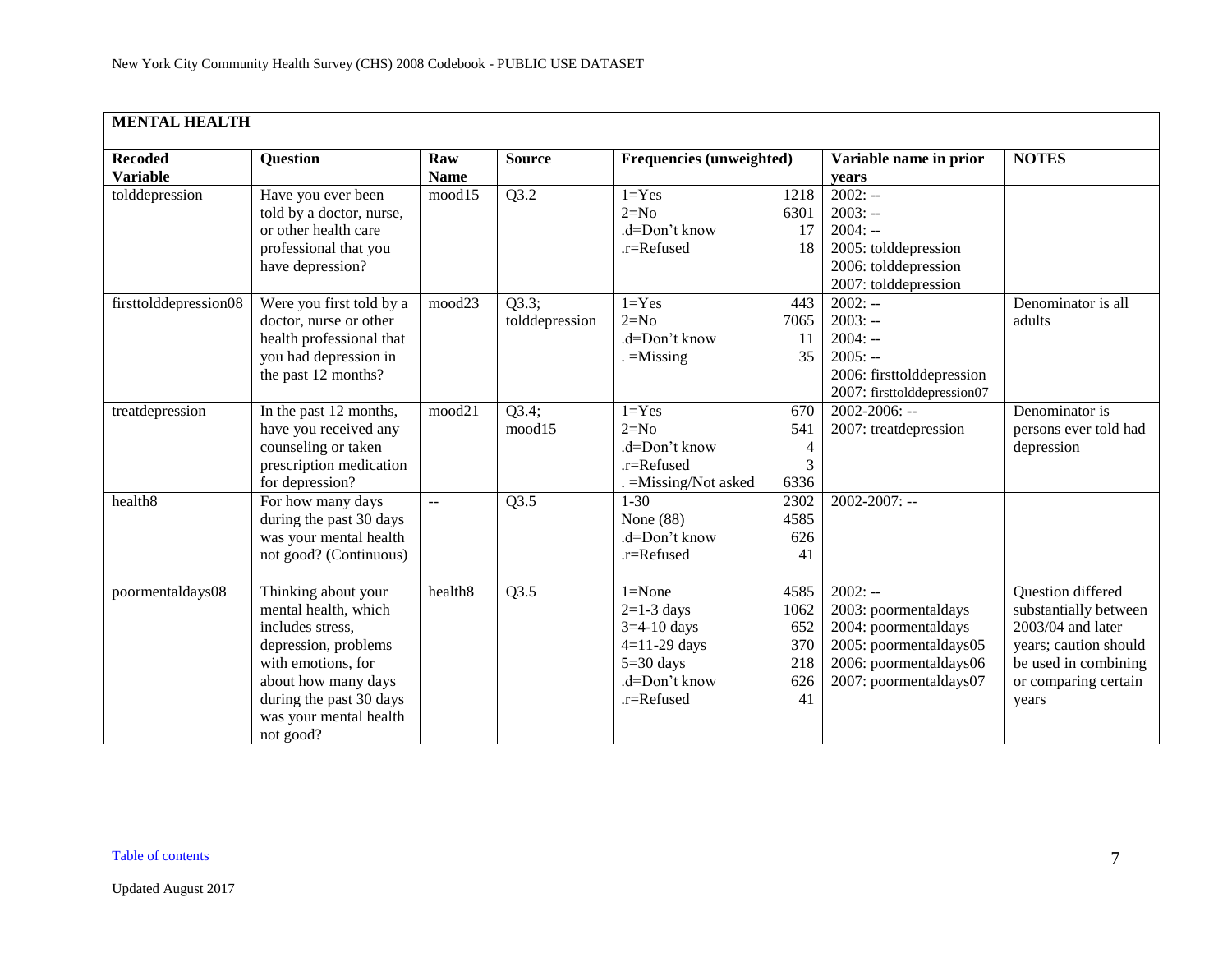| <b>MENTAL HEALTH</b>              |                                                                                                                                                                                                               |                    |               |                                                              |                          |                                                                                        |                                                                                                                                      |
|-----------------------------------|---------------------------------------------------------------------------------------------------------------------------------------------------------------------------------------------------------------|--------------------|---------------|--------------------------------------------------------------|--------------------------|----------------------------------------------------------------------------------------|--------------------------------------------------------------------------------------------------------------------------------------|
| <b>Recoded</b><br><b>Variable</b> | <b>Question</b>                                                                                                                                                                                               | Raw<br><b>Name</b> | <b>Source</b> | Frequencies (unweighted)                                     |                          | Variable name in prior<br>vears                                                        | <b>NOTES</b>                                                                                                                         |
| fmd                               | Thinking about your<br>mental health, which<br>includes stress,<br>depression, and<br>problems with<br>emotions, for about<br>how many days during<br>the past 30 days was<br>your mental health not<br>good? | health6            | Q3.5          | $1=0-13$ days<br>$2=14+ days$<br>.d=Don't know<br>.r=Refused | 6310<br>577<br>626<br>41 | $2002: -$<br>2003 fall: fmd03<br>$2004: -$<br>$2005$ : fmd<br>2006: fmd<br>$2007:$ fmd | Question wording<br>differs in 2003 from<br>all other years;<br>caution should be<br>used when combining<br>or comparing to<br>fmd03 |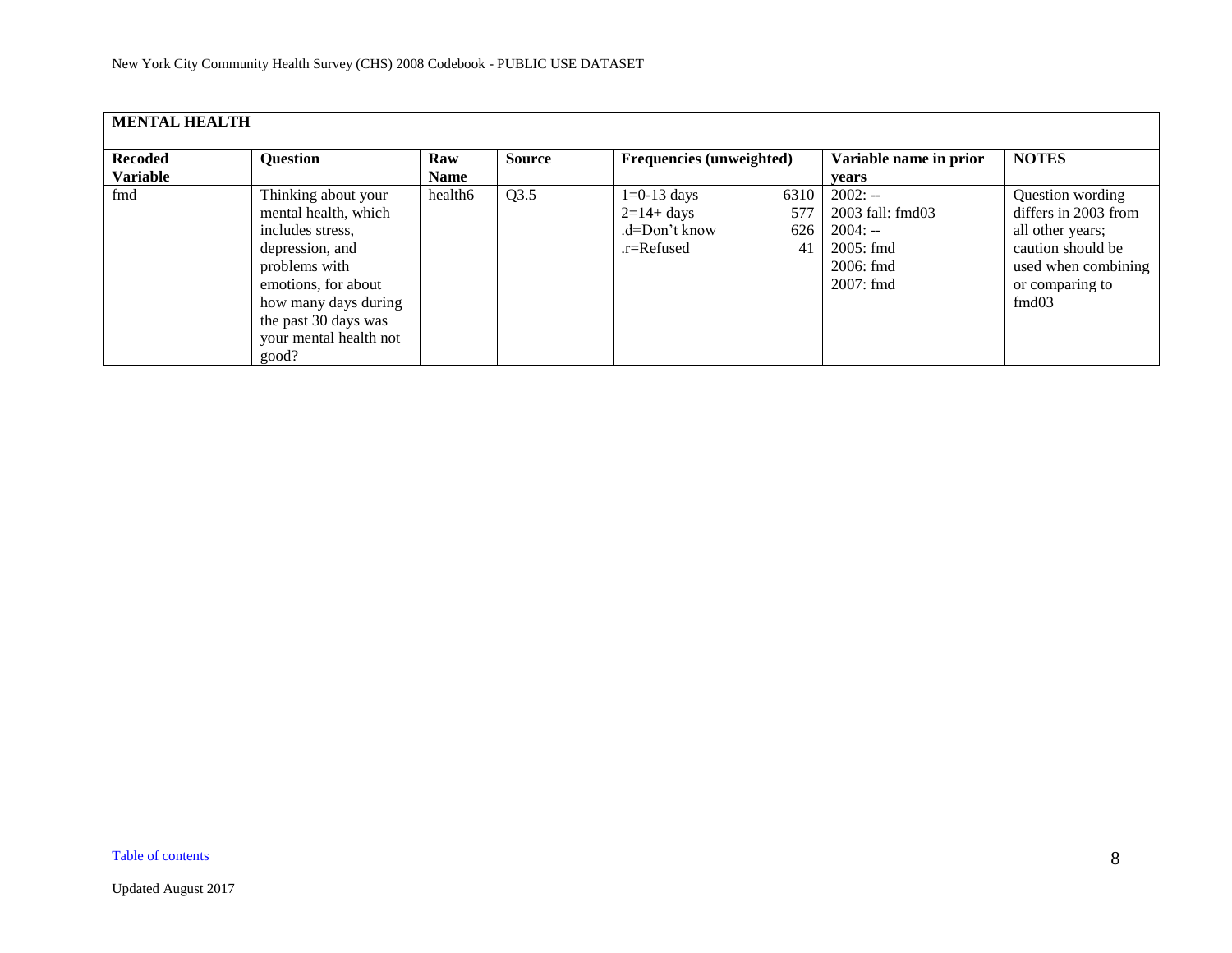<span id="page-8-0"></span>

| <b>CARDIOVASCULAR HEALTH</b>      |                                                                                                                                                   |                    |                  |                                                                    |                           |                                                                                                                      |                                                                                                                                                                                                           |  |  |  |
|-----------------------------------|---------------------------------------------------------------------------------------------------------------------------------------------------|--------------------|------------------|--------------------------------------------------------------------|---------------------------|----------------------------------------------------------------------------------------------------------------------|-----------------------------------------------------------------------------------------------------------------------------------------------------------------------------------------------------------|--|--|--|
| <b>Recoded</b><br><b>Variable</b> | <b>Question</b>                                                                                                                                   | Raw<br><b>Name</b> | <b>Source</b>    | Frequencies (unweighted)                                           |                           | <b>Prior years</b>                                                                                                   | <b>NOTES</b>                                                                                                                                                                                              |  |  |  |
| toldhighbp08                      | Have you ever been told<br>by a doctor or other health<br>care professional that you<br>have hypertension, also<br>called high blood<br>pressure? | press10            | Q4.1             | $1 = Yes$<br>$2=N0$<br>.d=Don't know<br>.r=Refused                 | 2657<br>4867<br>24<br>6   | 2002: toldhighbp02<br>$2003: -$<br>$2004: -$<br>2005: toldhighbp05<br>2006: toldhighbp06<br>2007: toldhighbp07       | Question wording<br>differs from 2002,<br>2005                                                                                                                                                            |  |  |  |
| takingbpmedsall08                 | Are you currently taking<br>medication for your high<br>blood pressure?                                                                           | press 15           | Q4.2;<br>press10 | $1 = Yes$<br>$2=N0$<br>.d=Don't know<br>. = Missing/Not asked      | 2158<br>498<br>4897       | $2002: -$<br>$2003: -$<br>$2004: -$<br>2005: takingbpmedsall05<br>2006: takingbpmedsall06<br>2007: takingbpmedsall07 | Denominator is<br>persons ever told<br>hypertension; In '05-<br>'07 ever told needed<br>bp meds asked before<br>currently taking<br>bpmeds; use caution<br>when combining or<br>comparing to prior<br>yrs |  |  |  |
| aspirin                           | Do you take aspirin daily<br>or every other day for<br>your heart?                                                                                | aspirin            | Q4.3             | $1 = Yes$<br>$2=N0$<br>.d=Don't know<br>.r=Refused                 | 1705<br>5831<br>17<br>1   | 2002: aspirin<br>$2003: -$<br>$2004: -$<br>$2005: -$<br>$2006: -$<br>$2007: -$                                       |                                                                                                                                                                                                           |  |  |  |
| toldhighcholestero<br>108         | Have you ever been told<br>by a doctor, nurse or other<br>health professional that<br>your blood cholesterol is<br>high?                          | chol15             | Q4.4             | $1 = Yes$<br>$2 = No$<br>.d=Don't know<br>.r=Refused               | 2796<br>4715<br>40<br>3   | 2002: toldhighcholesterol02<br>$2003: -$<br>$2004: -$<br>$2005: -$<br>$2006: -$<br>2007: toldhighcholesterol07       | Question wording<br>differs from 2002<br>Denominator is ALL                                                                                                                                               |  |  |  |
| takingcholmeds08                  | Are you currently taking<br>medication to lower your<br>high cholesterol?                                                                         | chol16             | Q4.5;<br>chol15  | $l = Yes$<br>$2 = No$<br>.d= Don't know<br>$. =$ Missing/Not asked | 1500<br>1293<br>3<br>4758 | 2002: chol3<br>$2003: -$<br>$2004: -$<br>$2005: -$<br>$2006: -$<br>2007: takingcholmeds07                            | Question wording<br>differs from 2002<br>Denominator is<br>persons ever told<br>have high cholesterol                                                                                                     |  |  |  |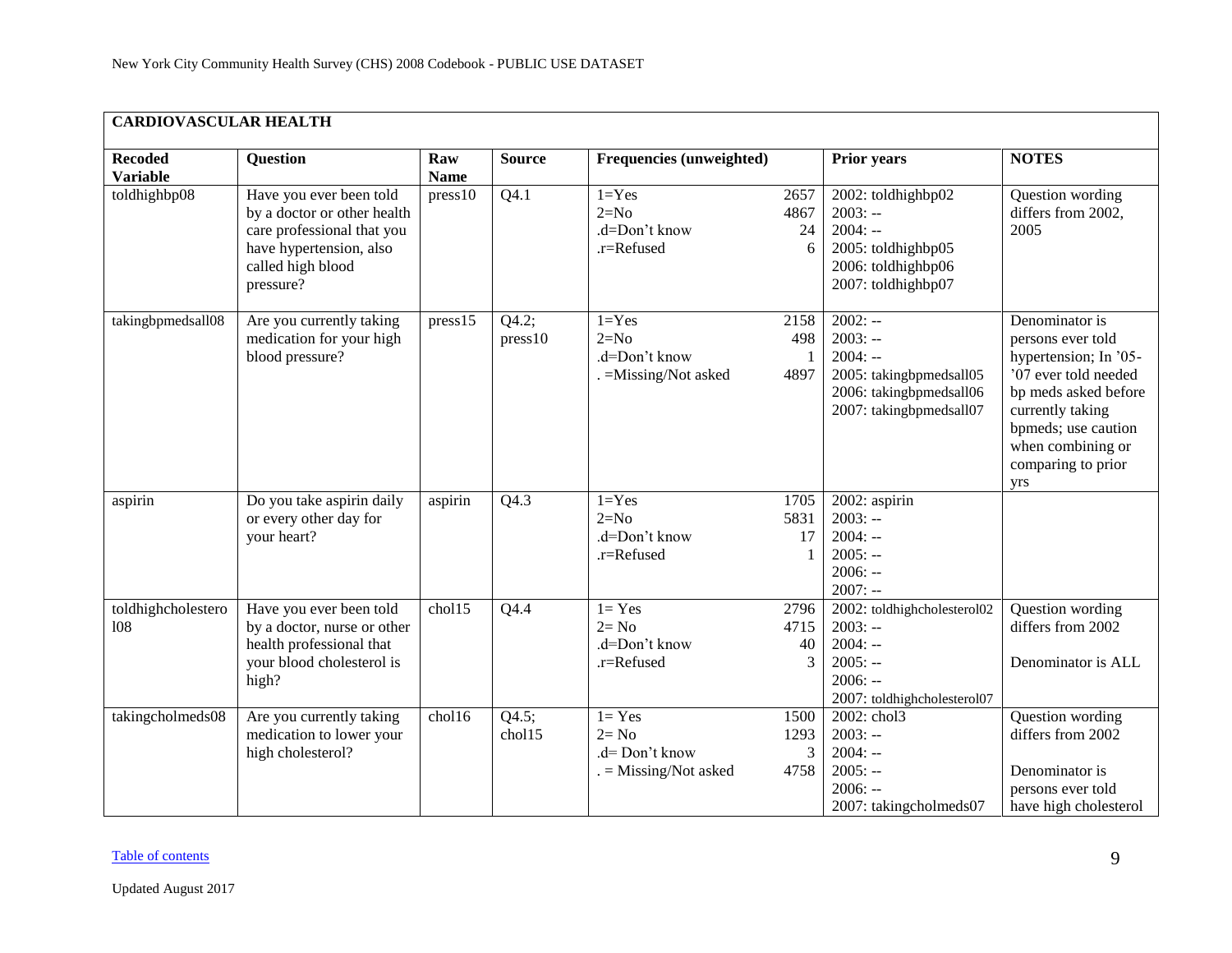<span id="page-9-0"></span>

| <b>DIABETES</b>                   |                               |             |               |                                 |      |                        |                         |
|-----------------------------------|-------------------------------|-------------|---------------|---------------------------------|------|------------------------|-------------------------|
| <b>Recoded</b><br><b>Variable</b> | <b>Question</b>               | Raw         | <b>Source</b> | <b>Frequencies (unweighted)</b> |      | <b>Prior years</b>     | <b>NOTES</b>            |
|                                   |                               | <b>Name</b> |               |                                 |      |                        |                         |
| diabetes08                        | Have you ever been told by a  | diabet10    | Q5.1          | $1 = Yes$                       | 864  | 2002-2004: diabetes    | Does NOT include        |
|                                   | doctor, nurse or other health |             |               | $2 = No$                        | 6675 | $2005: -$              | gestational diabetes    |
|                                   | professional that you have    |             |               | $d=Don't know$                  | 12   | 2006: diabetes         |                         |
|                                   | diabetes?                     |             |               | $.r = Refused$                  |      | $2007$ : diabetes $07$ |                         |
|                                   |                               |             |               |                                 |      |                        |                         |
| ageatdiabetes                     | How old were you when you     | diabet13    | Q5.2;         | $1 = < 18$ yrs                  | 25   | 2002: ageatdiabetes    | Denominator is          |
|                                   | were first told you have      |             | diabet10      | $2 = 18-40$ yrs                 | 165  | $2003: -$              | persons ever told       |
|                                   | diabetes?                     |             |               | $3 = > 40$ yrs                  | 613  | 2004: ageatdiabetes    | diabetes                |
|                                   |                               |             |               | $d=$ Don't know                 | 51   | $2005: -$              |                         |
|                                   |                               |             |               | $.r = Refused$                  | 6    | $2006: -$              | If age at diagnosis $>$ |
|                                   |                               |             |               | $=$ Missing/Not asked           | 6694 | $2006: -$              | current age then set    |
|                                   |                               |             |               |                                 |      |                        | ageatdiabetes to        |
|                                   |                               |             |               |                                 |      |                        | missing                 |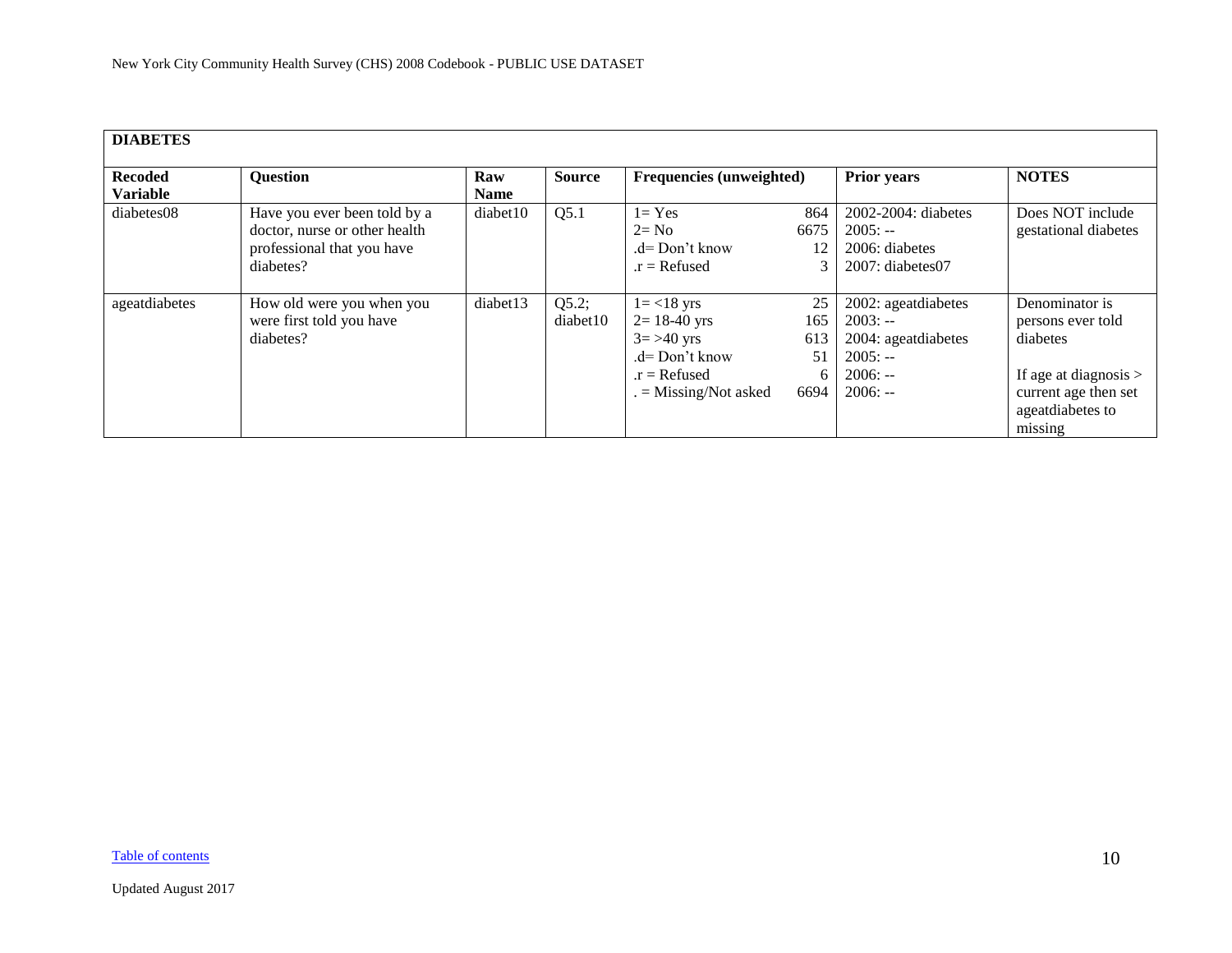<span id="page-10-0"></span>

| <b>ASTHMA</b>                     |                                                                                                          |                    |                   |                                                                                                                  |                                               |                                                                      |                                                              |  |  |  |  |  |
|-----------------------------------|----------------------------------------------------------------------------------------------------------|--------------------|-------------------|------------------------------------------------------------------------------------------------------------------|-----------------------------------------------|----------------------------------------------------------------------|--------------------------------------------------------------|--|--|--|--|--|
| <b>Recoded</b><br><b>Variable</b> | <b>Question</b>                                                                                          | Raw<br><b>Name</b> | <b>Source</b>     | <b>Frequencies (unweighted)</b>                                                                                  |                                               | <b>Prior years</b>                                                   | <b>NOTES</b>                                                 |  |  |  |  |  |
| cough30days_C                     | In the last 30 days, how<br>many days have you<br>experienced a persistent<br>cough?                     | asthma12           | Q6.1              | $1=0$ days<br>$2=1-2$ days<br>$3=3-7$ days<br>$4=8-29$ days<br>$5=30$ days<br>.d= Don't know<br>$.r =$ Refused   | 5421<br>476<br>582<br>317<br>200<br>546<br>12 | $2002 - 2007$ : --                                                   | New in 2008                                                  |  |  |  |  |  |
| shortbreath30days_C               | In the last 30 days, how<br>many days have you<br>experienced shortness<br>of breath?                    | asthma13           | Q6.2              | $1=0$ days<br>$2=1-2$ days<br>$3=3-7$ days<br>$4=8-29$ days<br>$5=30$ days<br>$d = Don't know$<br>$.r =$ Refused | 5498<br>496<br>420<br>294<br>254<br>580<br>12 | $2002 - 2007$ : --                                                   | New in 2008                                                  |  |  |  |  |  |
| wheezing30days_C                  | In the last 30 days, how<br>many days have you<br>experienced wheezing?                                  | asthma14           | $\overline{Q6.3}$ | $1=0$ days<br>$2=1-2$ days<br>$3=3-7$ days<br>$4=8-29$ days<br>$5=30$ days<br>$d = Don't know$<br>$.r =$ Refused | 6101<br>288<br>283<br>189<br>104<br>578<br>11 | $2002 - 2007$ : --                                                   | New in 2008                                                  |  |  |  |  |  |
| everasthma                        | Have you ever been<br>told by a doctor, nurse<br>or other health<br>professional that you<br>had asthma? | asthma1            | Q6.4              | $1 = Yes$<br>$2 = No$<br>.d= Don't know<br>$r =$ Refused                                                         | 1005<br>6533<br>14<br>2                       | 2002-2004: asthma1<br>$2005: -$<br>2006: asthma1<br>2007: everasthma |                                                              |  |  |  |  |  |
| asthmadx911                       | Were you diagnosed<br>with asthma before or<br>after September 11,<br>2001?                              | asthma15           | Q6.5<br>asthma1   | $1 =$ Before $9/11/01$<br>$2=$ After $9/11/01$<br>.d= Don't know<br>$r =$ Refused<br>$=$ Missing/Not asked       | 731<br>252<br>21<br>6549                      | $2002 - 2007$ : --                                                   | New in 2008<br>Denominator is<br>persons ever told<br>asthma |  |  |  |  |  |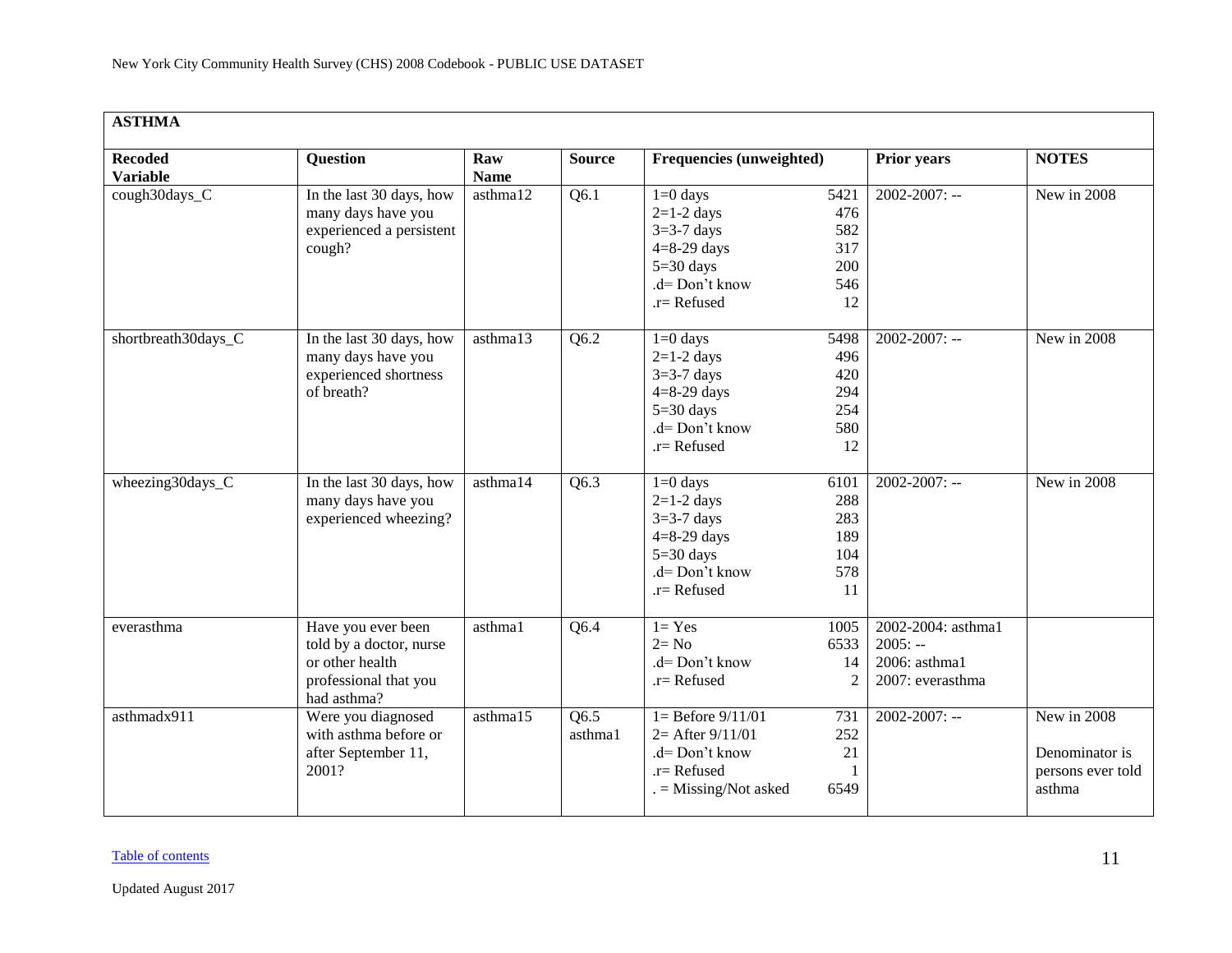| <b>ASTHMA</b>   |                         |         |               |                                 |      |                       |                 |  |  |  |  |
|-----------------|-------------------------|---------|---------------|---------------------------------|------|-----------------------|-----------------|--|--|--|--|
| <b>Recoded</b>  | <b>Question</b>         | Raw     | <b>Source</b> | <b>Frequencies</b> (unweighted) |      | <b>Prior years</b>    | <b>NOTES</b>    |  |  |  |  |
| <b>Variable</b> |                         | Name    |               |                                 |      |                       |                 |  |  |  |  |
| currentasthma08 | In the last 12 months,  | asthma9 | Q6.6;         | $1 = Yes$                       | 372  | 2002-2004:            | <b>Ouestion</b> |  |  |  |  |
|                 | have you had an         |         | asthma1       | $2 = No$                        | 7161 | currentasthma         | wording         |  |  |  |  |
|                 | episode of asthma or an |         |               | $d=Don't know$                  |      | $2005: -$             | modified        |  |  |  |  |
|                 | asthma attack?          |         |               | $=$ Missing                     | 16   | 2006: currentasthma   | beginning 2007  |  |  |  |  |
|                 |                         |         |               |                                 |      | 2007: currentasthma07 |                 |  |  |  |  |
|                 |                         |         |               |                                 |      |                       | Denominator is  |  |  |  |  |
|                 |                         |         |               |                                 |      |                       | all adults      |  |  |  |  |

[Table of contents](#page-0-0)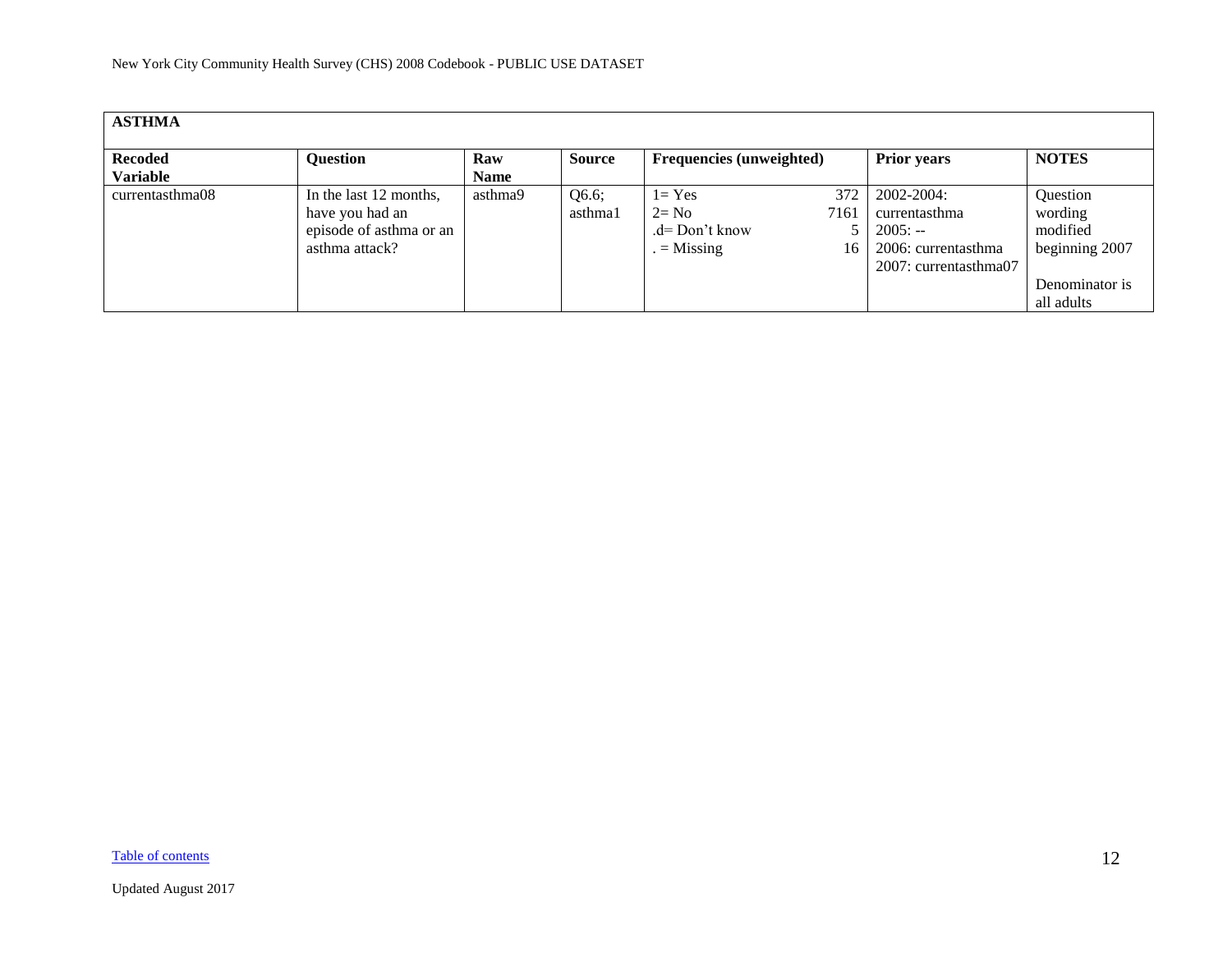<span id="page-12-0"></span>

|                    | <b>IMMUNIZATIONS</b>                |             |               |                    |      |                          |              |  |  |  |  |
|--------------------|-------------------------------------|-------------|---------------|--------------------|------|--------------------------|--------------|--|--|--|--|
|                    |                                     |             |               |                    |      |                          |              |  |  |  |  |
| <b>Recoded</b>     | <b>Question</b>                     | Raw         | <b>Source</b> | <b>Frequencies</b> |      | <b>Prior years</b>       | <b>NOTES</b> |  |  |  |  |
| <b>Variable</b>    |                                     | <b>Name</b> |               | (unweighted)       |      |                          |              |  |  |  |  |
| fluvaccineshot     | During the past 12 months,          | immuniz10   | Q7.1          | $1 = Yes$          | 2702 | 2002-2005: flushot       | Question     |  |  |  |  |
|                    | have you had a flu shot in your     |             |               | $2=N0$             | 4816 | 2006-2007:               | wording      |  |  |  |  |
|                    | arm or a flu vaccine that was       |             |               | .d=Don't know      | 35   | fluvaccineshot           | changed over |  |  |  |  |
|                    | sprayed in your nose?               |             |               | $r =$ Refused      |      |                          | time         |  |  |  |  |
|                    |                                     |             |               |                    |      |                          |              |  |  |  |  |
| fluvaccineshot0708 | Did you have a flu shot in your     | immuniz15   | Q7.2;         | $1 = Yes$          | 2097 | $2002: -$                | Question     |  |  |  |  |
|                    | arm or a flu vaccine that was       |             | immuniz10     | $2=N0$             | 5326 | $2003: -$                | wording      |  |  |  |  |
|                    | sprayed in your nose during         |             |               | .d=Don't know      | 130  | $2004: -$                | changed over |  |  |  |  |
|                    | last years flu season, between      |             |               | .r=Refused         |      | $2005: -$                | time         |  |  |  |  |
|                    | the dates of September 1, 2007,     |             |               |                    |      | 2006: fluvaccineshot0506 |              |  |  |  |  |
|                    | and March 31, 2008?                 |             |               |                    |      | 2006: fluvaccineshot0607 |              |  |  |  |  |
| pneumoniashot      | Have you ever had a                 | immuniz2    | Q7.3          | $1 = Yes$          | 1701 | 2002-2004:               |              |  |  |  |  |
|                    | pneumonia shot? This shot is        |             |               | $2=N0$             | 5311 | pneumoniashot            |              |  |  |  |  |
|                    | usually given only once or          |             |               | $d=Don't know$     | 541  | $2005: -$                |              |  |  |  |  |
|                    | twice in a person's lifetime and    |             |               | .r=Refused         |      | 2006: pneumoniashot      |              |  |  |  |  |
|                    | is different from a flu shot. It is |             |               |                    |      | $2007: -$                |              |  |  |  |  |
|                    | also called the pneumococcal        |             |               |                    |      |                          |              |  |  |  |  |
|                    | vaccine.                            |             |               |                    |      |                          |              |  |  |  |  |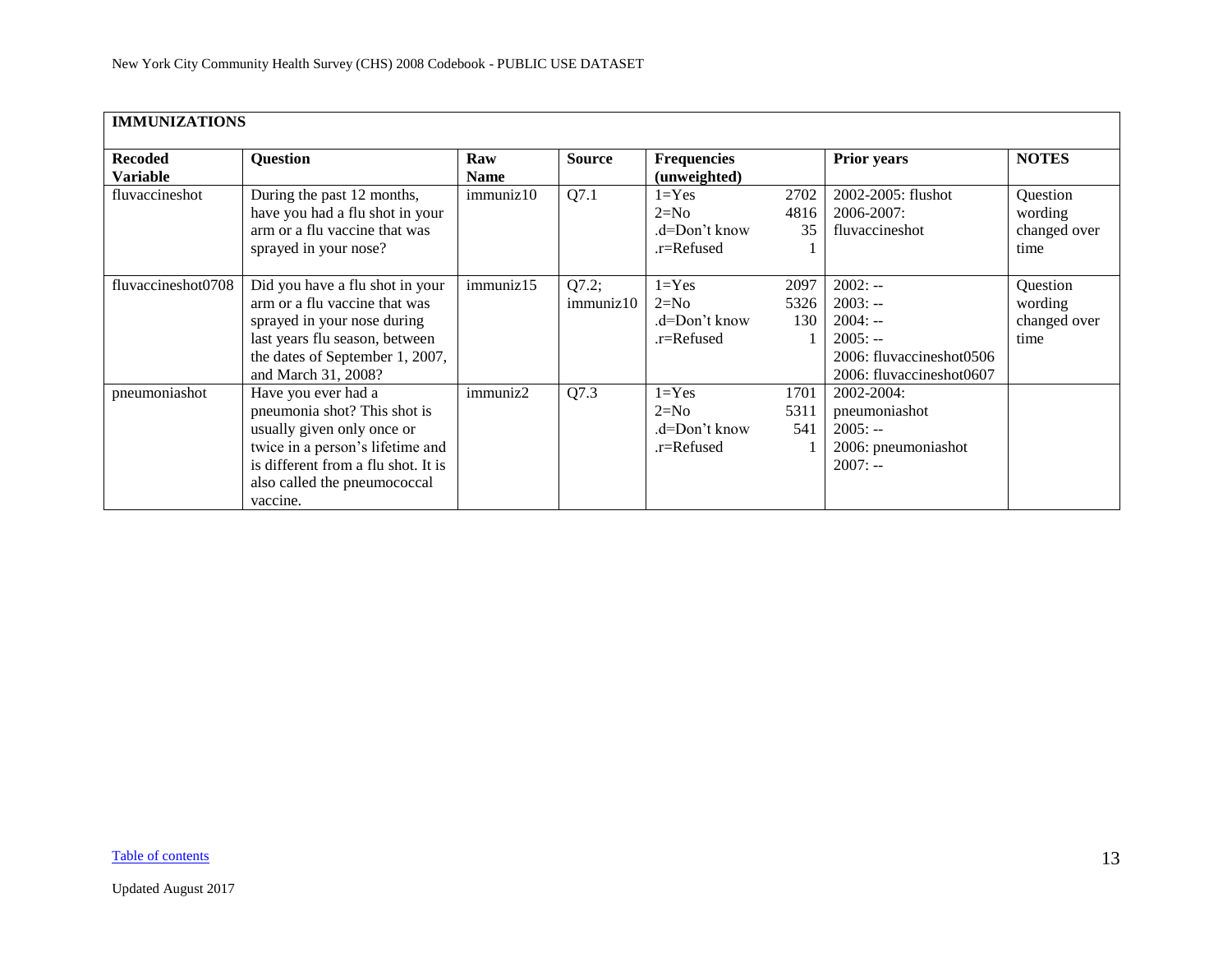<span id="page-13-0"></span>

| <b>NUTRITION</b>                  |                                                                                                                                                                                                                            |                    |                   |                                                                                                              |                                            |                                                                                             |                                                                                                         |
|-----------------------------------|----------------------------------------------------------------------------------------------------------------------------------------------------------------------------------------------------------------------------|--------------------|-------------------|--------------------------------------------------------------------------------------------------------------|--------------------------------------------|---------------------------------------------------------------------------------------------|---------------------------------------------------------------------------------------------------------|
| <b>Recoded</b><br><b>Variable</b> | <b>Question</b>                                                                                                                                                                                                            | Raw<br><b>Name</b> | <b>Source</b>     | <b>Frequencies</b><br>(unweighted)                                                                           |                                            | <b>Prior years</b>                                                                          | <b>NOTES</b>                                                                                            |
| walktoproduce                     | If you were to walk from your home to<br>purchase fresh fruits and vegetables,<br>how long would it take you to get<br>there? 5 minutes or less, more than 5<br>minutes but less than 10 minutes or 10<br>minutes or more? | nutrition13        | Q8.1              | $1 = \leq 5$ min.<br>$2 = 5$ to $< 10$ min.<br>$3 = \ge 10$ min.<br>.d=Don't know<br>.r=Refused              | 3207<br>1448<br>2727<br>160<br>12          | $2002 - 2007$ : --                                                                          | $\overline{\text{New}}$ in 2008                                                                         |
| nutrition1                        | Thinking about nutritionhow many<br>total servings of fruit and/or vegetables<br>did you eat yesterday? A serving<br>would equal one medium apple, a<br>handful of broccoli, or a cup of carrots.                          | nutrition1         | Q8.2              | $0 - 34$<br>$d = Don't know$<br>.r=Refused                                                                   | 8326<br>224<br>12                          | 2002: nutrition1<br>$2003: -$<br>2004: nutrition1<br>$2005 - 07$ : --                       | Continuous                                                                                              |
| fruitveg                          | Thinking about nutritionhow many<br>total servings of fruit and/or vegetables<br>did you eat yesterday? A serving<br>would equal one medium apple, a<br>handful of broccoli, or a cup of carrots.                          | nutrition1         | Q8.2              | $l = None$<br>$2=1-4$ servings<br>$3 = 5$ servings<br>.d=Don't know<br>.r=Refused                            | 888<br>5769<br>747<br>138<br>12            | 2002: fruitveg<br>$2003: -$<br>2004: fruitveg<br>$2005 - 2007$ : --                         |                                                                                                         |
| nsodaperday08                     | How often do you drink sugar<br>sweetened soda? Do not include diet<br>soda or seltzer.                                                                                                                                    | nutrition14        | Q8.3              | Continuous<br>.d=Don't know<br>.r=Refused<br>$=$ Missing                                                     | $\overline{a}$<br>52<br>9<br>9             | $2002: -$<br>$2003: -$<br>$2004: -$<br>2005: sodaperday<br>$2006: -$<br>2007: nsodaperday07 | Question<br>wording<br>differs from<br>2005;<br>recommend<br>not compare<br>/combine '05<br>vs. '07/'08 |
| avgsodaperday08                   | Average number of sodas per day                                                                                                                                                                                            | $\overline{a}$     | nsodaperd<br>ay08 | $l = None$<br>$2 = 1$ (more than none)<br>$3=$ One<br>$4 = >1$<br>.d=Don't know<br>.r=Refused<br>$=$ Missing | 4613<br>1723<br>597<br>551<br>52<br>9<br>9 | $2002 - 2006$ : --<br>2007: avgsodaperday07                                                 |                                                                                                         |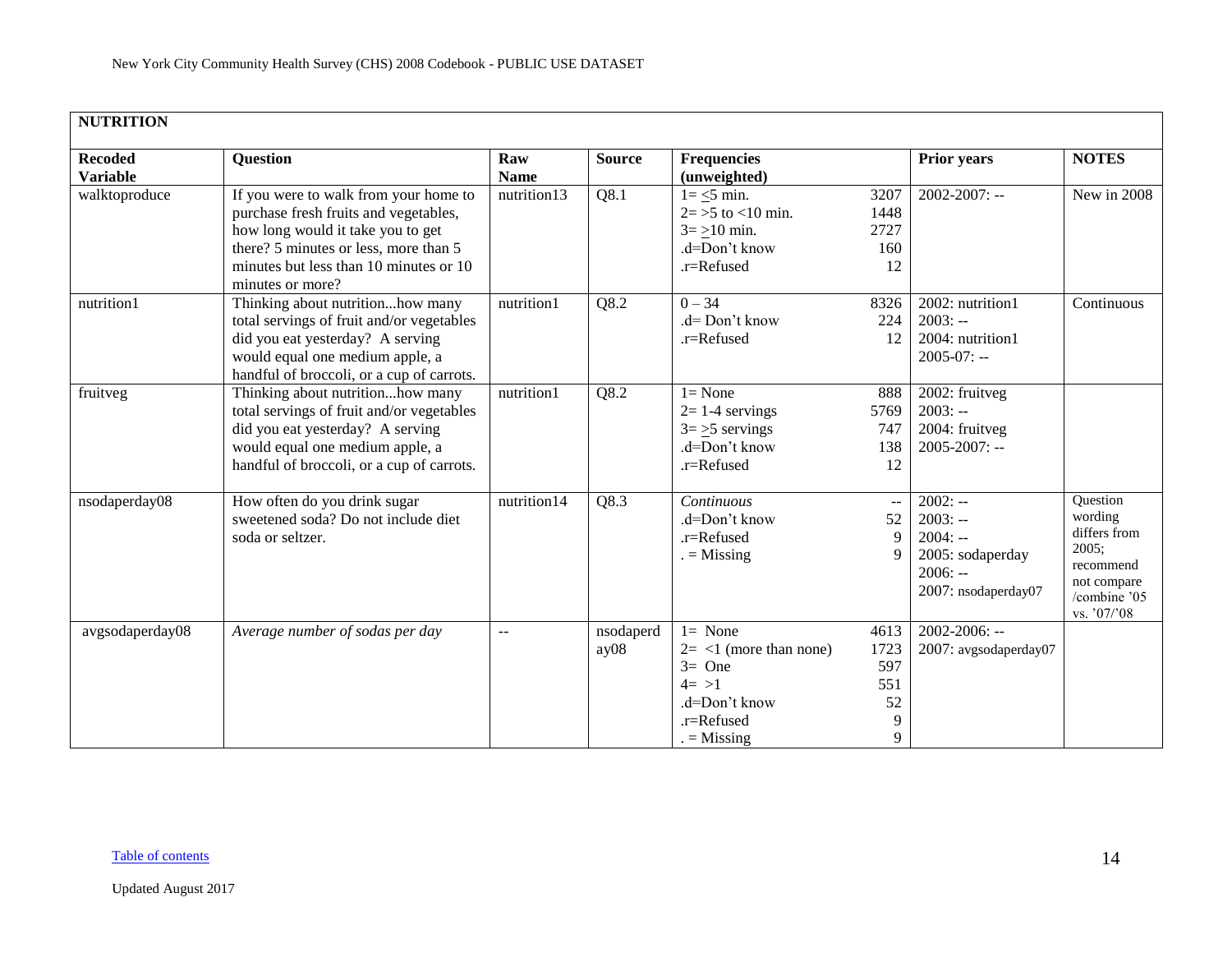| <b>NUTRITION</b>                  |                                                                                                                                                                                                  |                           |                                             |                                                                                                                                |                                                        |                                                                                            |                                                                                                                    |
|-----------------------------------|--------------------------------------------------------------------------------------------------------------------------------------------------------------------------------------------------|---------------------------|---------------------------------------------|--------------------------------------------------------------------------------------------------------------------------------|--------------------------------------------------------|--------------------------------------------------------------------------------------------|--------------------------------------------------------------------------------------------------------------------|
| <b>Recoded</b><br><b>Variable</b> | <b>Question</b>                                                                                                                                                                                  | Raw<br><b>Name</b>        | <b>Source</b>                               | <b>Frequencies</b><br>(unweighted)                                                                                             |                                                        | <b>Prior years</b>                                                                         | <b>NOTES</b>                                                                                                       |
| twoplussoda                       | Drink two or more sodas per day                                                                                                                                                                  |                           | avgsodape<br>rday08                         | $1 = \geq 2$ sodas<br>$2 = 2$ sodas<br>.d=Don't know<br>.r=Refused<br>$=$ Missing                                              | 546<br>6938<br>52<br>$\mathbf Q$                       | $2002: -$<br>$2003: -$<br>$2004: -$<br>2005: twoplussoda<br>$2006: -$<br>2007: twoplussoda | See note for<br>nsodaperday;<br>Recommend<br>using<br>twoplussoda<br>for $\overline{05}$ v<br>07/08<br>comparisons |
| nsugardrinkperday08               | How often do you drink other<br>sweetened drinks like iced tea, sports<br>drinks, fruit punch or other fruit-<br>flavored drinks? Do not include diet<br>soda, sugar free drinks, or 100% juice. | nutrition15               | Q8.4                                        | Continuous<br>.d=Don't know<br>.r=Refused<br>$=$ Missing                                                                       | 7441<br>93<br>11<br>9                                  | $2002 - 2006$ : --<br>2007:nsugardrinkperday                                               |                                                                                                                    |
| avgsugarperday08                  | Average number of sweetened drinks<br>per day                                                                                                                                                    | $\overline{a}$            | nsugardrin<br>kperday                       | $1 = \overline{\text{None}}$<br>$2 = 1$ (more than none)<br>$3=$ One<br>$4 = >1$<br>.d=Don't know<br>.r=Refused<br>$=$ Missing | 4318<br>1634<br>748<br>741<br>93<br>11<br>9            | $2002 - 2006$ : --<br>2007: avgsugarperday                                                 |                                                                                                                    |
| nsodasugarperday08                | How often are sugar sweetened sodas<br>and other sweetened drinks consumed?                                                                                                                      | --                        | nsodaperd<br>ay08,<br>nsugardrin<br>kperday | Continuous<br>$=$ Missing                                                                                                      | 7461<br>93                                             | $2002 - 2007$ : --                                                                         |                                                                                                                    |
| avgsodasugarperday08              | Average number of sodas plus<br>sweetened drinks per day                                                                                                                                         | $\mathbf{u} = \mathbf{v}$ | nsodasuga<br>rdrinkperd<br>ay               | $l = None$<br>$2 = 1$ (more than none)<br>$3=$ One<br>$4=>1$<br>$=$ Missing                                                    | 3243<br>2036<br>610<br>1572<br>93                      | $2002 - 2007$ : --                                                                         |                                                                                                                    |
| ssb                               | Consumes one or more sugar<br>sweetened beverages (soda + other<br>sweetened drinks) on average per day                                                                                          | $\overline{a}$            | nsodasugar<br>perday08                      | $1 = Yes$<br>$2=N0$<br>.d=Don't know<br>.r=Refused<br>$=$ Missing                                                              | 2182<br>5279<br>$\boldsymbol{0}$<br>$\mathbf{0}$<br>93 | $2002 - 2006$ : --<br>2007: ssb                                                            |                                                                                                                    |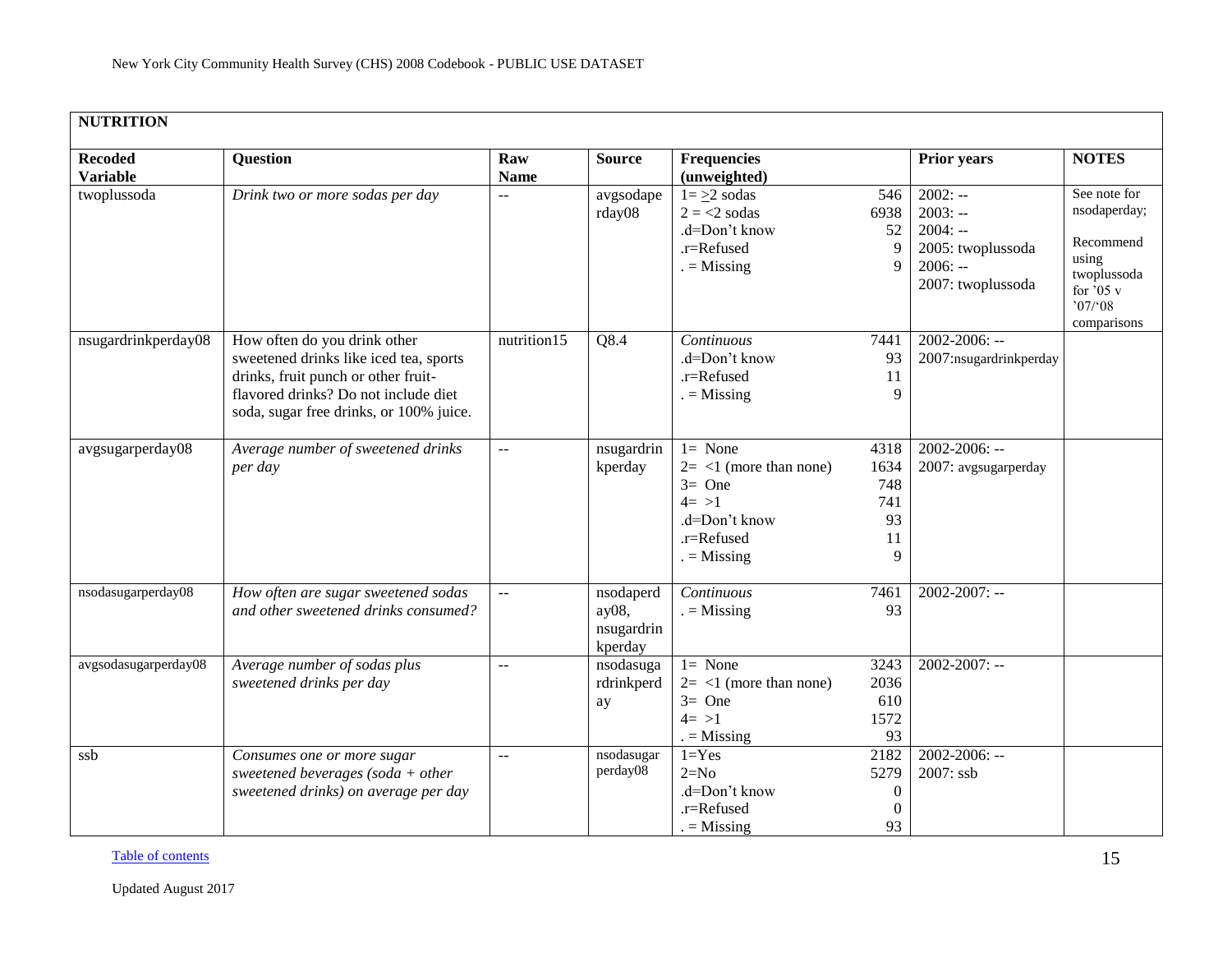| <b>Recoded</b><br><b>Variable</b> | Question                                                                        | Raw<br><b>Name</b>          | <b>Source</b>                               | <b>Frequencies</b><br>(unweighted)                                                                           |                                             | Prior years        | <b>NOTES</b> |
|-----------------------------------|---------------------------------------------------------------------------------|-----------------------------|---------------------------------------------|--------------------------------------------------------------------------------------------------------------|---------------------------------------------|--------------------|--------------|
| avgdietsodaperday08               | Average number of diet sodas per day                                            | $\mathbf{u}$                | ndietsoda<br>perday                         | $l = None$<br>$2 = 1$ (more than none)<br>$3=$ One<br>$4 = >1$<br>.d=Don't know<br>.r=Refused<br>$=$ Missing | 4782<br>1505<br>556<br>624<br>68<br>11<br>8 | $2002 - 2007$ : -- | New in 2008  |
| drinkunfiltertap                  | In the past 30 days, what types of water<br>did you drink? Unfiltered tap water | nutrition17-<br>nutrition20 | Q8.6                                        | $1 = Yes$<br>$2=N0$<br>.d=Don't know<br>.r=Refused                                                           | 2576<br>4959<br>18                          | $2002 - 2007$ : -- | New in 2008  |
| drinkfiltertap                    | In the past 30 days, what types of water<br>did you drink? Filtered tap water   | nutrition17-<br>nutrition20 | Q8.6                                        | $1 = Yes$<br>$2=N0$<br>.d=Don't know<br>.r=Refused                                                           | 3009<br>4526<br>18                          | $2002 - 2007$ : -- | New in 2008  |
| drinkbottled                      | In the past 30 days, what types of water<br>did you drink? Bottled plain water  | nutrition17-<br>nutrition20 | Q8.6                                        | $1 = Yes$<br>$2=N0$<br>.d=Don't know<br>.r=Refused                                                           | 3595<br>3940<br>18                          | $2002 - 2007$ : -- | New in 2008  |
| drinkseltzer                      | In the past 30 days, what types of water<br>did you drink? Seltzer water        | nutrition17-<br>nutrition20 | Q8.6                                        | $1 = Yes$<br>$2=N0$<br>.d=Don't know<br>.r=Refused                                                           | 613<br>6922<br>18<br>-1                     | $2002 - 2007$ : -- | New in 2008  |
| primarywatertype                  | Primary type of water consumed<br>(among those who drank any type of<br>water)  | $\mathbb{L}^{\mathbb{L}}$   | nutrition17-<br>nutrition20,<br>nutrition22 | 1=Unfiltered tap water<br>2=Filtered tap water<br>3=Bottled plain water<br>4=Seltzer water<br>$=$ Missing    | 2009<br>2496<br>2586<br>188<br>275          | $2002 - 2007$ : -- | New in 2008  |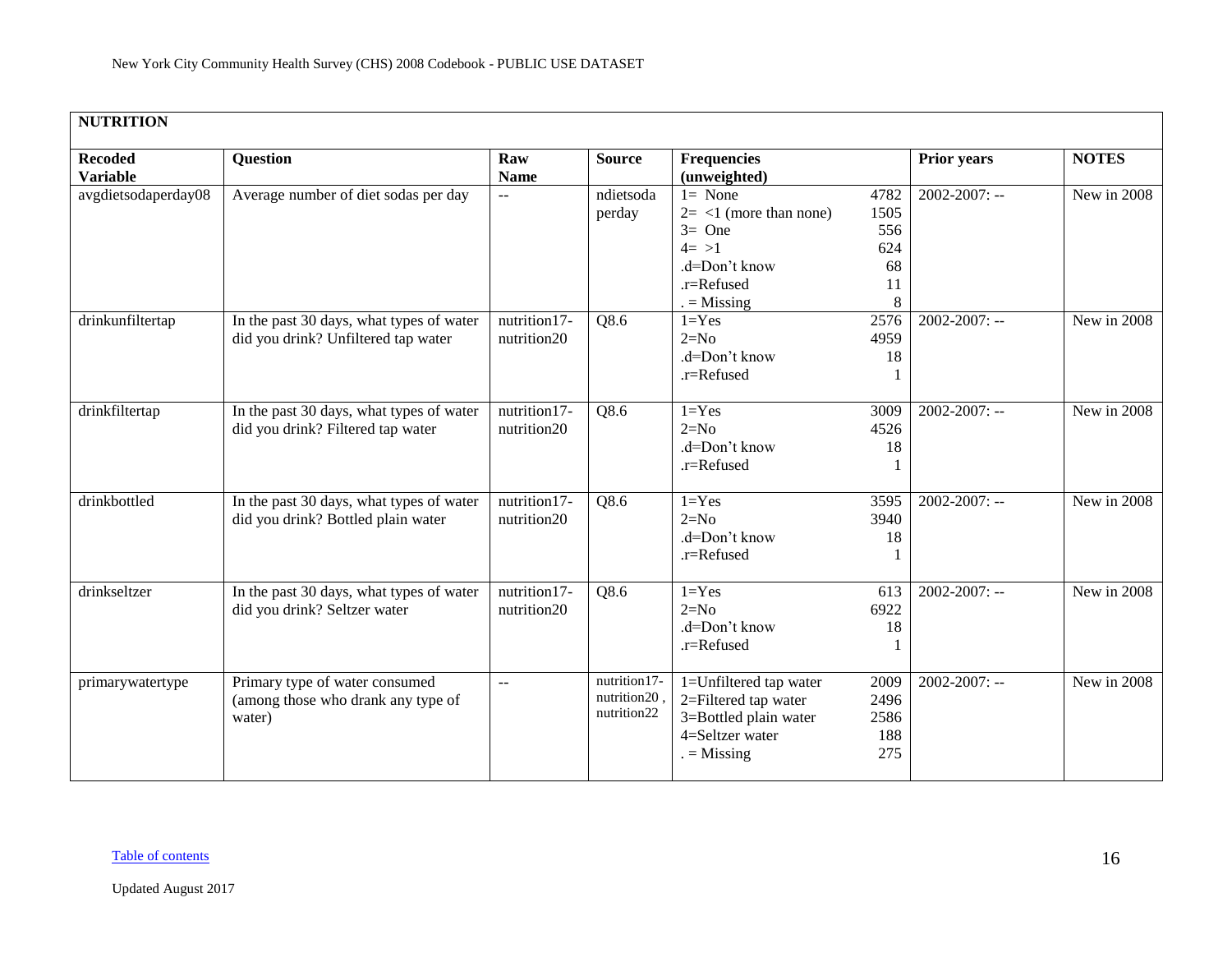| <b>NUTRITION</b>           |                                                                                                                                                                                |                    |               |                                                                                                                                         |                          |                             |              |  |  |  |
|----------------------------|--------------------------------------------------------------------------------------------------------------------------------------------------------------------------------|--------------------|---------------|-----------------------------------------------------------------------------------------------------------------------------------------|--------------------------|-----------------------------|--------------|--|--|--|
| <b>Recoded</b><br>Variable | <b>Question</b>                                                                                                                                                                | Raw<br><b>Name</b> | <b>Source</b> | <b>Frequencies</b><br>(unweighted)                                                                                                      |                          | <b>Prior years</b>          | <b>NOTES</b> |  |  |  |
| drinkwaterfountain         | In the past 30 days, how often did you<br>drink water from a water fountain?<br>Would you say at least once a day, at<br>least once a week, at least once a month<br>or never? | nutrition23        | Q8.8          | $1 = At$ least once a day<br>$2=At$ least once a week<br>$3 = At$ least once a month<br>$4 =$ Never<br>$d=Don't know$<br>$.r =$ Refused | 756<br>788<br>5188<br>78 | $742 \mid 2002 - 2007$ : -- | New in 2008  |  |  |  |

[Table of contents](#page-0-0)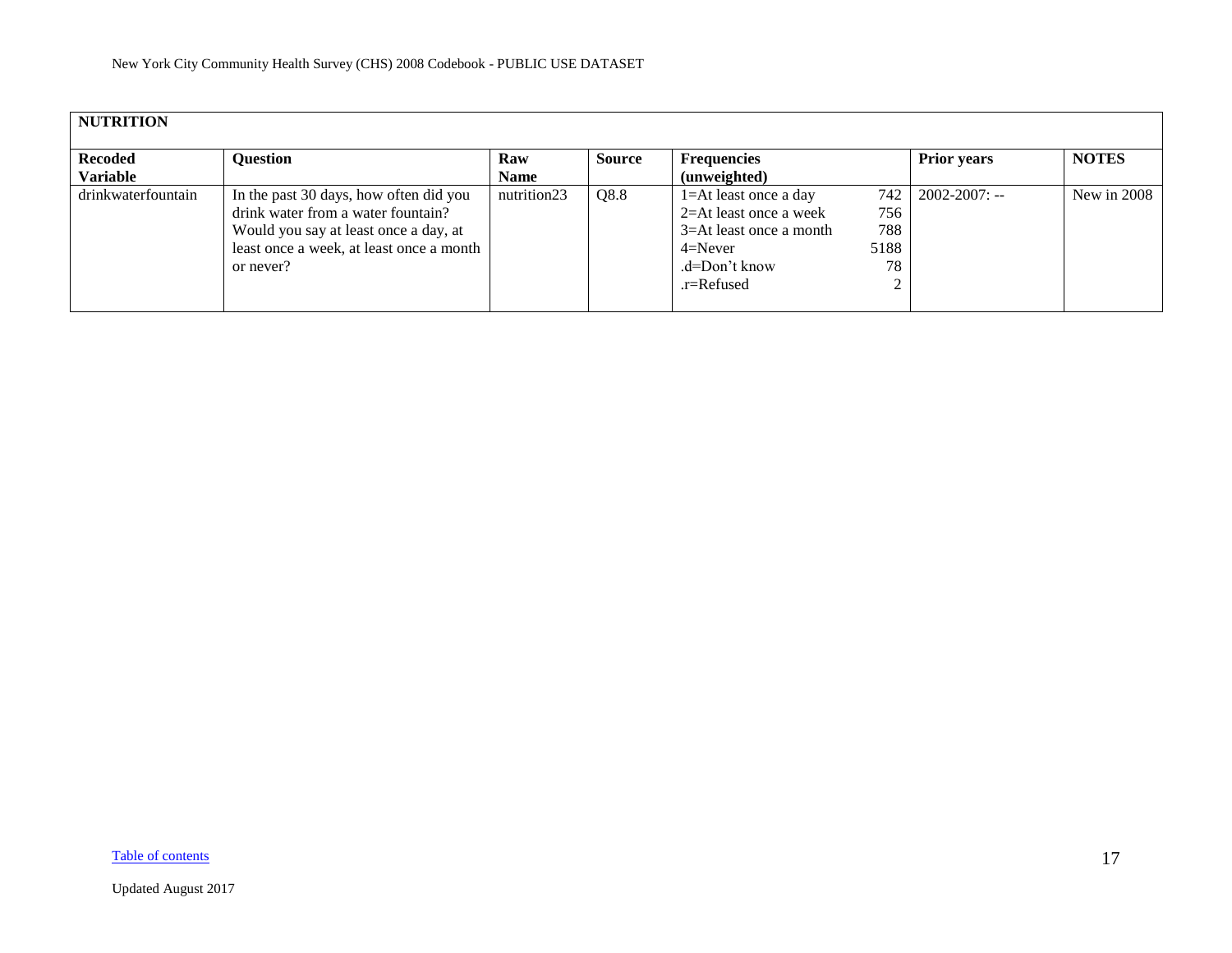<span id="page-17-0"></span>

| PHYSICIAL ACTIVITY                |                                                                                                                                                                                                              |                    |                     |                                                                                      |                                          |                                              |                                                                                |
|-----------------------------------|--------------------------------------------------------------------------------------------------------------------------------------------------------------------------------------------------------------|--------------------|---------------------|--------------------------------------------------------------------------------------|------------------------------------------|----------------------------------------------|--------------------------------------------------------------------------------|
| <b>Recoded</b><br><b>Variable</b> | <b>Question</b>                                                                                                                                                                                              | Raw<br><b>Name</b> | <b>Source</b>       | <b>Frequencies</b><br>(unweighted)                                                   |                                          | <b>Prior years</b>                           | <b>NOTES</b>                                                                   |
| exercise                          | During the past 30 days, other<br>than your regular job, did you<br>participate in any physical<br>activities or exercises such as<br>running, calisthenics, golf,<br>gardening, or walking for<br>exercise? | activity1          | Q9.1                | $1 = Yes$<br>$2 = No$<br>$d=Don't know$<br>$.r=$ Refused                             | 5426<br>2121                             | 2002-2004:<br>exercise<br>$2005 - 2007$ : -- |                                                                                |
| stairsdownall                     | On a typical weekday do you<br>walk down at least one floor of<br>stairs at home or work? Exclude<br>subway use.                                                                                             | activity40         | Q9.2                | $1 = Yes$<br>$2 = No$<br>$3=$ Unable climb stairs<br>.d= Don't know<br>$r =$ Refused | 5924<br>1563<br>56<br>9<br>$\mathcal{L}$ | $2002 - 2007$ : --                           | New in 2008<br>Denominator<br>includes those<br>unable to climb<br>down stairs |
| stairsdown                        | On a typical weekday do you<br>walk down at least one floor of<br>stairs at home or work? Exclude<br>subway use.                                                                                             | activity40         | Q9.2                | $1 = Yes$<br>$2 = No$<br>$d = Don't know$<br>$r =$ Refused<br>.=Missing              | 5924<br>1563<br>9<br>56                  | $2002 - 2007$ : --                           | New in 2008<br>Excludes persons<br>unable to climb<br>stairs                   |
| stairsupall                       | On a typical weekday do you<br>walk up at least one floor of stairs<br>at home or work? Exclude subway<br>use.                                                                                               | activity41         | Q9.3,<br>activity40 | $1 = Yes$<br>$2 = No$<br>$3=$ Unable climb stairs<br>.d= Don't know                  | 5854<br>1629<br>56<br>15                 | $2002 - 2007$ : --                           | New in 2008<br>Denominator<br>includes those<br>unable to climb<br>down stairs |
| stairsup                          | On a typical weekday do you<br>walk up at least one floor of stairs<br>at home or work? Exclude subway<br>use.                                                                                               | activity41         | Q9.3                | $1 = Yes$<br>$2 = No$<br>.d= Don't know<br>$=$ Missing                               | 5854<br>1629<br>15<br>56                 | $2002 - 2007$ : --                           | New in 2008<br>Excludes persons<br>unable to climb<br>stairs                   |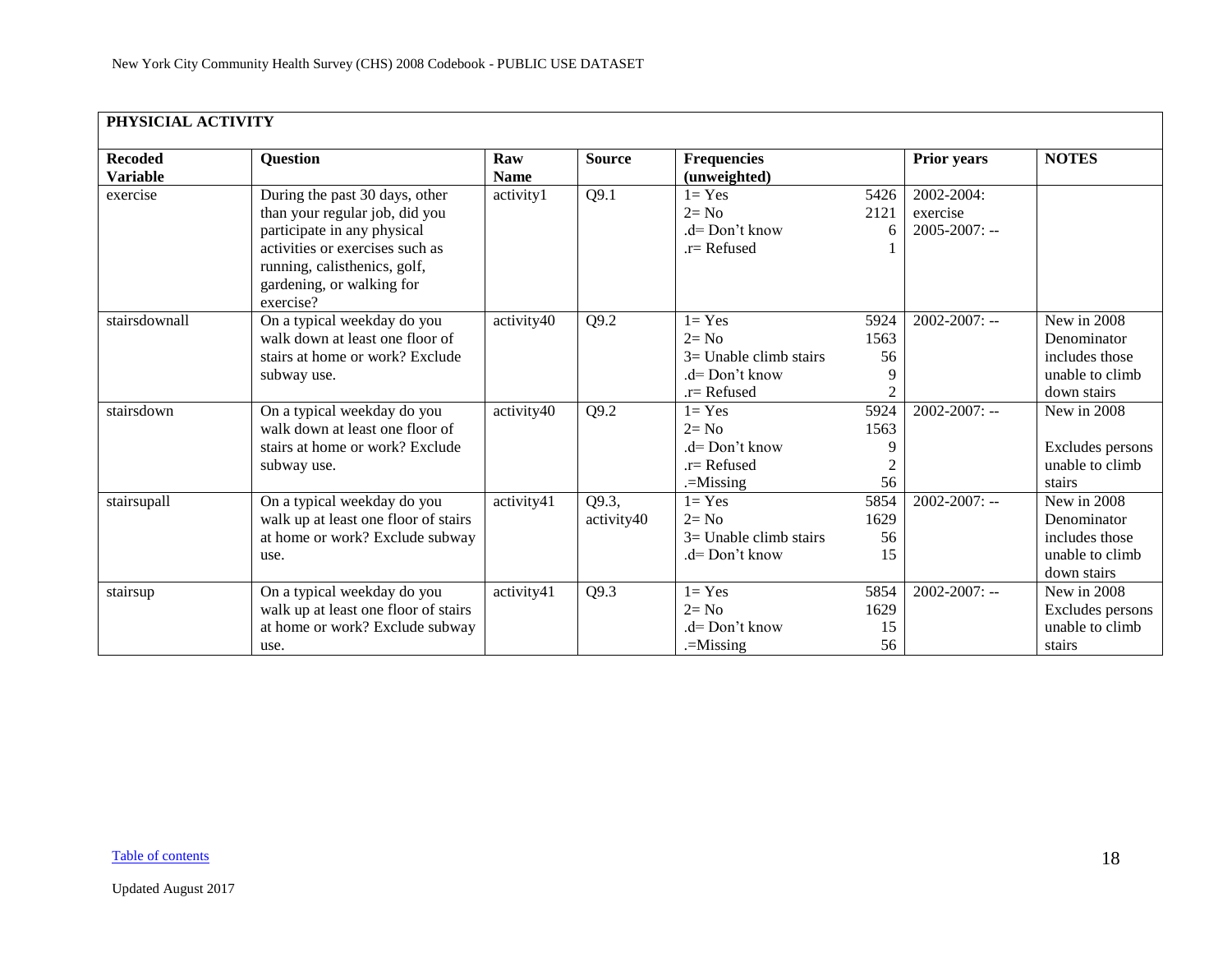<span id="page-18-0"></span>

| <b>DEMOGRAPHICS</b>               |                                                                                                                                                                                  |                    |                  |                                                                                           |                                   |                     |                                                                       |  |  |  |
|-----------------------------------|----------------------------------------------------------------------------------------------------------------------------------------------------------------------------------|--------------------|------------------|-------------------------------------------------------------------------------------------|-----------------------------------|---------------------|-----------------------------------------------------------------------|--|--|--|
| <b>Recoded</b><br><b>Variable</b> | Question                                                                                                                                                                         | Raw<br><b>Name</b> | <b>Source</b>    | <b>Frequencies</b><br>(unweighted)                                                        |                                   | <b>Prior years</b>  | <b>NOTES</b>                                                          |  |  |  |
| agegroup                          | What is your age?<br>We are only asking this<br>information to make<br>sure that we have<br>talked to enough people<br>in each age group. Can<br>you just tell me if you<br>are: | demog1,<br>demog25 | Q10.1,<br>Q10.1a | $1 = 18 - 24$ yrs<br>$2=25-44$ yrs<br>$3=45-64$ yrs<br>$4=65+yrs$<br>.r=Refused           | 310<br>2294<br>3069<br>1863<br>18 | 2002-2007: agegroup |                                                                       |  |  |  |
| age18_64                          | See above                                                                                                                                                                        | See above          | See above        | $1 = 18 - 24$ yrs<br>$2=25-44$ yrs<br>$3=45-64$ yrs<br>$=$ Missing/not<br>applicable      | 310<br>2294<br>3069<br>1881       | 2002-2007: age18_64 |                                                                       |  |  |  |
| age21up                           | See above                                                                                                                                                                        | See above          | See above        | $1 = 21 - 44$ yrs<br>$2 = 45 - 64$ yrs<br>$3 = 65 + yrs$<br>$=$ Missing/not<br>applicable | 2,481<br>3,069<br>1,863<br>141    | 2002-2007: age21up  |                                                                       |  |  |  |
| age25up                           | See above                                                                                                                                                                        | See above          | See above        | $1=25-44$ yrs<br>$2=45-64$ yrs<br>$3=65+yrs$<br>. = Missing/not applicable                | 2294<br>3069<br>1863<br>328       | 2002-2007: age25up  |                                                                       |  |  |  |
| age40new                          | See above                                                                                                                                                                        | See above          | See above        | $1=40-44$ yrs<br>$2=45-64$ yrs<br>$3=65+yrs$<br>. = Missing/not applicable                | 700<br>3069<br>1863<br>1922       | 2002-2007: age40new | Use age40new NOT<br>age40up for<br>mammography<br>screening variables |  |  |  |
| age45up                           | See above                                                                                                                                                                        | See above          | See above        | $1 = 45 - 64$ yrs<br>$2=65+yrs$<br>. = Missing/not applicable                             | 2069<br>1863<br>2622              | 2002-2007: age45up  |                                                                       |  |  |  |
| age50up                           | See above                                                                                                                                                                        | See above          | See above        | $1=50-64$ yrs<br>$2=65+yrs$<br>. = Missing/not applicable                                 | 2247<br>1863<br>3444              | 2002-2007: age50up  |                                                                       |  |  |  |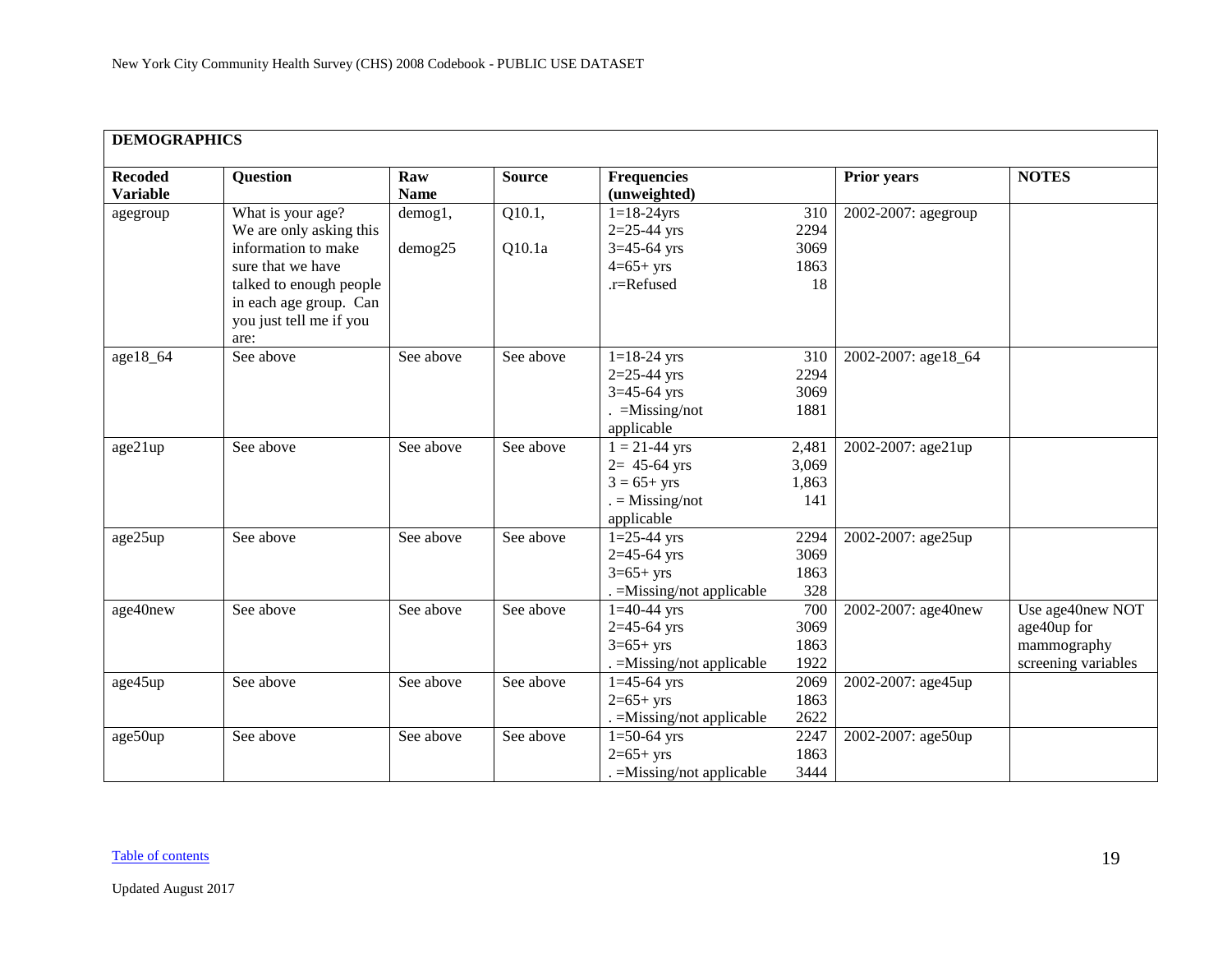| <b>DEMOGRAPHICS</b>               |                                                                                                                                            |                    |               |                                                                                                                                                                                                                                                             |                                                                |                    |                                                                                                                 |
|-----------------------------------|--------------------------------------------------------------------------------------------------------------------------------------------|--------------------|---------------|-------------------------------------------------------------------------------------------------------------------------------------------------------------------------------------------------------------------------------------------------------------|----------------------------------------------------------------|--------------------|-----------------------------------------------------------------------------------------------------------------|
| <b>Recoded</b><br><b>Variable</b> | <b>Question</b>                                                                                                                            | Raw<br><b>Name</b> | <b>Source</b> | <b>Frequencies</b><br>(unweighted)                                                                                                                                                                                                                          |                                                                | Prior years        | <b>NOTES</b>                                                                                                    |
| sex                               | Because it is sometimes<br>difficult to determine<br>over the phone, I am<br>asked to confirm with<br>everyone. Are you<br>male or female? | $d$ emog $72$      | Q10.2         | $1 = Male$<br>$2 =$ Female                                                                                                                                                                                                                                  | 2861<br>4693                                                   | 2002-2007: sex     |                                                                                                                 |
| newrace                           | See above                                                                                                                                  | See above          | See above     | 1=White Non-Hispanic<br>2=Black Non-Hispanic<br>3=Hispanic<br>$4 = Asian/PI$ Non-<br>Hispanic<br>5=Other Non-Hispanic                                                                                                                                       | 3376<br>1780<br>1691<br>556<br>151                             | 2002-2007: newrace | Race is assigned for<br>missing observations<br>** Use newrace for<br>analyses that include<br>race/ethnicity** |
| demog55                           | Please tell me which<br>group best represents<br>your Hispanic or Latino<br>origin or ancestry                                             | demog55            | Q10.3a        | $l =$ Puerto Rican<br>2=Cuban/Cuban-American<br>3=Dominican/<br>Dominican-American<br>4=Mexican/Mexican-Amer<br>5= Central/ South Amer<br>6=Other Latin Amer<br>7=Other Hispanic<br>9=[VOL] Spanish<br>.d=Don't know<br>.r=Refused<br>$=$ Missing/not asked | 603<br>42<br>434<br>148<br>311<br>45<br>45<br>21<br>11<br>5890 | 2003-2006: demog55 | Available with a<br>Data Use<br>Agreement. Please<br>contact<br>EpiDataRequest@he<br>alth.nyc.gov               |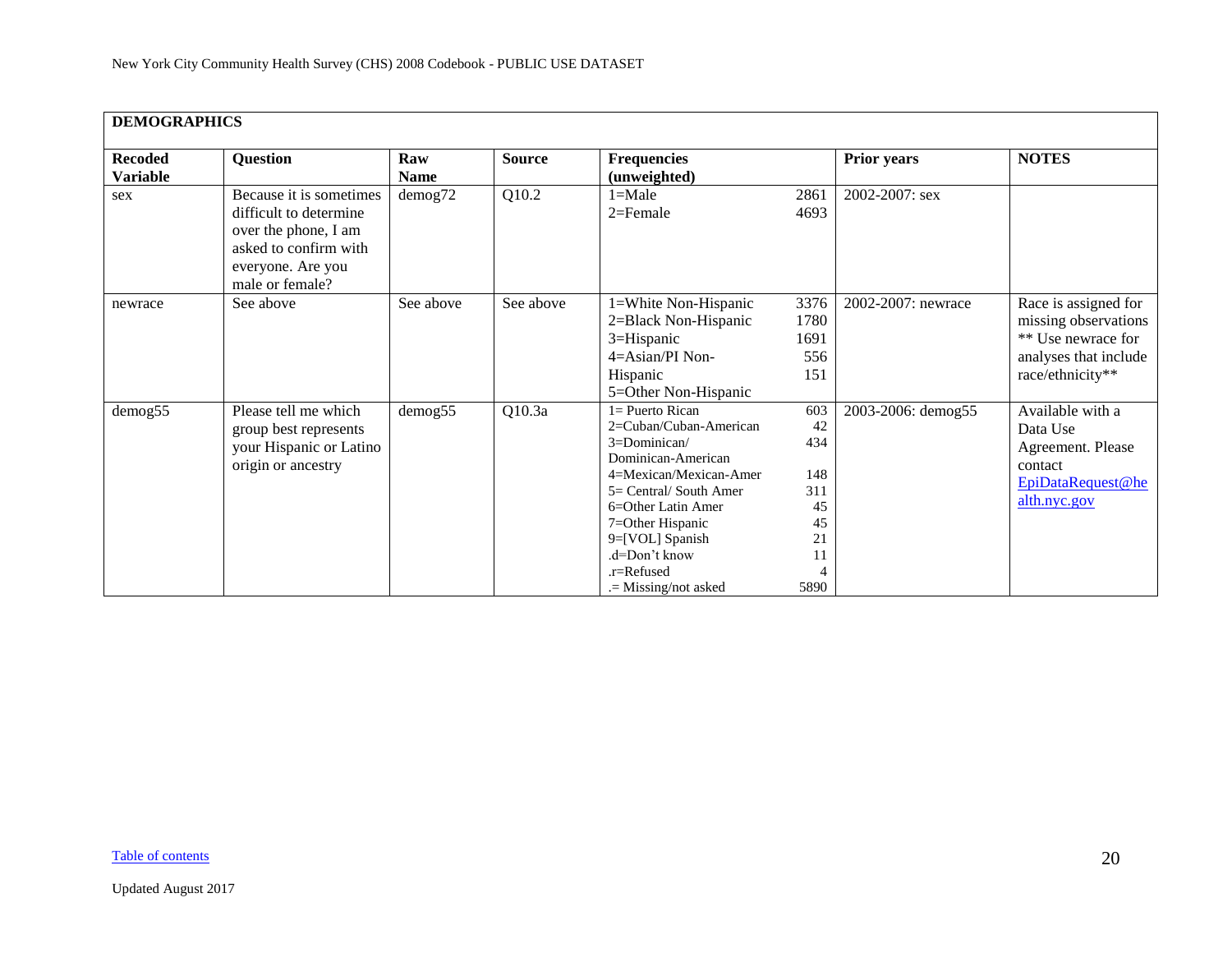|                 | <b>DEMOGRAPHICS</b>  |                |                    |                                 |                   |                       |                       |  |  |  |  |
|-----------------|----------------------|----------------|--------------------|---------------------------------|-------------------|-----------------------|-----------------------|--|--|--|--|
| <b>Recoded</b>  | <b>Question</b>      | Raw            | <b>Source</b>      | <b>Frequencies</b>              |                   | <b>Prior years</b>    | <b>NOTES</b>          |  |  |  |  |
| <b>Variable</b> |                      | <b>Name</b>    |                    | (unweighted)                    |                   |                       |                       |  |  |  |  |
| bthregion2      | Where were you born? | n/a            | bthregio08         | 1=Northern Europe               | 89                | 2002-2007: bthregion2 | Available with a Data |  |  |  |  |
|                 |                      |                |                    | 2=Western Europe                | 93                |                       | Use Agreement. Please |  |  |  |  |
|                 |                      |                |                    | 3=Southern Europe               | 88                |                       | contact               |  |  |  |  |
|                 |                      |                |                    | 4=Eastern Europe                | 339               |                       | EpiDataRequest@healt  |  |  |  |  |
|                 |                      |                |                    | 5=Eastern Asia                  | 269               |                       | h.nyc.gov             |  |  |  |  |
|                 |                      |                |                    | 6=South Central Asia            | 151               |                       |                       |  |  |  |  |
|                 |                      |                |                    | 7=South Eastern Asia            | 50                |                       | Top coded from        |  |  |  |  |
|                 |                      |                |                    | 8=Western Asia                  | 58                |                       | bthregion08           |  |  |  |  |
|                 |                      |                |                    | 9=Eastern Africa                | 6                 |                       |                       |  |  |  |  |
|                 |                      |                |                    | 10=Middle Africa                | 5                 |                       |                       |  |  |  |  |
|                 |                      |                |                    | 11=Northern Africa              | 25                |                       |                       |  |  |  |  |
|                 |                      |                |                    | 12=Southern Africa              | $\overline{4}$    |                       |                       |  |  |  |  |
|                 |                      |                |                    | 13=Western Africa               | 76<br>$\mathbf Q$ |                       |                       |  |  |  |  |
|                 |                      |                |                    | 14=Australia and New<br>Zealand |                   |                       |                       |  |  |  |  |
|                 |                      |                |                    | 15=Elsewhere Oceana             | $\mathbf{0}$      |                       |                       |  |  |  |  |
|                 |                      |                |                    | 16=Caribbean                    | 948               |                       |                       |  |  |  |  |
|                 |                      |                |                    | 17=Central America              | 266               |                       |                       |  |  |  |  |
|                 |                      |                |                    | 18=South America                | 361               |                       |                       |  |  |  |  |
|                 |                      |                |                    | 19=Northern America - not       | 28                |                       |                       |  |  |  |  |
|                 |                      |                |                    | including U.S.                  |                   |                       |                       |  |  |  |  |
|                 |                      |                |                    | 20=United States                | 4,598             |                       |                       |  |  |  |  |
|                 |                      |                |                    | d=Don't know                    | 27                |                       |                       |  |  |  |  |
|                 |                      |                |                    | .r=Refused                      | 50                |                       |                       |  |  |  |  |
|                 |                      |                |                    | $=$ Missing                     | 14                |                       |                       |  |  |  |  |
| bthregion08     | Where were you born? | demog60,       | Q10.5a,            | Region frequencies not          |                   | 2002: bthregion       | Available with a Data |  |  |  |  |
|                 |                      | demog69,       | Q10.5 <sub>b</sub> | reported due to length          | $- \, -$          | 2003: bthregion       | Use Agreement. Please |  |  |  |  |
|                 |                      | demog69v,      |                    | <b>USA</b>                      | 4310              | 2004: bthregion04     | contact               |  |  |  |  |
|                 |                      | $d$ emog $117$ |                    | .d=Don't know                   | 9                 | 2005: bthregion05     | EpiDataRequest@healt  |  |  |  |  |
|                 |                      |                |                    |                                 |                   |                       | h.nyc.gov             |  |  |  |  |
|                 |                      | demog117V      |                    | .r=Refused                      | 50                | 2006: bthregion06     |                       |  |  |  |  |
|                 |                      |                |                    | $=-Missing$                     | 14                | 2007: bthregion07     | Some birth region     |  |  |  |  |
|                 |                      |                |                    |                                 |                   |                       | codes were updated in |  |  |  |  |
|                 |                      |                |                    |                                 |                   |                       | all prior years       |  |  |  |  |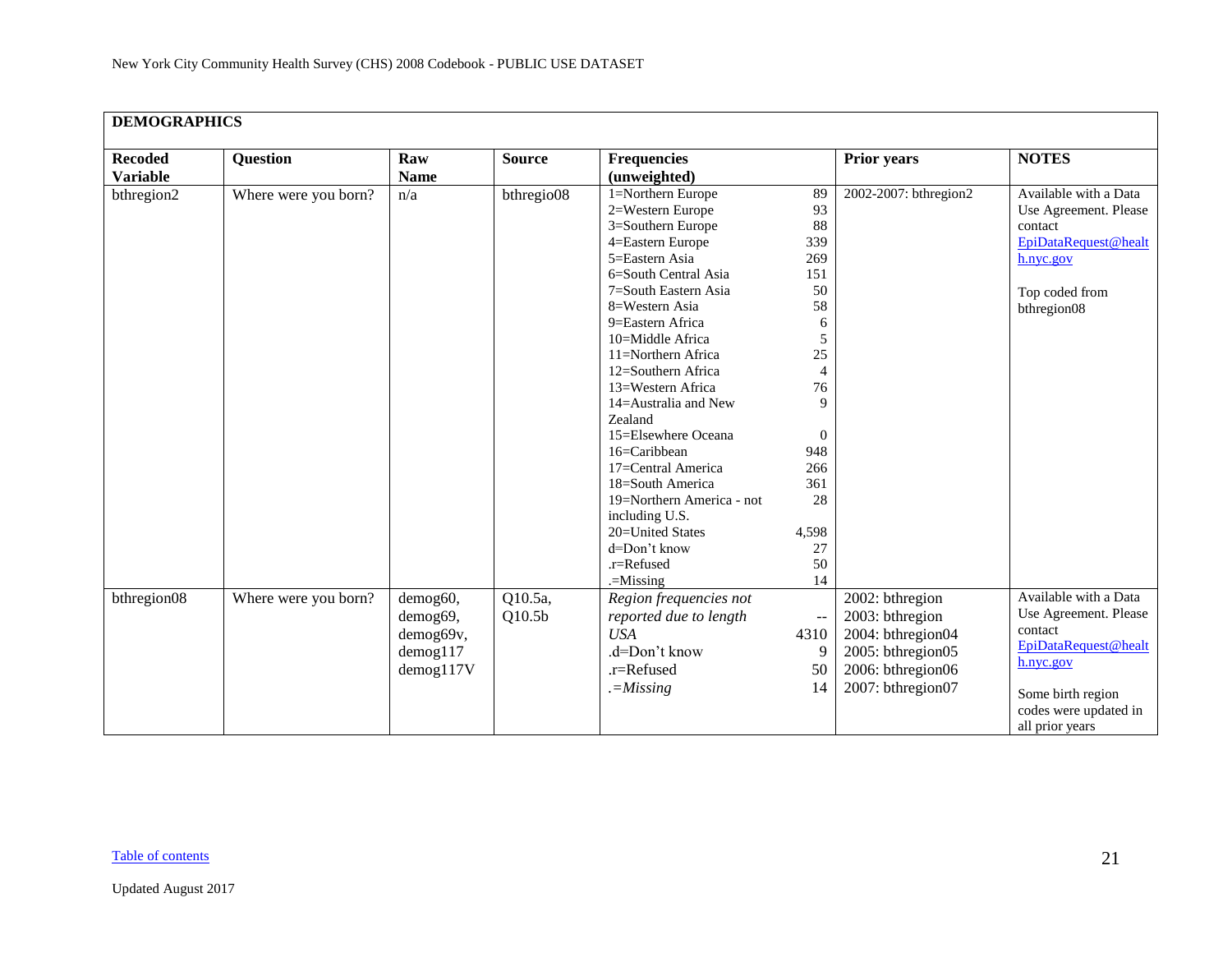|                                   | <b>DEMOGRAPHICS</b>                                  |                    |                                           |                                                                                                                                                        |                                                                                                                                                     |                                                                                                                                                                                                                                                                                                    |  |  |  |  |
|-----------------------------------|------------------------------------------------------|--------------------|-------------------------------------------|--------------------------------------------------------------------------------------------------------------------------------------------------------|-----------------------------------------------------------------------------------------------------------------------------------------------------|----------------------------------------------------------------------------------------------------------------------------------------------------------------------------------------------------------------------------------------------------------------------------------------------------|--|--|--|--|
| <b>Recoded</b><br><b>Variable</b> | <b>Question</b>                                      | Raw<br><b>Name</b> | <b>Source</b>                             | <b>Frequencies</b><br>(unweighted)                                                                                                                     | <b>Prior years</b>                                                                                                                                  | <b>NOTES</b>                                                                                                                                                                                                                                                                                       |  |  |  |  |
| countrybirth $\overline{08}$      | See bthregion08                                      | n/a                | bthregion08                               | Country frequencies not<br>reported due to length<br><b>USA</b><br>4310<br>.d=Don't know<br>.r=Refused<br>$=-M$ <i>issing</i><br>141                   | 2002: countrybirth<br>2003: countrybirth<br>2004: countrybirth04<br>9<br>2005: countrybirth05<br>2006: countrybirth06<br>50<br>2007: countrybirth07 | Available with a Data<br>Use Agreement. Please<br>contact<br>EpiDataRequest@healt<br>h.nyc.gov<br>Some country codes<br>were updated in all<br>prior years                                                                                                                                         |  |  |  |  |
| usborn                            | See bthregion08                                      | n/a                | bthregion08<br>demog60,<br>$d$ emog $117$ | $1 = US$ born<br>4609<br>2=Foreign born<br>2919<br>.d=Don't know<br>.r=Refused                                                                         | 2002-2007: usborn<br>$\mathfrak{Z}$<br>23                                                                                                           |                                                                                                                                                                                                                                                                                                    |  |  |  |  |
| howlonginus                       | How long have you<br>lived in this country?          | $d$ emog $105$     | Q10.6                                     | $1 = < 5$ yrs<br>174<br>$2=5-9$ yrs<br>290<br>$3=10+$ yrs<br>2709<br>.d=Don't know<br>.r=Refused<br>. = Missing/Not asked<br>4367                      | 2002: yearsinus<br>2003: yearsinus/timeinus<br>$2004: -$<br>2005: yearsinus<br>6<br>2006: howlonginus<br>8<br>2007: howlonginus                     | Question wording<br>and response options<br>differ over time; use<br>caution combining<br>or comparing to '02-<br>05<br>Note: denom is<br>persons not born in<br>50 states+DC (asked<br>of persons born in<br>U.S. territories, so<br>could be usborn=1<br>with non-miss value<br>for howlonginus) |  |  |  |  |
| athomelanguage08                  | What language do you<br>speak most often at<br>home? | $d$ emog113        | Q10.7                                     | $1 =$ English<br>5666<br>$2 =$ Spanish<br>990<br>3=Russian<br>205<br>4=Chinese<br>209<br>5=Indian<br>428<br>$6 = Other$<br>.d=Don't know<br>.r=Refused | $2002 - 2003$ : --<br>2004: athomelanguage04<br>2005: athomelanguage05<br>2006: athomelanguage06<br>39<br>2007: athomelanguage07<br>11<br>6         | Response options<br>differ over time; use<br>caution when<br>combining or<br>comparing years<br>No verbatims asked<br>in 2006-2008                                                                                                                                                                 |  |  |  |  |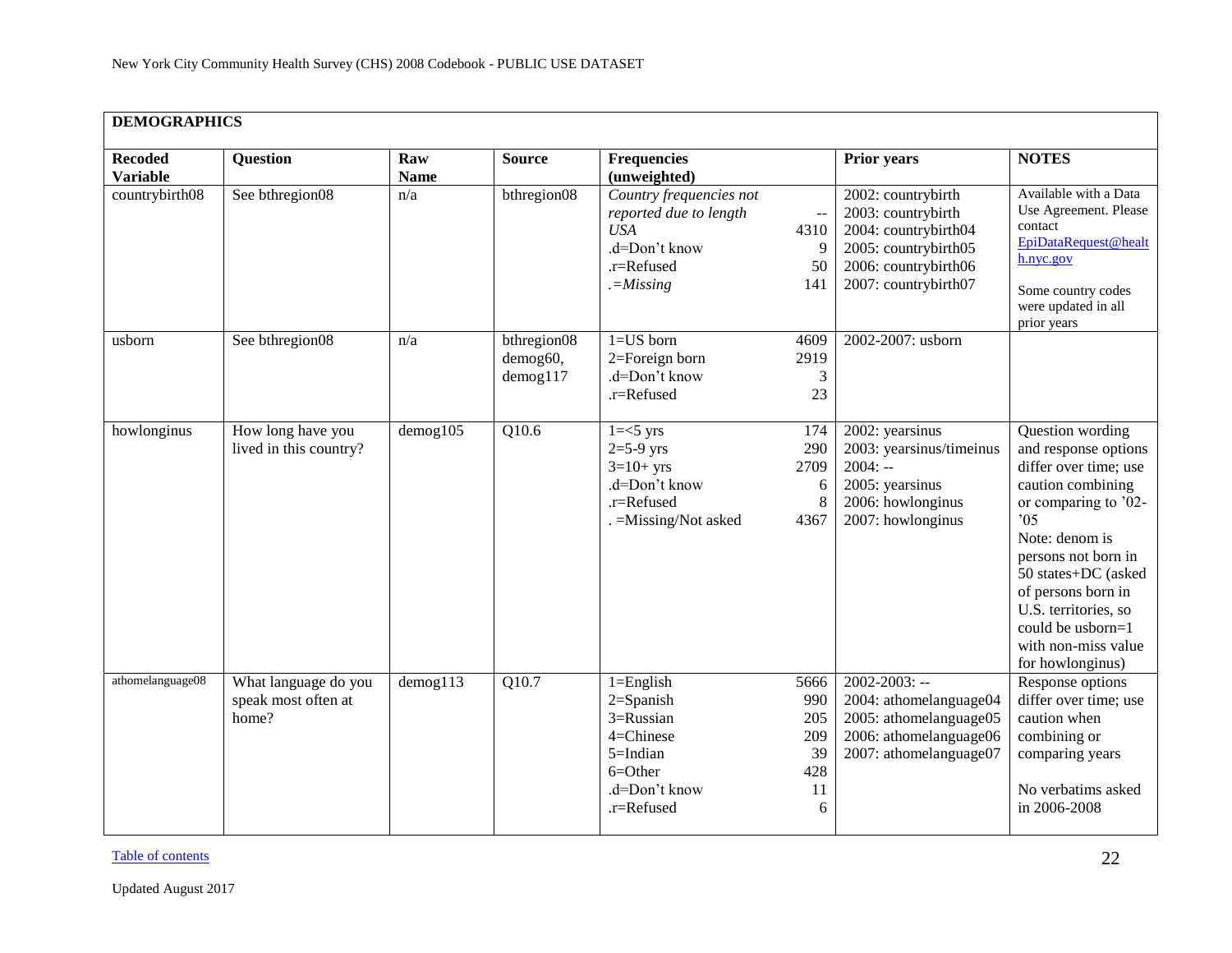| <b>DEMOGRAPHICS</b>               |                                                                                                                                                                                                                                                                                                     |                    |               |                                                                                                                                                                                    |                                                      |                                                   |                                                                                                                    |
|-----------------------------------|-----------------------------------------------------------------------------------------------------------------------------------------------------------------------------------------------------------------------------------------------------------------------------------------------------|--------------------|---------------|------------------------------------------------------------------------------------------------------------------------------------------------------------------------------------|------------------------------------------------------|---------------------------------------------------|--------------------------------------------------------------------------------------------------------------------|
| <b>Recoded</b><br><b>Variable</b> | <b>Question</b>                                                                                                                                                                                                                                                                                     | Raw<br><b>Name</b> | <b>Source</b> | <b>Frequencies</b><br>(unweighted)                                                                                                                                                 |                                                      | <b>Prior years</b>                                | <b>NOTES</b>                                                                                                       |
| maritalstatus08                   | Are you: Married,<br>Divorced, Widowed,<br>Separated, Never<br>married, OR A member<br>of an unmarried couple<br>living together?                                                                                                                                                                   | $d$ emog $114$     | Q10.8         | 1=Married<br>2=Divorced<br>3=Widowed<br>4=Separated<br>5=Never married<br>6=Member of unmarried<br>couple living together<br>.d=Don't know<br>.r=Refused                           | 3130<br>941<br>869<br>401<br>1800<br>351<br>12<br>50 | 2002-2006: maritalstatus<br>2007: maritalstatus07 | Starting in 2007<br>added to<br>$d$ emog $114=6$ ,<br>"member of<br>unmarried couple<br><b>LIVING</b><br>TOGETHER" |
| sexualid                          | Now I'll read a list of<br>terms people<br>sometimes use to<br>describe themselves --<br>heterosexual or<br>straight; homosexual,<br>gay or lesbian; and<br>bisexual. As I read the<br>list again, please stop<br>me when I get to the<br>term that best describes<br>how you think of<br>yourself: | demog63            | Q10.9         | 1=Heterosexual<br>2=Gay/Lesbian<br>3=Bisexual<br>.d=Don't know<br>.r=Refused                                                                                                       | 6968<br>196<br>64<br>183<br>143                      | $2002: -$<br>2003-2007: sexualid                  |                                                                                                                    |
| $d$ emog $17$                     | What is the highest<br>grade or year of school<br>you completed?                                                                                                                                                                                                                                    | $d$ emog17         | Q10.10        | 1=Never attended/kindergarten<br>$2 =$ Grades 1 - 8<br>$3 =$ Grades $9-11$<br>4=Grade 12 or GED<br>5=College 1 to 3 yrs<br>6= College 4 yrs or more<br>.d=Don't know<br>.r=Refused | 25<br>462<br>636<br>1739<br>1427<br>3219<br>31<br>15 | 2002-2007: demog17                                | demog17 contains<br>more detailed<br>education categories                                                          |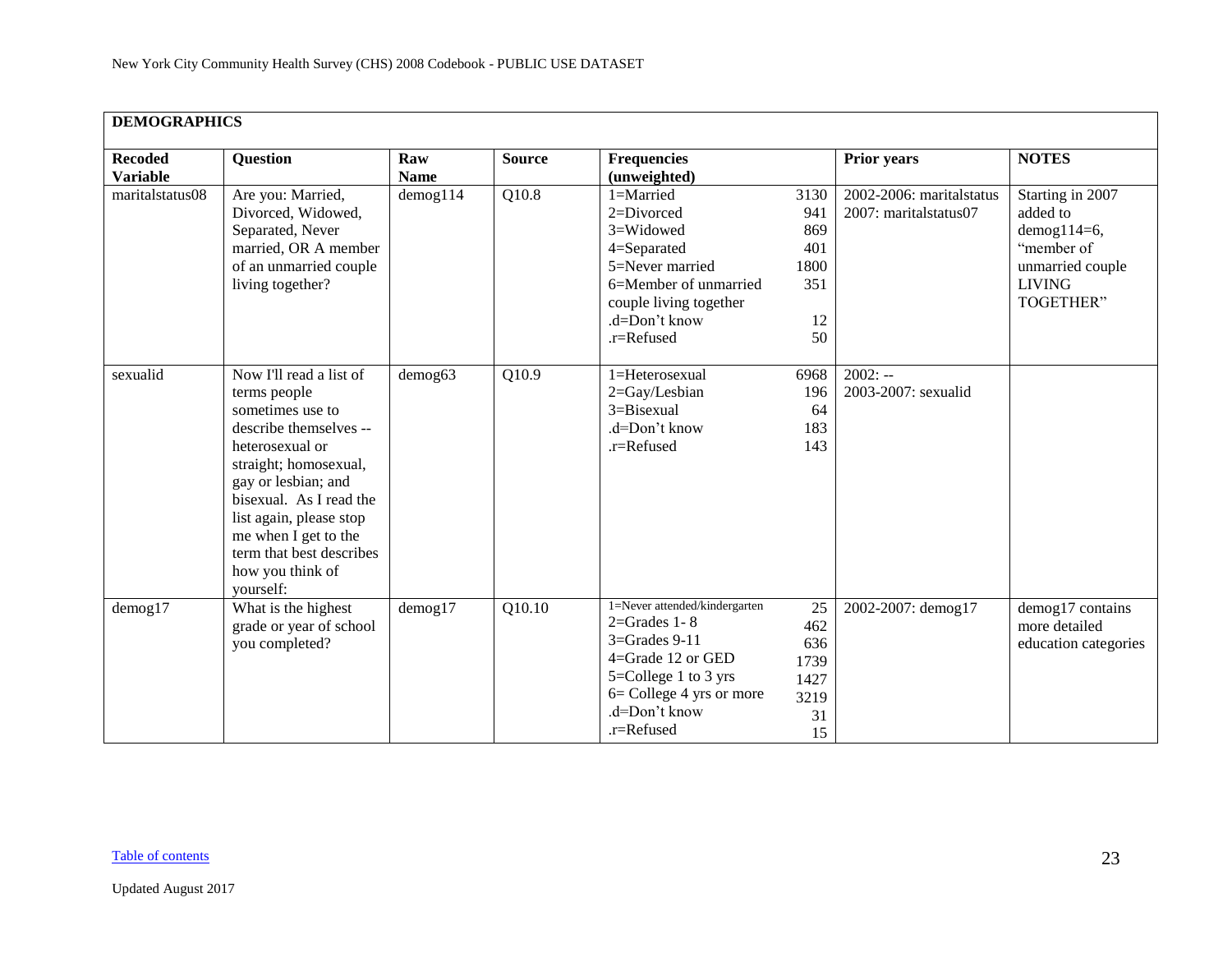| <b>DEMOGRAPHICS</b>               |                                                                  |                    |                              |                                                                                                            |                                                     |                      |                                                                                                                                               |
|-----------------------------------|------------------------------------------------------------------|--------------------|------------------------------|------------------------------------------------------------------------------------------------------------|-----------------------------------------------------|----------------------|-----------------------------------------------------------------------------------------------------------------------------------------------|
| <b>Recoded</b><br><b>Variable</b> | <b>Question</b>                                                  | Raw<br><b>Name</b> | <b>Source</b>                | <b>Frequencies</b><br>(unweighted)                                                                         |                                                     | <b>Prior years</b>   | <b>NOTES</b>                                                                                                                                  |
| education                         | What is the highest<br>grade or year of school<br>you completed? | $d$ emog17         | Q10.10                       | 1=Less than HS<br>2=Grade 12 or GED<br>3=Some college<br>4=College graduate<br>.d=Don't know<br>.r=Refused | 1123<br>1739<br>1427<br>3219<br>31<br>15            | 2002-2007: education | demog17 contains<br>more detailed<br>education categories                                                                                     |
| child                             | Presence of children in<br>household                             | $\sim$ $\sim$      | Children08                   | $1 = Yes$<br>$2=N0$<br>.d=Don't know<br>.r=Refused                                                         | 2,629<br>4,908<br>3<br>14                           | 2002-2007: child     | Top coded from<br>children08<br>Question wording<br>differs in '07 and '08<br>from all prior years.<br>Count capped at 25<br>children in '08. |
| numadults2                        | Total adults in<br>household                                     | $\sim$ $\sim$      | numadults                    | $\overline{c}$<br>3<br>4<br>5<br>6<br>$7+$                                                                 | 3,638<br>2,677<br>769<br>355<br>80<br>26<br>9       | 2002-07: numadults2  | Available with a Data<br>Use Agreement. Please<br>contact<br>EpiDataRequest@healt<br>h.nyc.gov                                                |
| hhsize                            | Total household adults<br>plus children                          | $\sim$ $\sim$      | numadults,<br>$d$ emog $118$ | $\mathbf{1}$<br>$\overline{c}$<br>3<br>$\overline{4}$<br>5<br>6<br>$7+$                                    | 2,794<br>1,922<br>1,127<br>948<br>421<br>192<br>150 | 2002-07: hhsize      | Top coded from<br>householdsize08                                                                                                             |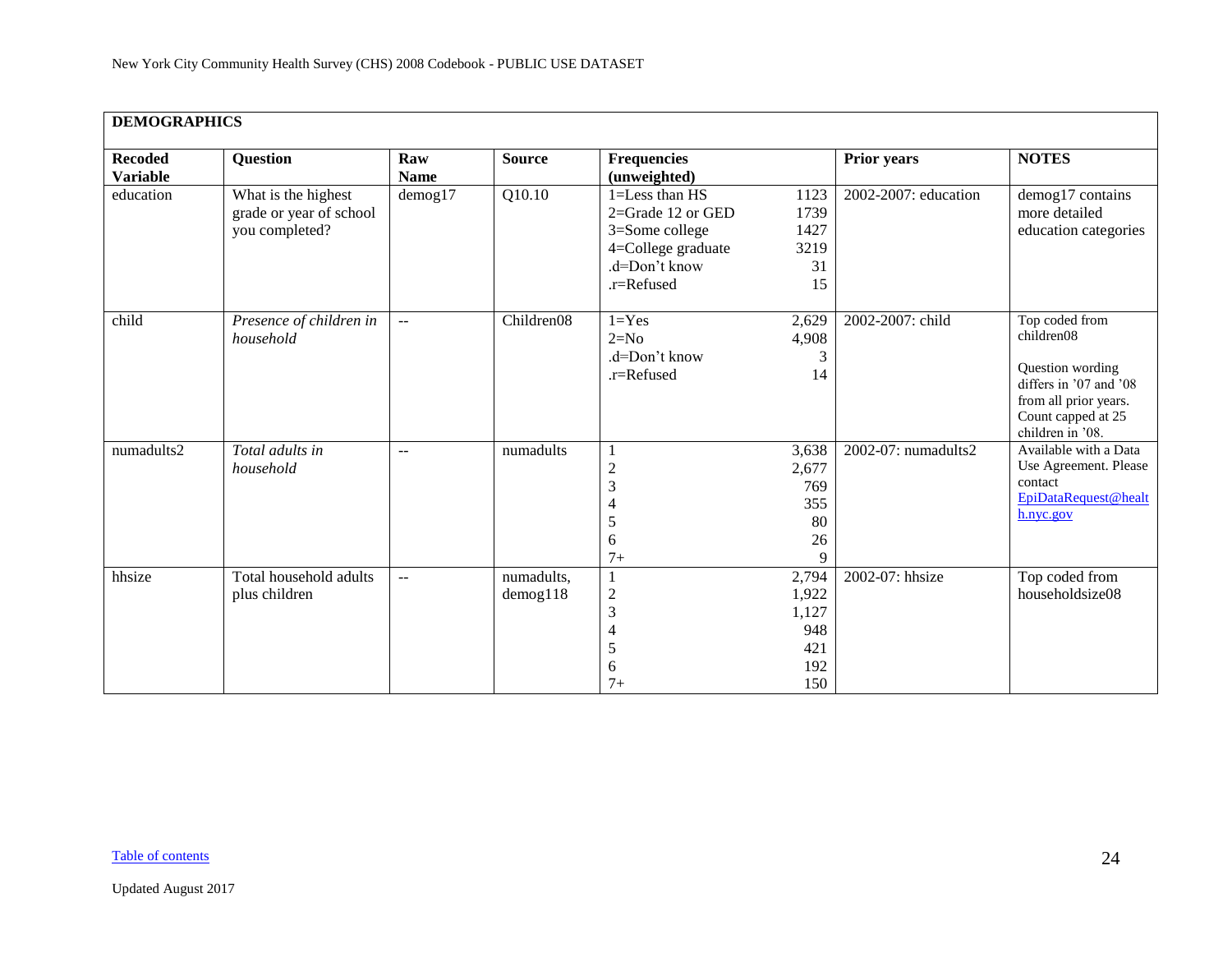|                                   | <b>DEMOGRAPHICS</b>                                                                                                                                                                                                                                                                                                |                         |               |                                                                                                                                                                                                       |                                                                                                                                                               |                                                                                                                                                                                                                                                                                                                                                        |  |  |  |  |  |  |
|-----------------------------------|--------------------------------------------------------------------------------------------------------------------------------------------------------------------------------------------------------------------------------------------------------------------------------------------------------------------|-------------------------|---------------|-------------------------------------------------------------------------------------------------------------------------------------------------------------------------------------------------------|---------------------------------------------------------------------------------------------------------------------------------------------------------------|--------------------------------------------------------------------------------------------------------------------------------------------------------------------------------------------------------------------------------------------------------------------------------------------------------------------------------------------------------|--|--|--|--|--|--|
| <b>Recoded</b><br><b>Variable</b> | <b>Question</b>                                                                                                                                                                                                                                                                                                    | Raw<br><b>Name</b>      | <b>Source</b> | <b>Frequencies</b><br>(unweighted)                                                                                                                                                                    | <b>Prior years</b>                                                                                                                                            | <b>NOTES</b>                                                                                                                                                                                                                                                                                                                                           |  |  |  |  |  |  |
| employment08                      | Are you currently:<br>Employed for wages or<br>salary, Self-employed,<br>unemployed for 1 year<br>or more, unemployed<br>for less than 1 year, A<br>Homemaker, A<br>Student, Retired,<br>Unable to work?                                                                                                           | $d$ emog $119$          | Q10.12        | 1=Employed for<br>wages/salary<br>2=Self-employed<br>$3=$ Unempl for $1+$ yrs<br>$4=$ Unempl for $<$ 1 yr<br>5=Homemaker<br>6=Student<br>7=Retired<br>8=Unable to work<br>.d=Don't know<br>.r=Refused | 2002-2004: employment<br>3747<br>2005: employment05<br>2006: employment06<br>609<br>2007: employment07<br>199<br>227<br>444<br>178<br>1657<br>462<br>13<br>18 | The response order<br>for Q10.12 differs<br>from the order of<br>responses in<br>formatted<br>frequencies. Q10.12<br>was renumbered so<br>that response<br>options would be<br>consistent with order<br>in prior years                                                                                                                                 |  |  |  |  |  |  |
| emp3                              | Employment status -<br>three categories                                                                                                                                                                                                                                                                            | demog119                | Q10.12        | 1=Employed<br>2=Unemployed<br>3=Not in labor force<br>.d=Don't know<br>.r=Refused<br>$=$ Missing                                                                                                      | 2002-2007: emp3<br>4356<br>426<br>2741<br>13<br>18<br>$\Omega$                                                                                                |                                                                                                                                                                                                                                                                                                                                                        |  |  |  |  |  |  |
| povertygroup                      | The next question is<br>about your combined<br>household income. By<br>household income we<br>mean the combined<br>income from everyone<br>living in the household<br>including even<br>roommates or those on<br>disability income. Is<br>your household's<br>annual income from all<br>sources: <100-199%,<br>etc | $Q10_13_08,$<br>demog68 | Q10.13        | $1 = FPL < 100\%$<br>2=100 <fpl <200%<br="">3=200<fpl <400%<br="">4=400<fpl <600%<br="">5=600% <math>\le</math> FPL<br/>6=Don't know<br/>.r=Refused<br/><math>=</math>Missing</fpl></fpl></fpl>       | $2002 - 2003$ : --<br>1365<br>2004-2007:<br>1220<br>1072<br>povertygroup<br>1178<br>1609<br>574<br>17<br>519                                                  | In 2002, 2003<br>income was directly<br>reported; beginning<br>fall 2003 income<br>was asked in relation<br>to poverty<br>thresholds<br>povertygroup was<br>updated in CHS2007<br>for all yrs to<br>incorporate obs with<br>partial information<br>on income and to<br>correct for obs with<br>insufficient info to<br>assign to an income<br>category |  |  |  |  |  |  |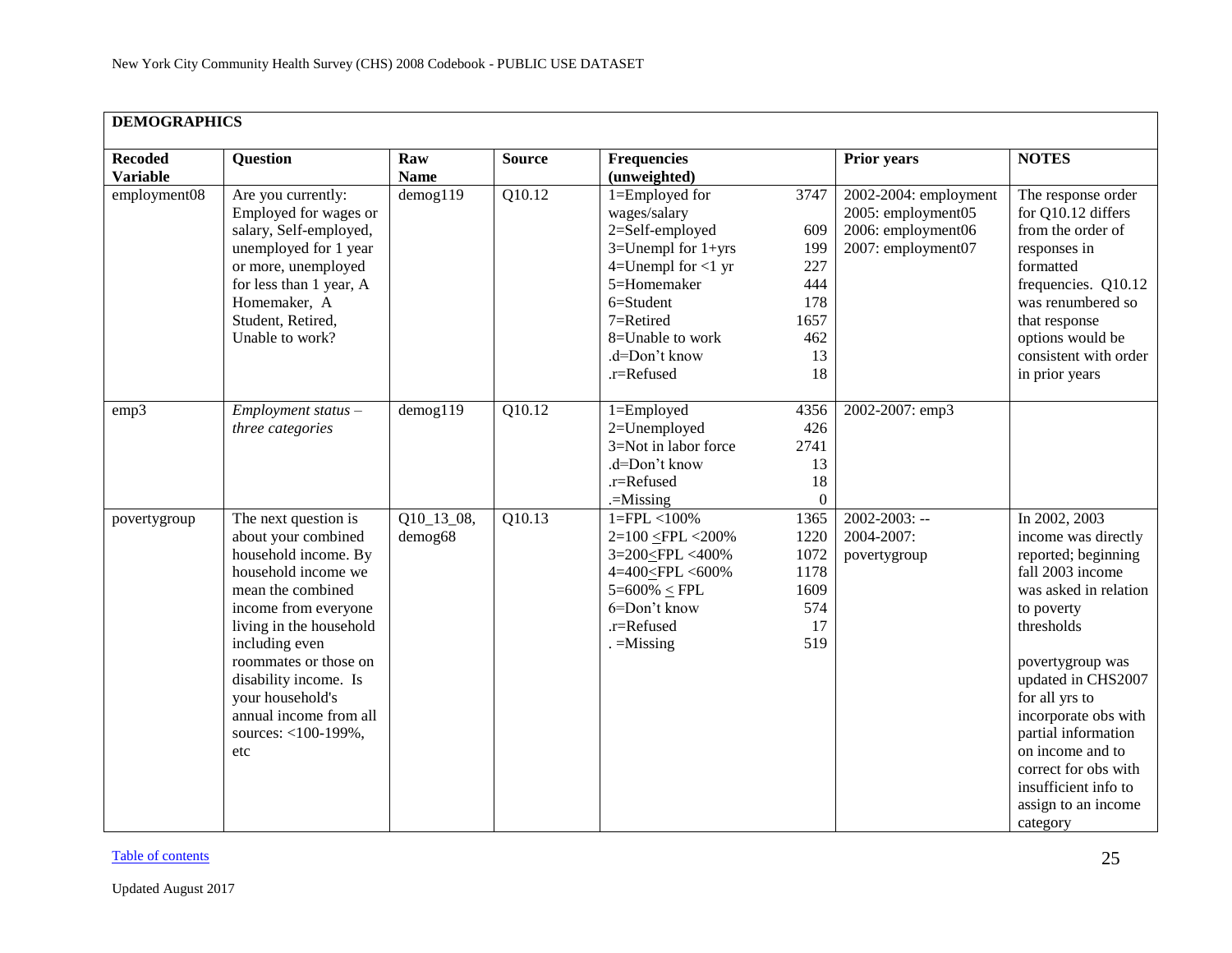| <b>DEMOGRAPHICS</b>               |                                                                                              |                             |                                   |                                                                                                                                                                    |                                              |                                                                                                    |                                                                                                                                         |
|-----------------------------------|----------------------------------------------------------------------------------------------|-----------------------------|-----------------------------------|--------------------------------------------------------------------------------------------------------------------------------------------------------------------|----------------------------------------------|----------------------------------------------------------------------------------------------------|-----------------------------------------------------------------------------------------------------------------------------------------|
| <b>Recoded</b><br><b>Variable</b> | <b>Question</b>                                                                              | Raw<br><b>Name</b>          | <b>Source</b>                     | <b>Frequencies</b><br>(unweighted)                                                                                                                                 |                                              | <b>Prior years</b>                                                                                 | <b>NOTES</b>                                                                                                                            |
| pov200                            | Household annual<br>income from all<br>sources <200% FPL                                     | $\overline{a}$              | povertygroup                      | $1 = FPL < 200\%$<br>2=200% <fpl<br>3=Don't know<br/><math>=</math>Missing</fpl<br>                                                                                | 2585<br>3859<br>574<br>536                   | $2002: -$<br>$2003: -$<br>2004-2007: pov200                                                        |                                                                                                                                         |
| povgroup3                         | 3-category household<br>annual income from all<br>sources                                    | $\mathbb{L}^{\mathbb{L}}$   | povertygroup                      | $1 = FPL < 200\%$<br>$2=200 \le FPL < 400\%$<br>$3=400\% \leq FPL$<br>4=Don't know<br>$=$ Missing                                                                  | 2585<br>1072<br>2787<br>574<br>536           | $2002 - 2003$ : --<br>2004-2007: povgroup3                                                         |                                                                                                                                         |
| newpovgrps                        | 5 category household<br>annual income from all<br>sources                                    | $\overline{a}$              | povertygroup                      | $1 = FPL < 100\%$<br>2=100 <fpl <200%<br="">3=200<fpl <400%<br="">4=400<fpl <600%<br=""><math>5 = 600\% \le FPL</math><br/><math>=</math>Missing</fpl></fpl></fpl> | 1365<br>1220<br>1072<br>1178<br>1609<br>1110 | 2002-2007: newpovgrps                                                                              | If comparing income<br>in '02/'03, to later<br>years use<br>newpovgrps, else<br>use povertygroups                                       |
| bmi                               | About how tall are you<br>without shoes?<br>About how much do<br>you weigh without<br>shoes? | demog120,<br>$d$ emog $121$ | Q10.14,<br>Q10.15                 | Continuous<br>$=$ Missing                                                                                                                                          | 319                                          | 2002-2007: bmi                                                                                     |                                                                                                                                         |
| weight08in4                       | See bmi                                                                                      | Ξ.                          | weightin4<br>probableweig<br>ht08 | $l =$ Under:<br>bmi<18.5<br>2=Normal: 18.5<br>>bmi<25<br>3=Overwt:<br>$25 \leq bmi < 30$<br>                                                                       | 182<br>2799<br>2623<br>1799<br>151           | $2002: -$<br>$2003: -$<br>$2004: -$<br>2005: weight05in4<br>2006: weight06in4<br>2007: weight06in4 | Includes responses<br>to follow up<br>questions on wt, ht                                                                               |
| weightall                         | See bmi                                                                                      | $-$                         | weightin3<br>probableweig<br>ht08 | $1 = Und/norm$ :<br>bmi < 25<br>$25 \leq bmi < 30$<br>$2=0$ verwt:<br>3=Obese:<br>30<br><br><u><br/>00</u><br>$=$ Missing                                          | 2981<br>2623<br>1799<br>151                  | 2002-2007: weightall                                                                               | **Weightall should<br>be used for analyses<br>using 3-category<br>weight **<br>Include responses to<br>follow up questions<br>on wt, ht |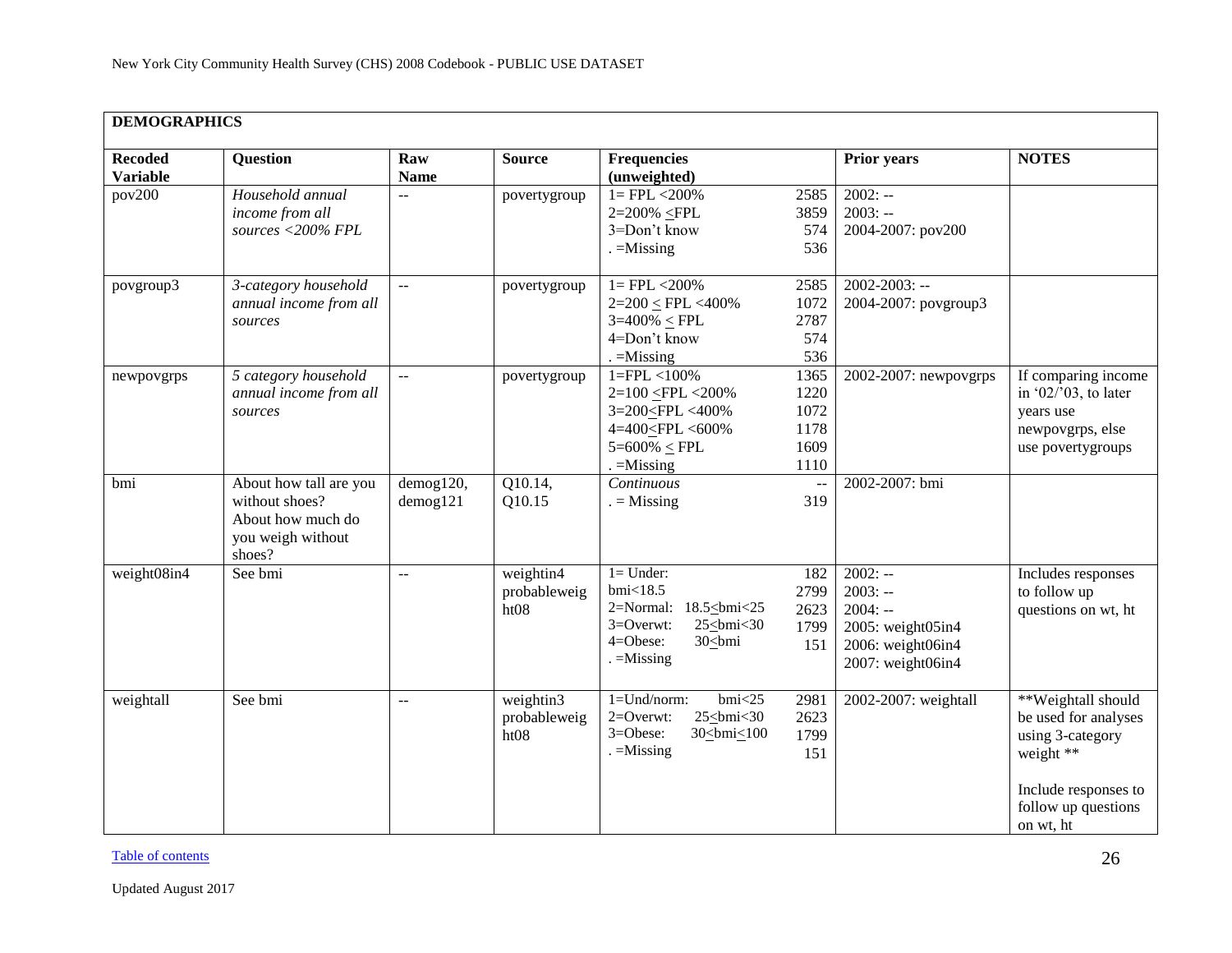<span id="page-26-0"></span>

| <b>NEIGHBORHOODS</b>              |                                                                                                                                       |                       |               |                                                                                      |                                     |                                                    |                                                                                                                                                                                                                                                                                                                                 |
|-----------------------------------|---------------------------------------------------------------------------------------------------------------------------------------|-----------------------|---------------|--------------------------------------------------------------------------------------|-------------------------------------|----------------------------------------------------|---------------------------------------------------------------------------------------------------------------------------------------------------------------------------------------------------------------------------------------------------------------------------------------------------------------------------------|
| <b>Recoded</b><br><b>Variable</b> | <b>Question</b>                                                                                                                       | Raw<br><b>Name</b>    | <b>Source</b> | Frequencies<br>(unweighted)                                                          |                                     | <b>Prior years</b>                                 | <b>NOTES</b>                                                                                                                                                                                                                                                                                                                    |
| ufh34                             | 34 United Hospital Fund<br>$neighbourhoods$ – few<br>neighborhoods are<br>combined due to the<br>survey design categorized<br>1 to 34 | $\mathbf{u}$          | uhf           | Frequencies not<br>reported due to<br>large number of<br>categories                  |                                     | 2002: uhf33*<br>2003-2007: uhf34                   | Available with a Data Use Agreement.<br>Please contact<br>EpiDataRequest@health.nyc.gov<br>*UHF34 not available in CHS 2002<br>(uhf33 available)<br>Use ufh34 as nesting variable for<br>single year analyses                                                                                                                   |
| borough                           | Borough of residence<br>based on uhf assignment                                                                                       | $\sim$ $\sim$         | uhf42         | $1 = Bronx$<br>$2=Brooklyn$<br>$3=Manhattan$<br>$4 =$ Queens<br>5=Staten Island      | 1253<br>2073<br>1732<br>1944<br>552 | 2002-2007: borough                                 | Available with a Data Use Agreement.<br>Please contact<br>EpiDataRequest@health.nyc.gov                                                                                                                                                                                                                                         |
| dphonew06                         | <b>District Public Health</b><br>Offices in New York City                                                                             | $\mathbf{u}$          | uhf           | $1 =$ South Bronx<br>2=East/Cen Harlem<br>3=North/Cen Bklyn<br>$4 =$ All other areas | 463<br>317<br>541<br>6233           | $2002 - 2005$ : --<br>$2006 - 2007$ :<br>dphonew06 | Available with a Data Use Agreement.<br>Please contact<br>EpiDataRequest@health.nyc.gov<br>DPHO areas were expanded Sept.<br>2005, therefore dphonew06 (CHS<br>2006-2008) is not directly comparable<br>to dpho (CHS 2002-2005). May<br>consider manually recoding DPHO<br>variable to achieve a consistent<br>geographic area. |
| uhf42pov                          | Neighborhood poverty in<br>tertiles: percent of UHF<br><200% FPL, Census<br>2000                                                      | $\mathcal{L}^{\perp}$ | uhf           | $l = High$ pov=low inc<br>$2=$ Med pov=med inc<br>$3 =$ Low pov=high inc             | 2368<br>2785<br>2401                | 2002-2007:<br>uhf42pov                             | New in 2008 (updated for all<br>years)                                                                                                                                                                                                                                                                                          |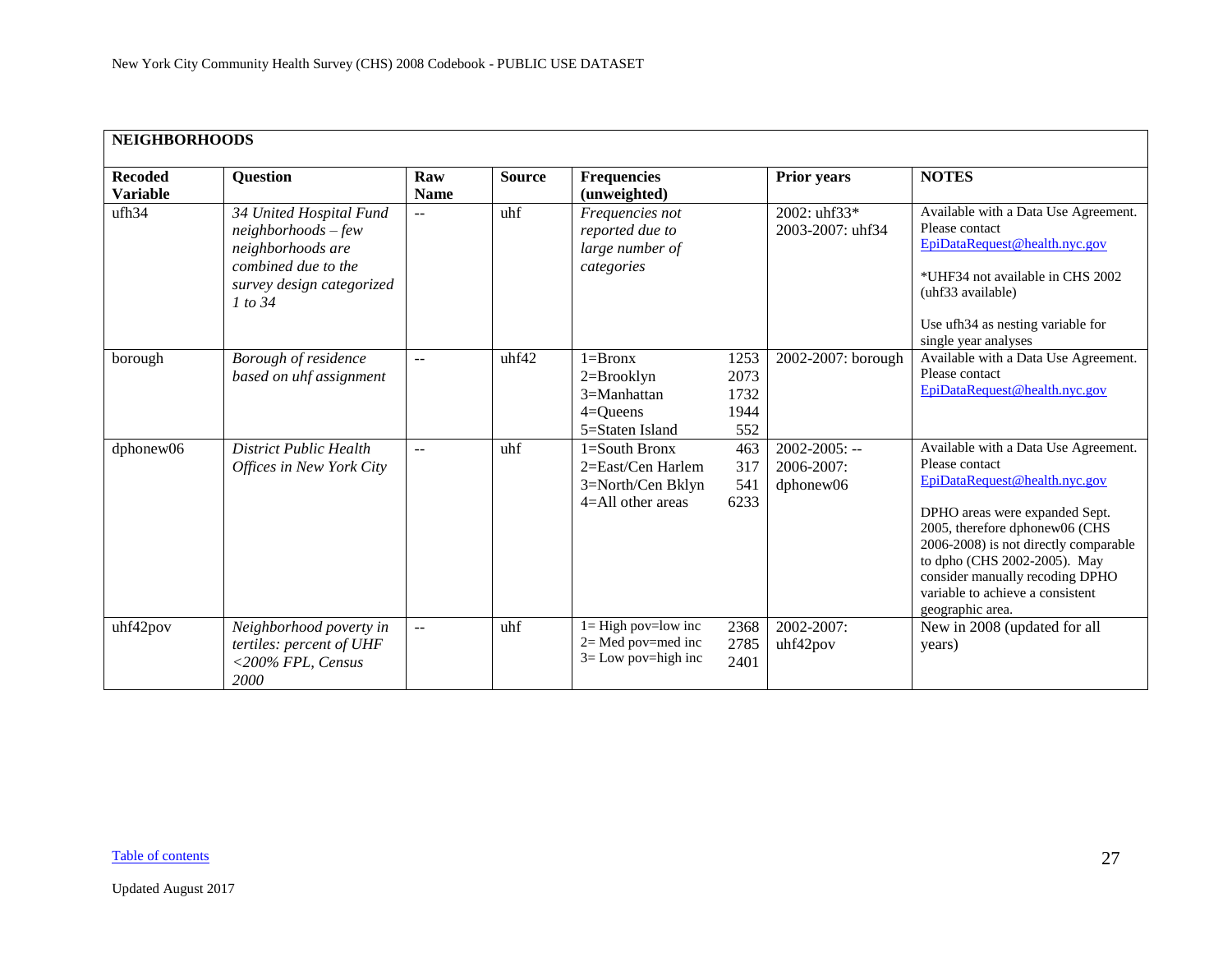| <b>NEIGHBORHOODS</b>      |                                                                                                                                     |             |               |                                                                                                               |                                    |                                                                                     |                                                                                                                                                                                              |  |  |  |  |  |
|---------------------------|-------------------------------------------------------------------------------------------------------------------------------------|-------------|---------------|---------------------------------------------------------------------------------------------------------------|------------------------------------|-------------------------------------------------------------------------------------|----------------------------------------------------------------------------------------------------------------------------------------------------------------------------------------------|--|--|--|--|--|
|                           |                                                                                                                                     |             |               |                                                                                                               |                                    |                                                                                     |                                                                                                                                                                                              |  |  |  |  |  |
| <b>Recoded</b>            | <b>Question</b>                                                                                                                     | Raw         | <b>Source</b> | <b>Frequencies</b>                                                                                            |                                    | <b>Prior years</b>                                                                  | <b>NOTES</b>                                                                                                                                                                                 |  |  |  |  |  |
| <b>Variable</b>           |                                                                                                                                     | <b>Name</b> |               | (unweighted)                                                                                                  |                                    |                                                                                     |                                                                                                                                                                                              |  |  |  |  |  |
| neighpovgroup4<br>$-0711$ | Neighborhood poverty;<br>percent of zip code<br>population living below<br>100% FPL per American<br>Community Survey, 2007-<br>2011 | $-$         | fixzip        | $1=0 - 10\%$ (low<br>pov)<br>$2=10 - 20\%$<br>$3=20 - 30\%$<br>$4=30 - 100\%$ (very<br>high)<br>$. = Missing$ | 1961<br>2619<br>1686<br>1208<br>80 | $2002 - 2004$ :<br>Neighpovgroup4_<br>2000<br>2005-2007:<br>Neighpovgroup4_<br>0711 | Standard Agency area-based<br>poverty measure, based on % of<br>population in respondent's zip<br>code living below 100% of the<br>FPL (based on the American<br>Community Survey 2007-2011) |  |  |  |  |  |
|                           |                                                                                                                                     |             |               |                                                                                                               |                                    |                                                                                     | Updated definition where zip<br>codes with zero poverty<br>denominator are set to missing                                                                                                    |  |  |  |  |  |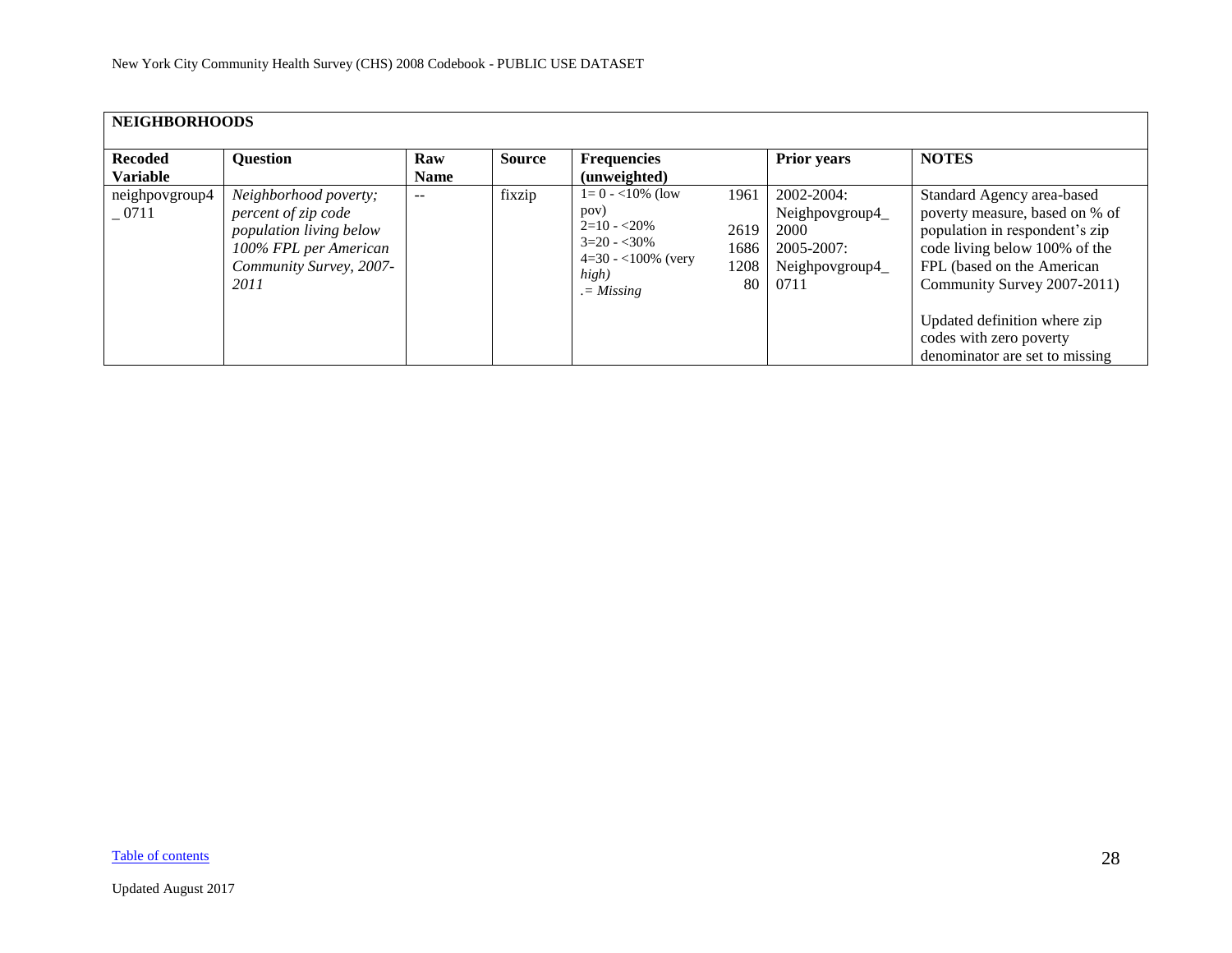<span id="page-28-0"></span>

| <b>TOBACCO &amp; SECOND HAND SMOKING</b> |                                                                                                                                                |                                |                   |                                                                                                               |                                              | (Spring, fall '03 variables reported since fall '03 is combined w/ CHS 2003 for smoking analyses)                                                                                          |                                                                                                                                                                                                                                                    |
|------------------------------------------|------------------------------------------------------------------------------------------------------------------------------------------------|--------------------------------|-------------------|---------------------------------------------------------------------------------------------------------------|----------------------------------------------|--------------------------------------------------------------------------------------------------------------------------------------------------------------------------------------------|----------------------------------------------------------------------------------------------------------------------------------------------------------------------------------------------------------------------------------------------------|
| <b>Recoded Variable</b>                  | <b>Question</b>                                                                                                                                | Raw<br><b>Name</b>             | <b>Source</b>     | <b>Frequencies</b><br>(unweighted)                                                                            |                                              | <b>Prior years</b>                                                                                                                                                                         | <b>NOTES</b>                                                                                                                                                                                                                                       |
| smoker                                   | Have you smoked at<br>least 100 cigarettes in<br>your entire life?<br>Do you now smoke<br>cigarettes everyday,<br>some days, or not at<br>all? | smoke1;<br>smoke2              | Q11.1;<br>Q11.2   | $1 =$ Never<br>$2=$ Current<br>$3=$ Former<br>.d= Don't know<br>$r =$ Refused<br>$ =$ Missing                 | 4430<br>1094<br>1991<br>$\overline{2}$<br>36 | 2002: smoker<br>2003 sprg: smoker<br>2003: smoker<br>2003 fall: smoker<br>2004-2007: smoker                                                                                                |                                                                                                                                                                                                                                                    |
| everyday                                 | Smoke every day vs<br>some days                                                                                                                | smoke2                         | 011.2<br>(smoke1) | $1 = Yes$ , every day<br>$2 = No$ , some days<br>.d= Don't know<br>$.r =$ Refused<br>$=$ Missing/Not<br>asked | 727<br>367<br>$\overline{2}$<br>6457         | 2002: everyday<br>2003 sprg: everyday<br>2003: everyday<br>2003 fall: everyday<br>2004-2007: everyday                                                                                      | Denominator is<br>persons who<br>currently smoke<br>$(smoke1=1 &$<br>smoke $2=1, 2$ )                                                                                                                                                              |
| numberperdaya                            | $\# \text{cigs smoked/day}$<br>every & someday<br>smokers, continuous<br><i>(imputed for missing)</i><br>& adjusted for days<br>smoked)        | Smoke3,<br>smoke72/<br>Smoke89 | Q11.3             | Continuous<br>$=$ Missing/Not<br>asked                                                                        | $\sim$ $\sim$<br>6460                        | 2002: numberperdaya<br>2003 sprg:<br>numberperdaya<br>2003: numberperdaya<br>2003 fall:<br>numberperdaya<br>2004: numberperdaya<br>2005: numberperdaya<br>2006: numberperdaya<br>$2007: -$ | numberperdaya<br>imputes for missing<br>values of smoke3<br>and smoke72 and<br>adjusts for days<br>smoked.<br>Numberperdaya<br>sums to total every<br>and some day<br>smokers.<br>Question wording<br>and response<br>options changed<br>over time |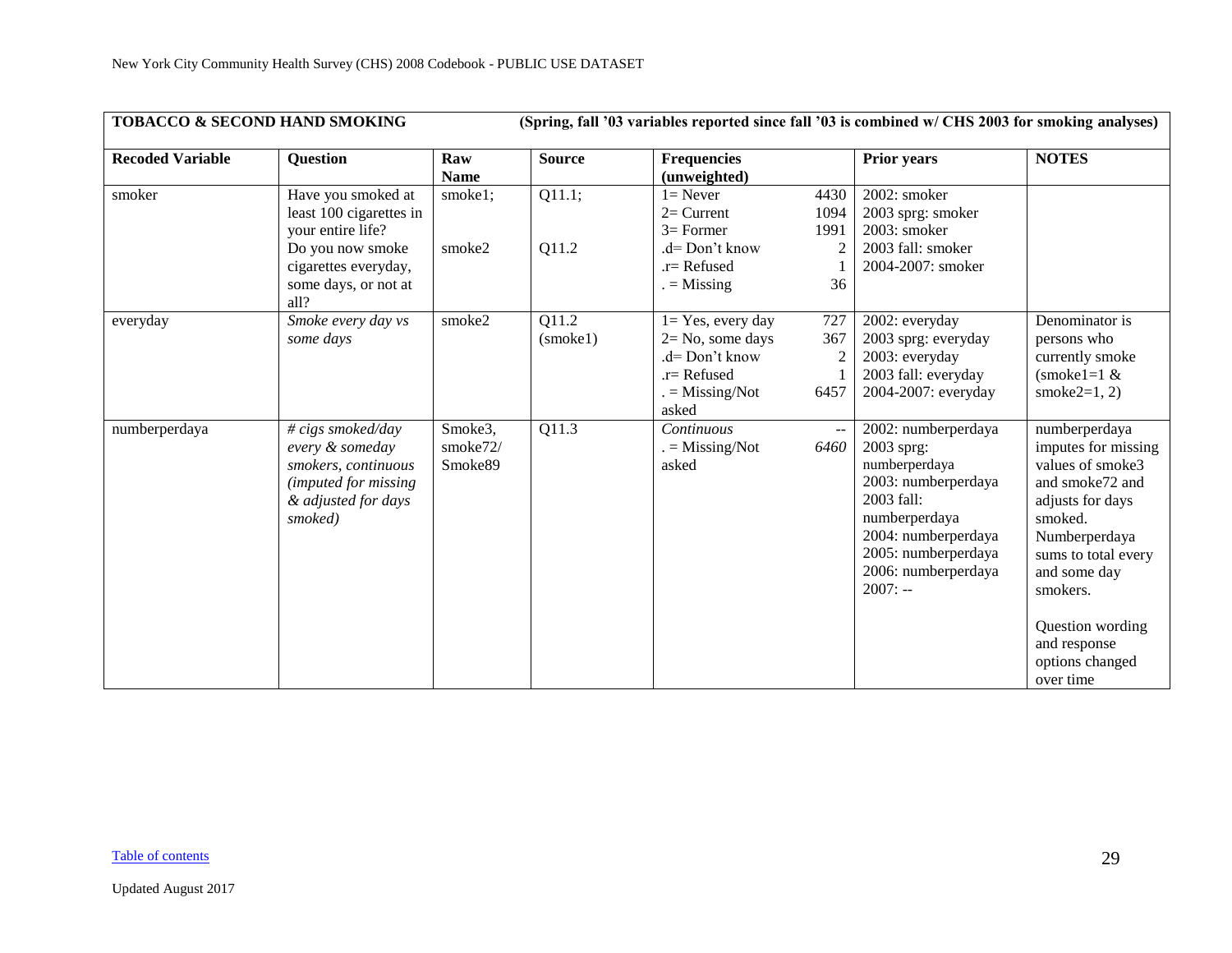|                         | <b>TOBACCO &amp; SECOND HAND SMOKING</b>                                                                               |                                               |                             |                                                                                                       |                                 | (Spring, fall '03 variables reported since fall '03 is combined w/ CHS 2003 for smoking analyses)                                                                                   |                                                                                                                                                                                             |
|-------------------------|------------------------------------------------------------------------------------------------------------------------|-----------------------------------------------|-----------------------------|-------------------------------------------------------------------------------------------------------|---------------------------------|-------------------------------------------------------------------------------------------------------------------------------------------------------------------------------------|---------------------------------------------------------------------------------------------------------------------------------------------------------------------------------------------|
| <b>Recoded Variable</b> | <b>Question</b>                                                                                                        | Raw<br><b>Name</b>                            | <b>Source</b>               | <b>Frequencies</b><br>(unweighted)                                                                    |                                 | <b>Prior years</b>                                                                                                                                                                  | <b>NOTES</b>                                                                                                                                                                                |
| cpd08a                  | # cigs smoked/day<br>every & someday<br>smokers, categorical<br>(imputed for missing<br>& adjusted for days<br>smoked) | $\overline{a}$                                | numberperdaya               | $1 = < 10$ cigs<br>$2 = 10 - 21$ cigs<br>$3=21+cigs$<br>$=$ Missing/Not<br>asked                      | 604<br>439<br>51<br>6460        | 2002: cpd02a<br>2003 sprg: cpd03a<br>2003: cpd03a<br>2003 fall: cpd03a<br>2004: cpd04a<br>$2005: -$<br>2006: cpd06a<br>$2007: -$                                                    | cpd08 is categorical<br>version of<br>numperdaya. See<br>above for<br>description.<br>cpd replaces<br>'cigarettes' vars in<br>all yrs available                                             |
| everydaycpda            | # cigs smoked/day<br>among every day<br>smokers ONLY<br>(imputed for missing)                                          | $\overline{a}$                                | numberperdaya               | $1 = < 10$<br>$2=10 - 21$<br>$3 = 21 +$<br>$=$ Missing/Not<br>asked                                   | 242<br>434<br>51<br>6827        | 2002: everydaycpda<br>2003 sprg:<br>everydaycpda<br>2003: everydaycpda<br>2003 fall: everydaycpda<br>2004: everydaycpda<br>2005: everydaycpda<br>2006: everydaycpda<br>$2007: -$    | everydaycpda is<br>categorical version<br>of numperdaya for<br><b>EVERY DAY</b><br>SMOKERS.<br>Only every day<br>were asked cpd in<br>$05$ ; use<br>everydaycpda for<br>cpd trend analyses. |
| heavysmoker08a          | Heavysmoker(>10<br>cig/day) (imputed for<br>missing cigs &<br>adjusted for days<br>smoked)                             | $-$                                           | numberperdaya               | $1 = Yes (>10 \text{ cigs})$<br>$2 = No \ (\leq 10 \text{ cigs})$<br>$=$ Missing/Not<br>asked         | 329<br>765<br>6460              | 2002: heavysmoker02a<br>2003spg:<br>heavysmoker03a<br>2003: heavysmoker03a<br>2003fall:<br>heavysmoker03a<br>2004: heavysmoker04a<br>$2005: -$<br>2006: heavysmoker06a<br>$2007: -$ | heavysmoker08a is<br>dichotomous<br>version of<br>numperdaya. See<br>above for<br>description.<br>HeavysmokerYY'a'<br>(NOT<br>heavysmoker)<br>should be used in<br>multi-yr analyses.       |
| smokecat                | Type of smoker                                                                                                         | $\mathord{\hspace{1pt}\text{--}\hspace{1pt}}$ | everyday,<br>heavysmoker08a | 1=Non-daily smoker<br>2=Light daily smoker<br>3=Heavy daily smoker<br>$4 = Non-smoker$<br>$=M$ issing | 367<br>402<br>325<br>3421<br>39 | 2002-2004: smokecat<br>$2005: -$<br>2006: smokecat<br>$2007: -$                                                                                                                     |                                                                                                                                                                                             |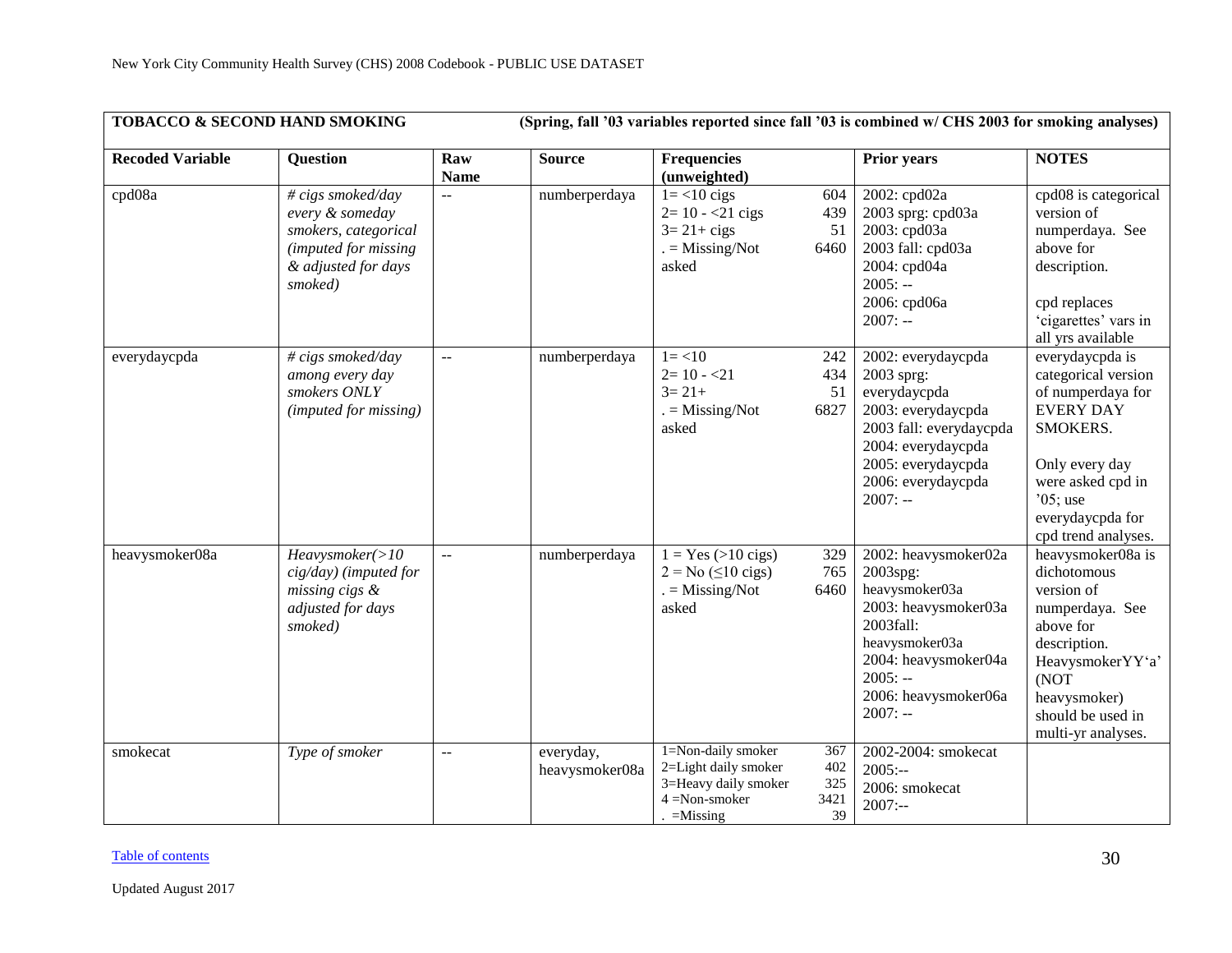| <b>TOBACCO &amp; SECOND HAND SMOKING</b> |                                                                                                                                                                                                                          |                             |                             | (Spring, fall '03 variables reported since fall '03 is combined w/ CHS 2003 for smoking analyses)                                                                       |                                                    |                                                                                                                         |                                                                                              |
|------------------------------------------|--------------------------------------------------------------------------------------------------------------------------------------------------------------------------------------------------------------------------|-----------------------------|-----------------------------|-------------------------------------------------------------------------------------------------------------------------------------------------------------------------|----------------------------------------------------|-------------------------------------------------------------------------------------------------------------------------|----------------------------------------------------------------------------------------------|
| <b>Recoded Variable</b>                  | <b>Question</b>                                                                                                                                                                                                          | Raw<br><b>Name</b>          | <b>Source</b>               | <b>Frequencies</b><br>(unweighted)                                                                                                                                      |                                                    | <b>Prior years</b>                                                                                                      | <b>NOTES</b>                                                                                 |
| smoke5                                   | About how long has<br>it been since you last<br>smoked cigarettes<br>regularly?                                                                                                                                          | smoke $90$                  | Q11.5;<br>smoke1,<br>smoke2 | 1=Within past month<br>$2 = GT 1-3$ mo<br>$3=GT$ 3-6 mo<br>$4 = GT 6 - 12$ mo<br>$5 = GT$ 1-5 yrs<br>$6 = GT 5-10$ yrs<br>$7 = GT 10 + yrs$<br>$=$ Missing/Not<br>asked | 31<br>24<br>38<br>84<br>316<br>318<br>1109<br>5634 | 2002: smoke5<br>2003 sprg: smoke5<br>2003: smoke5<br>2003 fall: smoke5<br>2004-2007: smoke5                             | Response options<br>changed over time<br>Denominator is<br>persons who are<br>former smokers |
| smoke5a                                  | About how long has<br>it been since you last<br>smoked cigarettes<br>regularly?<br>(Continuous in<br>months)                                                                                                             | smoke90                     | Q11.5;<br>smoke1,<br>smoke2 | $\boldsymbol{0}$<br>$0.2 - 1020.0$<br>$=$ Missing/Not<br>asked                                                                                                          | 1920<br>5633                                       | 2002: smoke5a<br>2003 sprg: smoke5a<br>2003: smoke5a<br>2003 fall: smoke5a<br>2004-2007: smoke5a                        | Continuous                                                                                   |
| triedtoquit                              | During the past 12<br>months, have you<br>stopped smoking for<br>24 hours or longer<br>because you were<br>trying to quit<br>smoking?<br>About how long has<br>it been since you last<br>smoked cigarettes<br>regularly? | smoke4;<br>smoke5           | Q11.4<br>Q11.5              | $1 = Yes$<br>$2=N0$<br>$=$ Missing/Not<br>asked                                                                                                                         | 831<br>434<br>6289                                 | $2002$ : triedtoquit<br>2003 sprg: triedtoquit<br>2003: triedtoquit<br>2003 fall: triedtoquit<br>2004-2007: triedtoquit | Former smokers<br>who quit in past<br>year are included in<br>'Yes'                          |
| recentquit                               | Those who quit in the<br>past year $vs > 1 yr$<br>ago                                                                                                                                                                    | $\mathcal{L}_{\mathcal{F}}$ | smoke5                      | $1=0-12$ mo ago<br>$2 = >1$ yr ago<br>$=$ Missing/Not<br>asked                                                                                                          | 177<br>1743<br>5634                                | 2002: recentquit<br>2003 sprg: recentquit<br>2003: recentquit<br>2003 fall: recentquit<br>2004-2007: recentquit         | Denominator is<br>persons who are<br>former smokers                                          |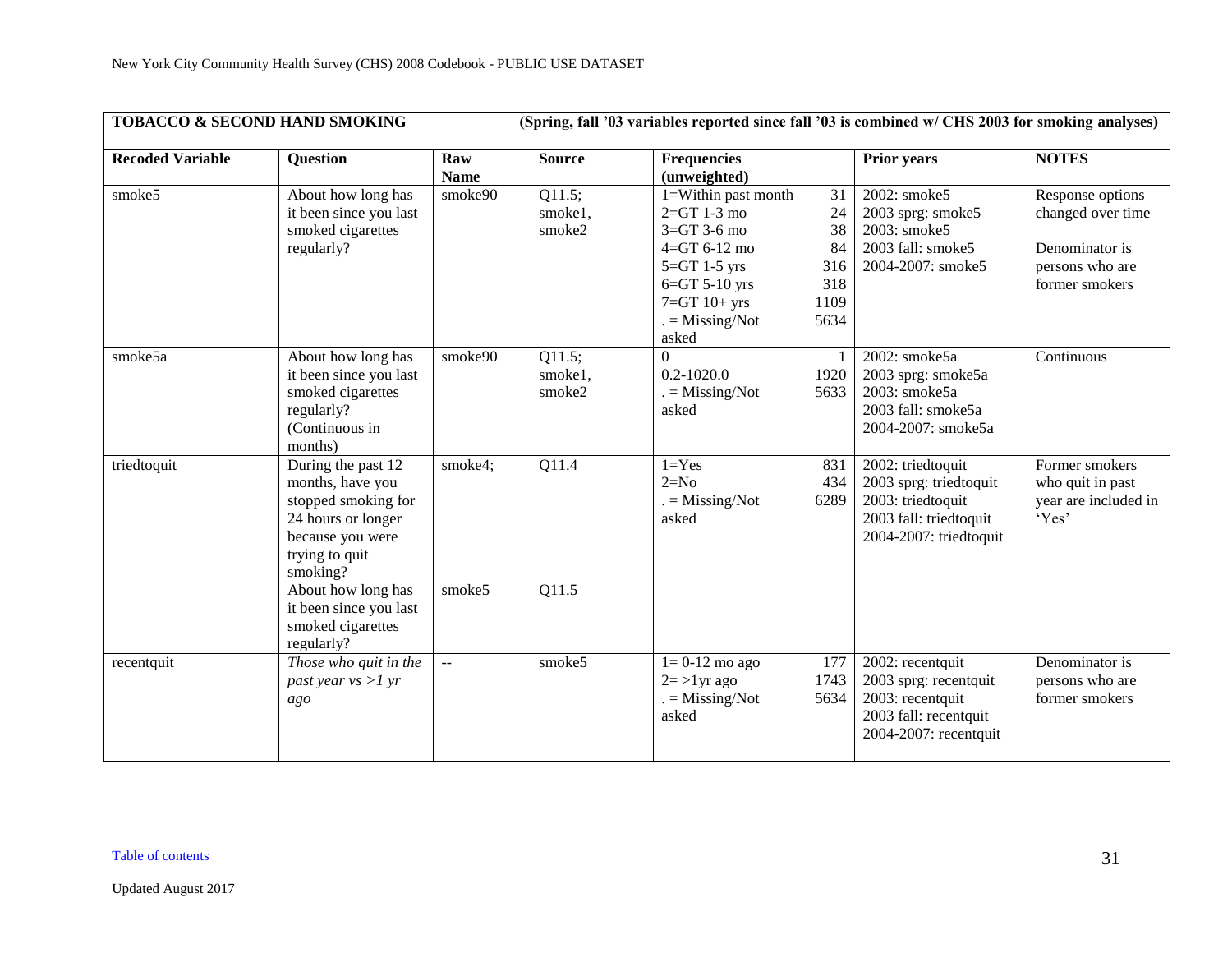| TOBACCO & SECOND HAND SMOKING<br>(Spring, fall '03 variables reported since fall '03 is combined w/ CHS 2003 for smoking analyses) |                                                                                                                                                                                                                                                       |                    |                       |                                                                                    |                                            |                                                                                                                                                   |                                                               |  |  |
|------------------------------------------------------------------------------------------------------------------------------------|-------------------------------------------------------------------------------------------------------------------------------------------------------------------------------------------------------------------------------------------------------|--------------------|-----------------------|------------------------------------------------------------------------------------|--------------------------------------------|---------------------------------------------------------------------------------------------------------------------------------------------------|---------------------------------------------------------------|--|--|
| <b>Recoded Variable</b>                                                                                                            | <b>Question</b>                                                                                                                                                                                                                                       | Raw<br><b>Name</b> | <b>Source</b>         | <b>Frequencies</b><br>(unweighted)                                                 |                                            | <b>Prior years</b>                                                                                                                                | <b>NOTES</b>                                                  |  |  |
| successfulquit1                                                                                                                    | Quit for $> 3$ months<br>among those who quit<br>last year                                                                                                                                                                                            | $\overline{a}$     | smoke5,<br>recentquit | $1 = Yes, >3$ mo<br>$2=No, <3 mo$<br>$=$ Missing/Not<br>asked                      | 122<br>55<br>7377                          | 2002: successfulquit1<br>2003 sprg:<br>successfulquit1<br>2003: successfulquit1<br>2003 fall:<br>successfulquit1<br>2004-2007:<br>successfulquit1 | Denominator is<br>persons who quit<br>smoking in past<br>year |  |  |
| effectsmokeless                                                                                                                    | In June 2008, the<br>price of cigarettes<br>went up by "a dollar<br>twenty five" a pack.<br>I'd like to ask you a<br>few questions about<br>how this increase has<br>affected you. Have<br>you smoked fewer<br>cigarettes since the<br>price went up? | smoke91            | Q11.6;<br>smoke2      | $1 = Yes$<br>$2=N0$<br>.d=Don't know<br>.r=Refused<br>$=$ Missing/Not<br>asked     | 530<br>551<br>10<br>3<br>6460              | $2002 - 2007$ : --                                                                                                                                | New in 2008<br>Denominator is<br>current smokers              |  |  |
| effectconsiderquit                                                                                                                 | Have you thought<br>seriously about<br>quitting since the<br>price went up?                                                                                                                                                                           | smoke92            | Q11.7;<br>smoke2      | $1 = Yes$<br>$2=N0$<br>.d=Don't know<br>$.r =$ Refused<br>$= Missing/Not$<br>asked | 696<br>385<br>11<br>$\overline{2}$<br>6460 | $2002 - 2007$ : --                                                                                                                                | New in 2008<br>Denominator is<br>current smokers              |  |  |
| effectcheaperbrand                                                                                                                 | Have you switched to<br>a cheaper brand since<br>the price went up?<br>ask every & some<br>day smokers                                                                                                                                                | smoke93            | Q11.8;<br>smoke2      | $1 = Yes$<br>$2=N0$<br>.d=Don't know<br>.r=Refused<br>$= Missing/Not$<br>asked     | 148<br>937<br>6<br>3<br>6460               | $2002 - 2007$ : --                                                                                                                                | New in 2008<br>Denominator is<br>current smokers              |  |  |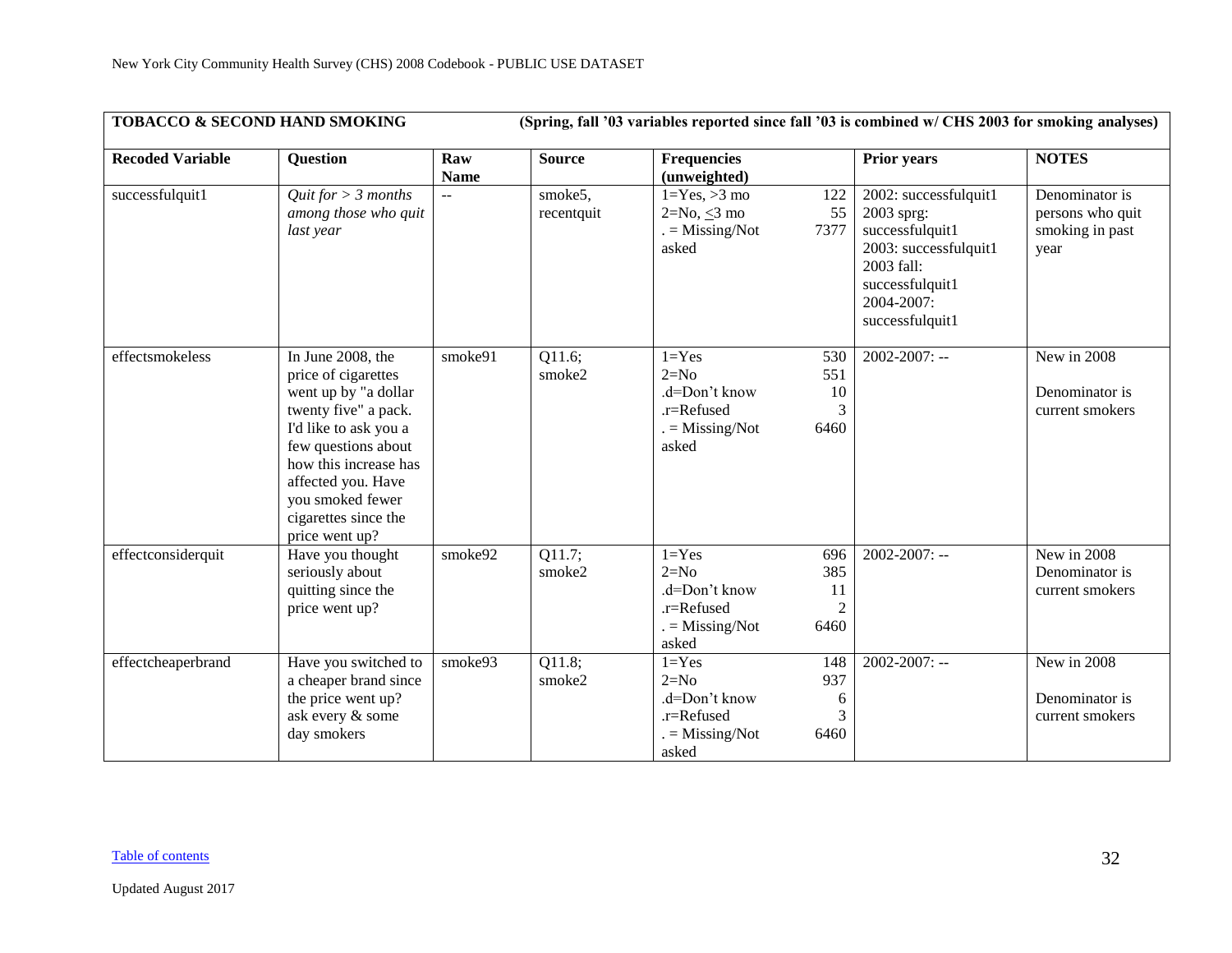| <b>TOBACCO &amp; SECOND HAND SMOKING</b> |                                                                                                                                                                                                             |                    |                   |                                                                                    |                                                   | (Spring, fall '03 variables reported since fall '03 is combined w/ CHS 2003 for smoking analyses) |                                                                                                 |
|------------------------------------------|-------------------------------------------------------------------------------------------------------------------------------------------------------------------------------------------------------------|--------------------|-------------------|------------------------------------------------------------------------------------|---------------------------------------------------|---------------------------------------------------------------------------------------------------|-------------------------------------------------------------------------------------------------|
| <b>Recoded Variable</b>                  | <b>Question</b>                                                                                                                                                                                             | Raw<br><b>Name</b> | <b>Source</b>     | <b>Frequencies</b><br>(unweighted)                                                 |                                                   | <b>Prior years</b>                                                                                | <b>NOTES</b>                                                                                    |
| effectotherperson                        | Have you bought<br>more cigarettes from<br>"a person on the<br>street" since the price<br>went up?                                                                                                          | smoke94            | Q11.9;<br>smoke2  | $1 = Yes$<br>$2=N0$<br>.d=Don't know<br>$.r =$ Refused<br>$=$ Missing/Not<br>asked | 210<br>871<br>6<br>6460                           | $2002 - 2007$ : --                                                                                | New in 2008<br>Denominator is<br>current smokers                                                |
| effectbuynonNYC                          | Have you bought<br>more cigarettes from<br>outside New York<br>State, on the internet,<br>through the mail or<br>on an Indian<br>reservation since the<br>price went up?                                    | smoke95            | Q11.10;<br>smoke2 | $1 = Yes$<br>$2=N0$<br>.d=Don't know<br>.r=Refused<br>$=$ Missing/Not<br>asked     | 233<br>851<br>8<br>6460                           | 2002-2007: --                                                                                     | New in 2008<br>Denominator is<br>current smokers                                                |
| effectloosies                            | Have you bought<br>more loosies since<br>the price went up?                                                                                                                                                 | smoke96            | Q11.11;<br>Smoke2 | $1 = Yes$<br>$2=N0$<br>.d=Don't know<br>.r=Refused<br>$=$ Missing/Not<br>asked     | 137<br>942<br>13<br>6460                          | $2002 - 2007$ : --                                                                                | New in 2008<br>Denominator is<br>current smokers                                                |
| effectcigalt                             | In June 2008<br>cigarette prices<br>increased by "a dollar<br>twenty five" a pack.)<br>Have you smoked a<br>pipe more, smoked<br>cigars more or used<br>chewing tobacco<br>more since the price<br>went up? | smoke97            | Q11.12            | $1 = Yes$<br>$2=N0$<br>.d=Don't know<br>.r=Refused<br>$= Missing/Not$<br>asked     | $\overline{28}$<br>1180<br>$\overline{2}$<br>6343 | $2002 - 2007$ : --                                                                                | New in 2008<br>Denominator is<br>current smokers and<br>former smokers<br>who quit $<$ 1 yr ago |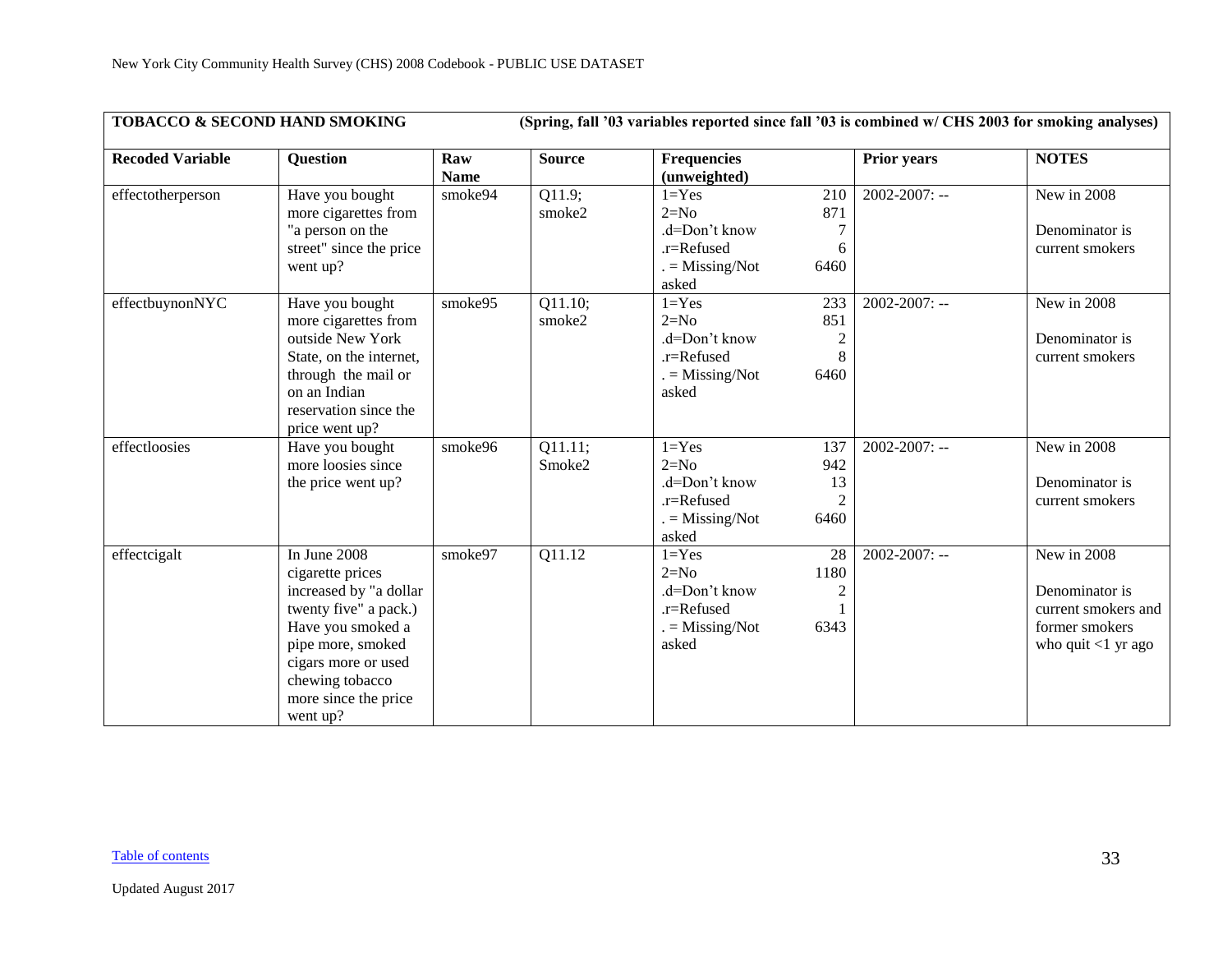| TOBACCO & SECOND HAND SMOKING |                                                                                                                                                                          |                                 |                                       | (Spring, fall '03 variables reported since fall '03 is combined w/ CHS 2003 for smoking analyses)                                                                                                                                                   |                                                                  |                                                                                                                                                         |                                                                                                                                                  |
|-------------------------------|--------------------------------------------------------------------------------------------------------------------------------------------------------------------------|---------------------------------|---------------------------------------|-----------------------------------------------------------------------------------------------------------------------------------------------------------------------------------------------------------------------------------------------------|------------------------------------------------------------------|---------------------------------------------------------------------------------------------------------------------------------------------------------|--------------------------------------------------------------------------------------------------------------------------------------------------|
| <b>Recoded Variable</b>       | <b>Question</b>                                                                                                                                                          | Raw<br><b>Name</b>              | <b>Source</b>                         | <b>Frequencies</b><br>(unweighted)                                                                                                                                                                                                                  |                                                                  | <b>Prior years</b>                                                                                                                                      | <b>NOTES</b>                                                                                                                                     |
| effectquitformer              | Did the change in the<br>price of cigarettes<br>affect your decision<br>to quit smoking?                                                                                 | smoke98                         | Q11.13                                | $1 = Yes$<br>$2=N0$<br>3=Quit before June<br>08<br>.d=Don't know<br>$=$ Missing/Not<br>asked                                                                                                                                                        | 35<br>77<br>3<br>2<br>7437                                       | $2002 - 2007$ : --                                                                                                                                      | New in 2008<br>Denominator is<br>former smokers<br>who quit $<$ 1 yr ago                                                                         |
| sourcelastcig                 | Was the last cigarette<br>you smoked from a<br>carton, a pack, a<br>single or loosie,<br>bummed, or did you<br>roll your own?                                            | smoke39                         | Q11.4;<br>smoker                      | $1 =$ Carton<br>$2 = Pack$<br>$3 =$ Single – loosie<br>4=Bummed<br>5=Roll own<br>.d= Don't know<br>.r= Refused<br>$=$ Missing/Not<br>asked                                                                                                          | 143<br>812<br>61<br>37<br>32<br>7<br>$\overline{2}$<br>6460      | $2002: -$<br>$2003: -$<br>$2004: -$<br>$2005: -$<br>2006: sourcelastcig<br>2007: sourcelastcig                                                          | Denominator is<br>current smokers                                                                                                                |
| cost20cigarettes              | How much did you<br>pay for that                                                                                                                                         | smoke40,<br>smoke41,<br>smoke42 | Q11.15                                | Continuous<br>.d= Don't know<br>.r= Refused<br>$=$ Missing/Not<br>asked                                                                                                                                                                             | $\sim$ $\sim$<br>34<br>5<br>6608                                 | $2002: -$<br>2003: cost20cigarettes<br>2004: cost20cigarettes<br>2005: cost20cigarettes<br>2006: cost20cigarettes<br>$2007: -$                          |                                                                                                                                                  |
| cigbuy08                      | Where did you get<br>that? [Follows: Was<br>the last cigarette you<br>smoked from a<br>carton, a pack, a<br>single or a loosie,<br>bummed, or did you<br>roll your own?] | smoke65;<br>smoke65oth;         | $\overline{Q12.9}$<br>Q12.8<br>smoker | $1 =$ Store in NYC<br>2=Person/street NYC<br>3=In NYS, out NYC<br>$4=$ In other state<br>5=Internet or mail<br>6=Indian Reserv<br>7=Outside US<br>8=Other<br>9=Another person<br>(unkn location)<br>10=Airport<br>$. = \text{Missing/Not}$<br>asked | 715<br>92<br>41<br>42<br>15<br>22<br>12<br>33<br>18<br>4<br>6560 | $2002$ : cigbuy<br>2003 spring: cigbuy<br>$2003$ : cigbuy<br>2003 fall: cigbuy<br>$2004$ : cigbuy<br>2005: cigbuy05<br>2006: cigbuy06<br>2007: cigbuy07 | Response options<br>have changed over<br>time<br>Denominator is<br>persons whose last<br>cigarette came from<br>carton, pack or<br>single/loosie |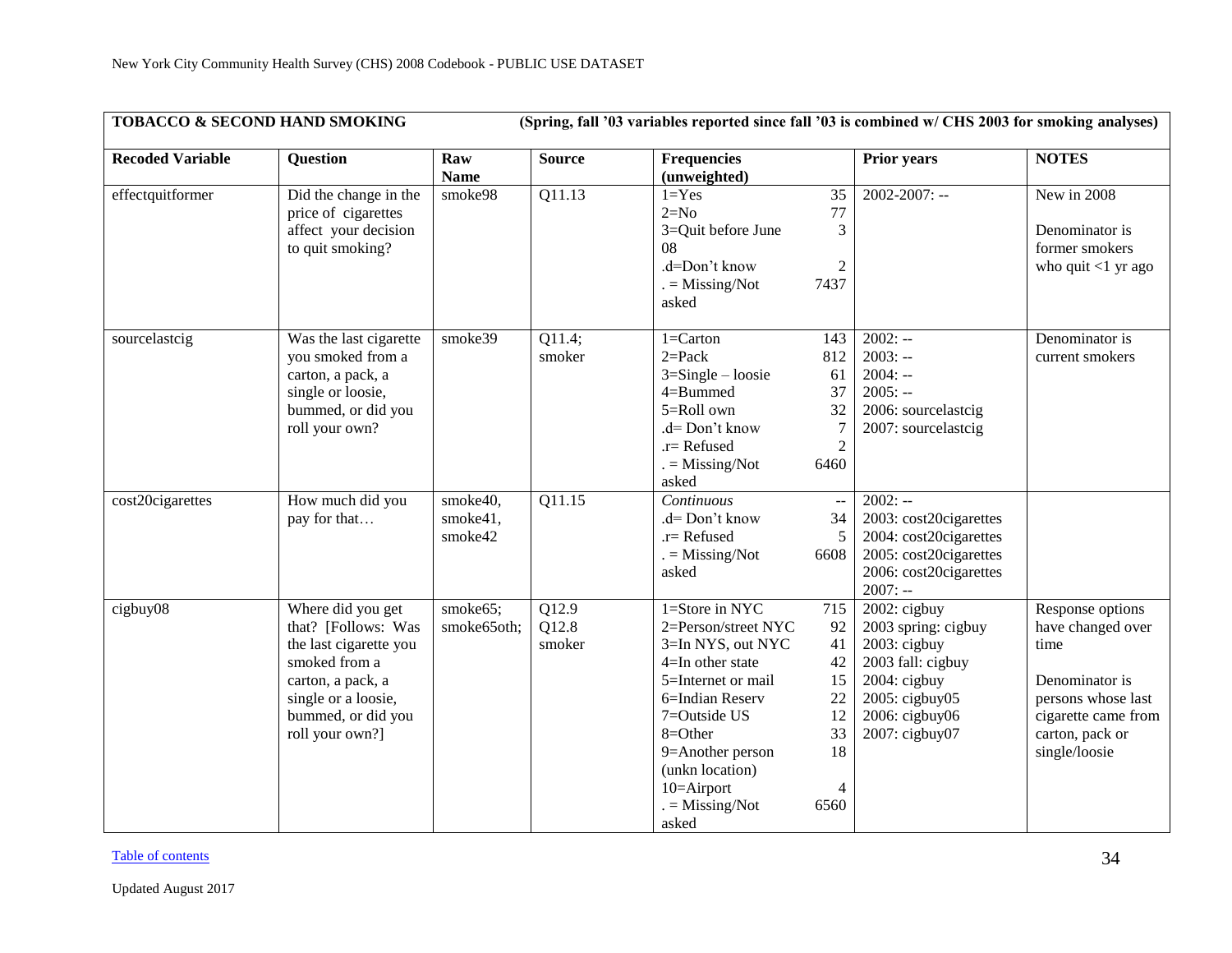| TOBACCO & SECOND HAND SMOKING |                                                                                                                                                                          |                                    |                          |                                                                                                                                                                                                                                                                                                                                                 |                                                                                                                         | (Spring, fall '03 variables reported since fall '03 is combined w/ CHS 2003 for smoking analyses)                             |                                                                                                                                                                                                                                                                                                   |
|-------------------------------|--------------------------------------------------------------------------------------------------------------------------------------------------------------------------|------------------------------------|--------------------------|-------------------------------------------------------------------------------------------------------------------------------------------------------------------------------------------------------------------------------------------------------------------------------------------------------------------------------------------------|-------------------------------------------------------------------------------------------------------------------------|-------------------------------------------------------------------------------------------------------------------------------|---------------------------------------------------------------------------------------------------------------------------------------------------------------------------------------------------------------------------------------------------------------------------------------------------|
| <b>Recoded Variable</b>       | <b>Question</b>                                                                                                                                                          | Raw<br><b>Name</b>                 | <b>Source</b>            | <b>Frequencies</b><br>(unweighted)                                                                                                                                                                                                                                                                                                              |                                                                                                                         | <b>Prior years</b>                                                                                                            | <b>NOTES</b>                                                                                                                                                                                                                                                                                      |
| cigpurchase                   | Where did you get<br>that? [Follows: Was<br>the last cigarette you<br>smoked from a<br>carton, a pack, a<br>single or a loosie,<br>bummed, or did you<br>roll your own?] | smoke65;<br>smoke65oth;            | Q12.9<br>Q12.8<br>smoker | 1=New York City<br>2=Store in NYC<br>$3 = Person/street$<br><b>NYC</b><br>4=Person/street loc<br>unkn<br>5=Store loc unkn<br>6= In NYS, out NYC<br>$7=$ In other state<br>8=Internet or mail<br>9=Indian Reserv<br>10=Outside US<br>$11 =$ Airport<br>12=Duty free<br>$13 = Other$<br>$.u=$ Unk loc cig<br>purchase<br>$= Missing/Not$<br>asked | $\theta$<br>715<br>92<br>21<br>16<br>41<br>42<br>15<br>22<br>12<br>$\mathfrak{2}$<br>$\mathfrak{2}$<br>11<br>22<br>6541 | 2002: cigpurchase<br>$2003$ spring:<br>cigpurchase<br>2003: cigpurchase<br>2003 fall: cigpurchase<br>2004-2007: cigpurchase   | Cigpurchase<br>designed to provide<br>clearer distinctions<br>of purchase location<br>than cigbuy and<br>wherebuy.<br>Cigpurchase has<br>comparable<br>location categories<br>across all years<br>Denominator is<br>persons whose last<br>cigarette came from<br>carton, pack or<br>single/loosie |
| taxavoid<br>usenicotineaid    | Tax avoidance status<br>of the cigarette<br>purchase location<br>During the past 12                                                                                      | $\mathbb{L} \mathbb{L}$<br>smoke99 | cigpurchase<br>Q11.17,   | 1=NYC tax avoidant<br>2=Not NYC tax<br>avoid<br>3=Cannot determine<br>$.u=Unk$ loc cig<br>purchase<br>$. = \text{Missing/Not}$<br>asked<br>$1 = Yes$                                                                                                                                                                                            | 247<br>715<br>29<br>22<br>6541<br>268                                                                                   | 2002: taxavoid<br>2003 spring: taxavoid<br>2003: taxavoid<br>2003 fall: taxavoid<br>2004-2007: taxavoid<br>$2002 - 2007$ : -- | Denominator is<br>persons whose last<br>cigarette came from<br>carton, pack or<br>single/loosie<br>Includes former<br>smokers in '02<br>New in 2008                                                                                                                                               |
|                               | months, did you use<br>any of the following<br>aids to help you quit?                                                                                                    |                                    | smoke2, smoke5           | $2 = No$<br>.d=Don't know<br>.r=Refused<br>$. = \text{Missing/Not}$<br>asked                                                                                                                                                                                                                                                                    | 938<br>$\overline{2}$<br>3<br>6343                                                                                      |                                                                                                                               |                                                                                                                                                                                                                                                                                                   |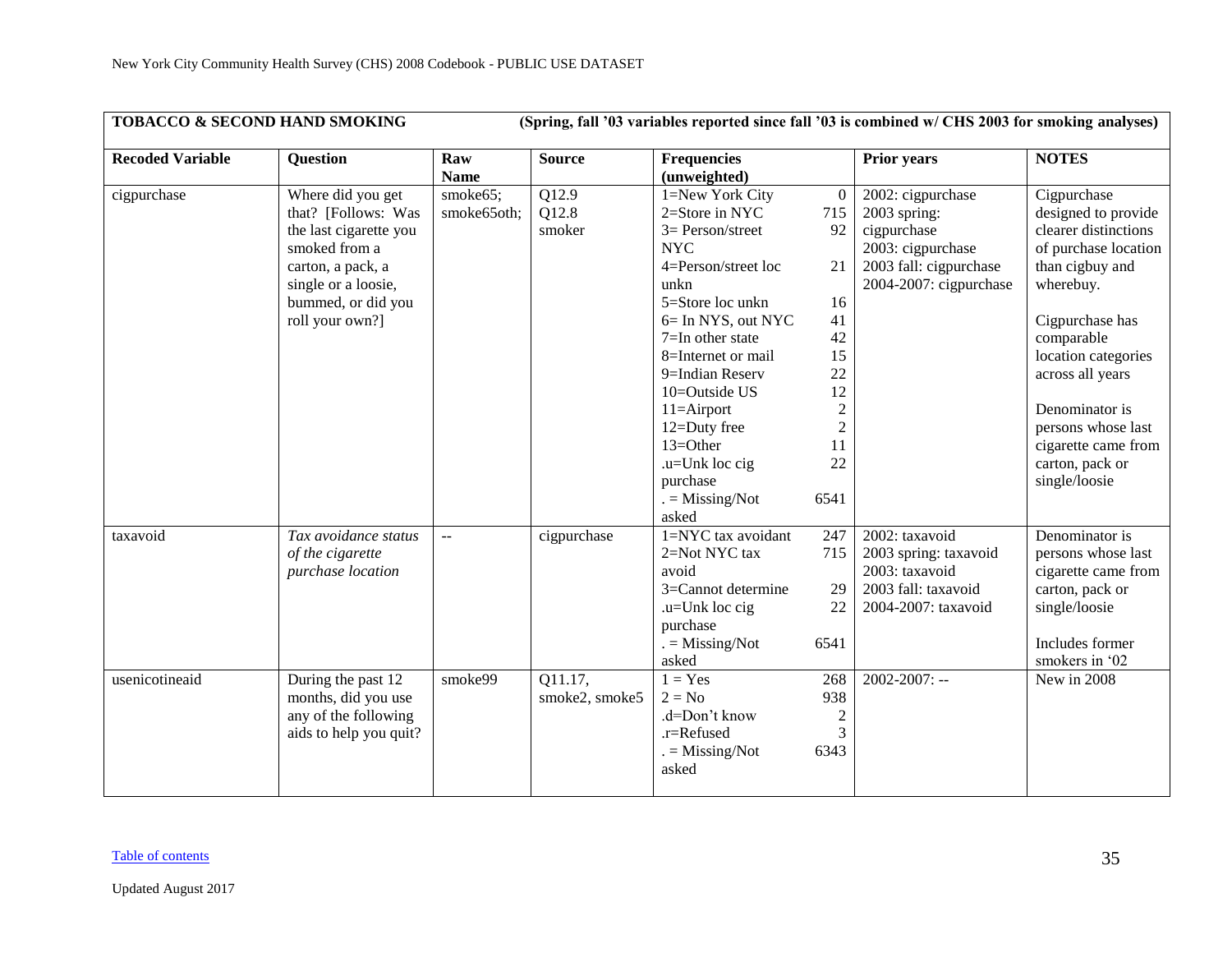| TOBACCO & SECOND HAND SMOKING |                                                                                                                                                                      |                    |                          |                                                                                                                                |                                            | (Spring, fall '03 variables reported since fall '03 is combined w/ CHS 2003 for smoking analyses)                              |                                       |
|-------------------------------|----------------------------------------------------------------------------------------------------------------------------------------------------------------------|--------------------|--------------------------|--------------------------------------------------------------------------------------------------------------------------------|--------------------------------------------|--------------------------------------------------------------------------------------------------------------------------------|---------------------------------------|
| <b>Recoded Variable</b>       | <b>Question</b>                                                                                                                                                      | Raw<br><b>Name</b> | <b>Source</b>            | <b>Frequencies</b><br>(unweighted)                                                                                             |                                            | <b>Prior</b> years                                                                                                             | <b>NOTES</b>                          |
| userxaid                      | (During the past 12)<br>months,) did you use<br>a prescription pill to<br>block the craving of<br>smoking, like Zyban,<br>Bupropion or<br>Chantix?                   | smoke100           | Q11.18<br>smoke2, smoke5 | $1 = Yes$<br>$2 = No$<br>.d=Don't know<br>.r=Refused<br>$. = \text{Missing/Not}$<br>asked                                      | 105<br>1101<br>$\overline{c}$<br>3<br>6343 | $2002 - 2007$ : --                                                                                                             | New in 2008                           |
| shsmokerinhome                | Does anyone (READ<br>IF Q11.2 = 1 OR 2:<br>else) who lives in<br>your household<br>smoke regularly?                                                                  | smoke75            | Q12.1                    | $1 = Yes$<br>$2 = No$<br>.d=Don't know<br>.r=Refused                                                                           | 709<br>6835<br>8<br>$\overline{2}$         | $2002: -$<br>2003 spring: --<br>$2003: -$<br>2003 fall: --<br>$2004: -$<br>$2005: -$<br>2006: smoke75<br>$2007: -$             |                                       |
| shshome08                     | When you are at<br>home, how often are<br>you around people<br>when they are<br>smoking? All of the<br>time, most of the<br>time, only<br>occasionally, or<br>never? | smoke66            | Q12.2                    | $\overline{1}$ All or most of<br>time<br>$2=$ Occ. or never<br>$=$ Missing                                                     | 359<br>7173<br>22                          | 2002: shshome<br>2003 spring: --<br>2003: shshome<br>2003 fall: --<br>$2004: -$<br>$2005: -$<br>2006: shshome06<br>$2007: -$   | Question wording<br>changes over time |
| homesmokerule                 | Which statement best<br>describes the rules<br>about smoking inside<br>your home?                                                                                    | smoke17            | Q12.3                    | 1=Not allow anywhere<br>$2=$ Allowed some<br>$3 =$ Allowed<br>anywhere<br>$4 = No$ rule in home<br>.d=Don't know<br>.r=Refused | 5495<br>784<br>174<br>1057<br>37<br>7      | 2002: smoke17<br>2003 spring: --<br>2003: smoke17<br>2003 fall: --<br>2004: smoke17<br>$2005: -$<br>2006: smoke17<br>$2007: -$ |                                       |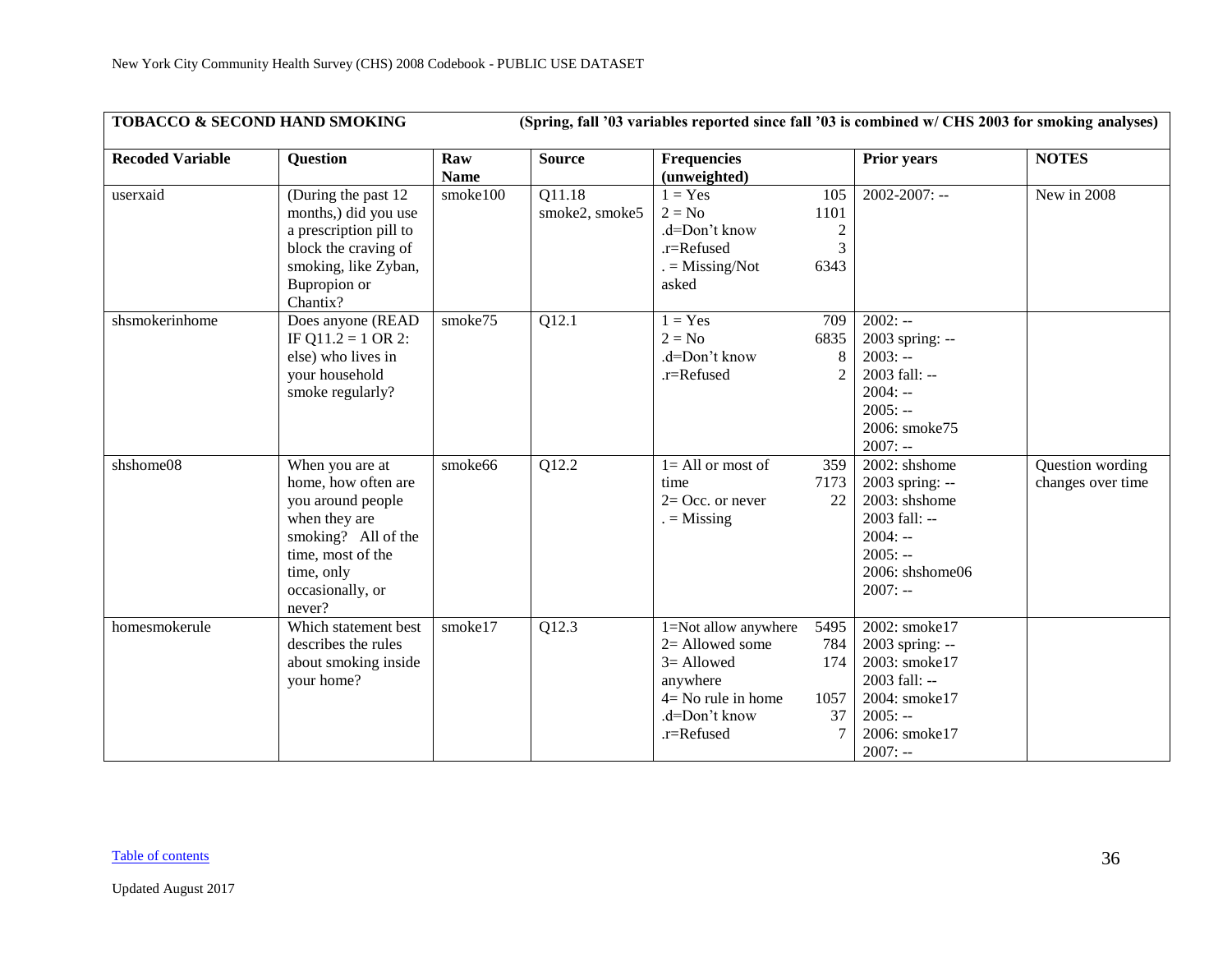<span id="page-36-0"></span>

| <b>PETS</b>                       |                                                                     |                         |                |                                                                                                                   |                                                                                                             |                                                 |  |  |  |  |
|-----------------------------------|---------------------------------------------------------------------|-------------------------|----------------|-------------------------------------------------------------------------------------------------------------------|-------------------------------------------------------------------------------------------------------------|-------------------------------------------------|--|--|--|--|
| <b>Recoded</b><br><b>Variable</b> | <b>Question</b>                                                     | Raw<br><b>Name</b>      | <b>Source</b>  | <b>Frequencies</b><br>(unweighted)                                                                                | <b>Prior years</b>                                                                                          | <b>NOTES</b>                                    |  |  |  |  |
| owndogcat                         | Do you or anyone else in the<br>household have any dogs or<br>cats? | reg4                    | Q13.1          | $l = Yes$<br>1922<br>$2 = No$<br>5629<br>$d = Don't know$<br>$.r =$ Refused                                       | $2002 - 2007$ : --<br>$\overline{c}$                                                                        | New in 2008                                     |  |  |  |  |
| dogsowned                         | How many dogs do you have?                                          | reg5                    | Q13.2<br>reg4  | $1 = None$<br>6504<br>$2=1$ dog<br>$3=2$ dogs<br>$4=3$ or more<br>.d= Don't know<br>$.r =$ Refused<br>$=$ Missing | $2002: -$<br>2003 spring: reg2<br>873<br>$2003: -$<br>143<br>2003 fall: --<br>29<br>3<br>$2004 - 2007$ : -- | Question wording<br>differs in CHS<br>spring 03 |  |  |  |  |
| anydogs                           | Do you own any dogs?                                                | $\mathbb{L} \mathbb{L}$ | reg5;<br>reg4  | $1 = Yes$<br>1045<br>$2=N0$<br>6504<br>$d = Don't know$<br>$.r =$ Refused                                         | $2002 - 2007$ : --<br>$\mathfrak{Z}$<br>$\overline{2}$                                                      | New in 2008                                     |  |  |  |  |
| catsowned                         | How many cats do you have?                                          | reg6                    | Q14.3;<br>reg4 | $1 = None$<br>6490<br>$2=1$ cat<br>$3=2$ cats<br>$4=3$ or more<br>$d = Don't know$<br>$.r =$ Refused              | $2002 - 2007$ : --<br>654<br>282<br>124<br>2<br>$\overline{2}$                                              | New in 2008                                     |  |  |  |  |
| anycats                           | Do you own any cats?                                                | $\overline{a}$          | reg6<br>reg4   | $1 = Yes$<br>1060<br>$2=N0$<br>6490<br>$d = Don't know$<br>$.r =$ Refused                                         | $2002 - 2007$ : --<br>$\boldsymbol{2}$<br>$\overline{2}$                                                    | New in 2008                                     |  |  |  |  |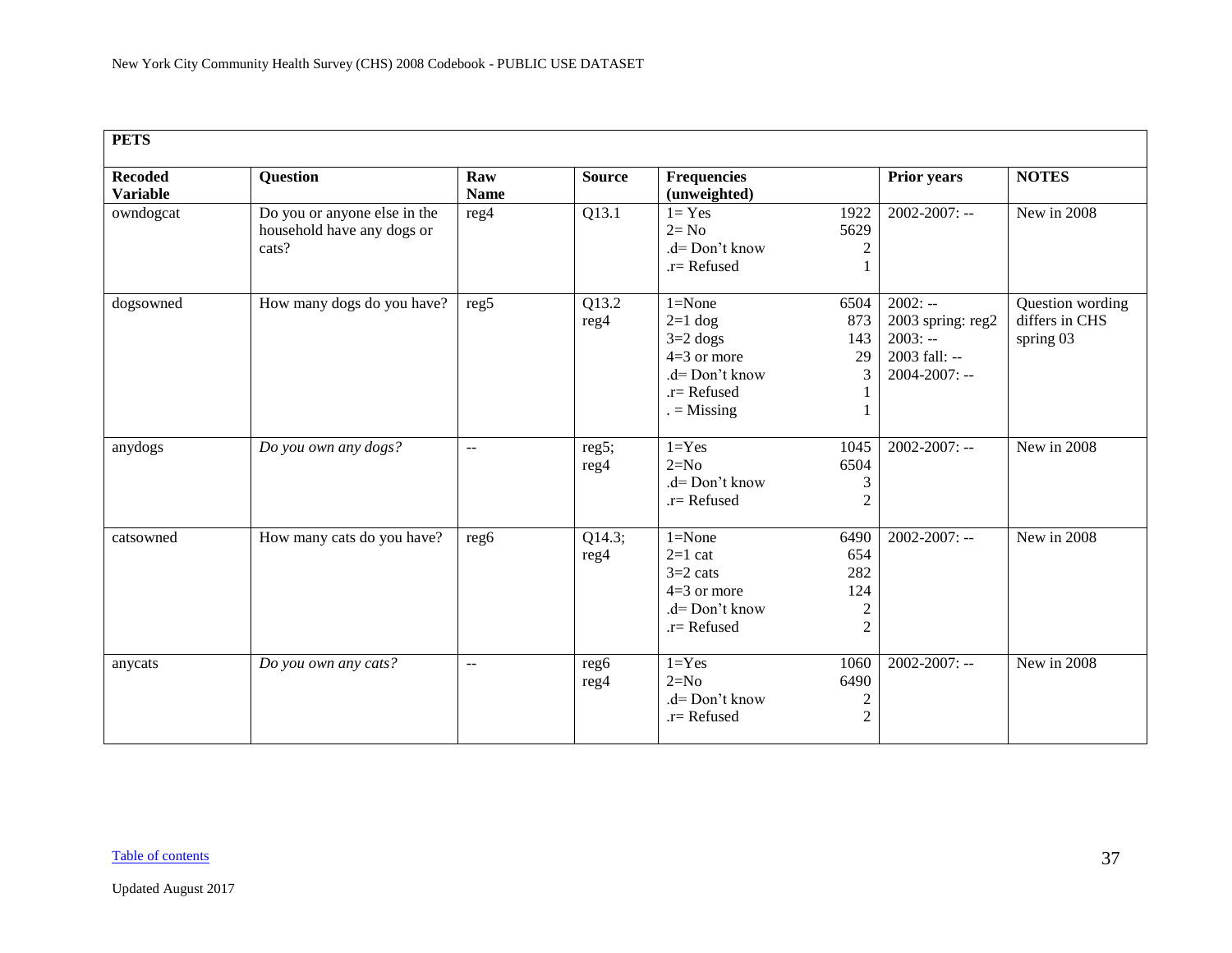<span id="page-37-0"></span>

| <b>CANCER SCREENING</b>           |                                                                                                                 |                    |                                    |                                                                                                                                                                                                |                                                            |                                                                                                                                    |                                                                                                                              |  |  |
|-----------------------------------|-----------------------------------------------------------------------------------------------------------------|--------------------|------------------------------------|------------------------------------------------------------------------------------------------------------------------------------------------------------------------------------------------|------------------------------------------------------------|------------------------------------------------------------------------------------------------------------------------------------|------------------------------------------------------------------------------------------------------------------------------|--|--|
| <b>Recoded</b><br><b>Variable</b> | Question                                                                                                        | Raw<br><b>Name</b> | <b>Source</b>                      | <b>Frequencies</b><br>(unweighted)                                                                                                                                                             |                                                            | Prior years                                                                                                                        | <b>NOTES</b>                                                                                                                 |  |  |
| hadmammogram                      | A mammogram is an<br>X-ray of each breast<br>to look for breast<br>cancer. Have you<br>ever had a<br>mammogram? | female1            | Q14.1                              | $1 = Yes$<br>$2=N0$<br>.d=Don't know<br>.r=Refused<br>$. =$ Missing/Not asked                                                                                                                  | 3258<br>263<br>1<br>$\overline{4}$<br>4028                 | 2002: hadmammogram<br>$2003: -$<br>2004-2007:<br>hadmammogram                                                                      | Denominator:<br>women 40+<br>$(demog25=1,2 \text{ or }$<br>$d$ emog $1 \geq 40$ all<br>years except '02)<br>Weight: age40new |  |  |
| timemammogram08                   | How long has it been<br>since your last<br>mammogram?                                                           | female9            | Q14.2;<br>hadmammogram,            | $1 =$ Never<br>$2 = < 12$ mo ago<br>$3=1$ yr to $<2$ yrs ago<br>$4=2$ yrs to <3 yrs ago<br>$5=3$ yrs to $<5$ yrs ago<br>$6=5+$ yrs ago<br>.d=Don't know<br>.r=Refused<br>. = Missing/Not asked | 263<br>2125<br>605<br>215<br>132<br>152<br>24<br>5<br>4033 | 2002: timemammogram<br>$2003: -$<br>2004: timemammogram<br>2005: timemammogram05<br>2006: timemammogram06<br>2007: timemammogram07 | Denominator:<br>women 40+<br>$(demog25=1,2 \text{ or }$<br>demog $1 \geq 40$ all yrs<br>except '02)<br>Weight: age40new      |  |  |
| mammogram1yr08                    | See hadmammogram,<br>timemammogram08                                                                            | $\bar{\omega}$     | Q14.2;<br>hadmammogram,<br>female9 | $1 = Yes$<br>$2=N0$<br>.d=Don't know<br>.r=Refused<br>$=$ Missing/Not asked                                                                                                                    | 2125<br>1367<br>24<br>5<br>4033                            | 2002: mammogram1yr<br>$2003: -$<br>2004: mammogram1yr<br>2005: mammogram1yr05<br>2006: mammogram1yr06<br>2007: mammogram1yr07      | Denominator:<br>women 40+<br>$(demog25=1,2 \text{ or }$<br>demog $1 \geq 40$ all yrs<br>except '02)<br>Weight: age40new      |  |  |
| mammogram2yr08                    | See hadmammogram,<br>timemammogram08                                                                            | $\ddotsc$          | Q14.2;<br>hadmammogram,<br>female9 | $1 = Yes$<br>$2=N0$<br>.d=Don't know<br>.r=Refused<br>$=$ Missing/Not asked                                                                                                                    | 2730<br>762<br>24<br>5<br>4033                             | 2002: mammogram2yr<br>$2003: -$<br>2004: mammogram2yr<br>2005: mammogram2yr05<br>2006: mammogram2yr06<br>2007: mammogram2yr07      | Denominator:<br>women 40+<br>$(demog25=1,2 \text{ or }$<br>demog $1 \geq 40$ all yrs<br>except '02)<br>Weight: age40new      |  |  |
| paptestall                        | A pap smear is a test<br>for cancer of the<br>cervix. Have you<br>ever had a Pap<br>smear?                      | female3            | Q14.3                              | $1 = Yes$<br>$2=N0$<br>.d=Don't know<br>.r=Refused<br>$=$ Missing/Not asked                                                                                                                    | 4388<br>286<br>14<br>5<br>2861                             | 2002: paptestall<br>$2003: -$<br>2004-2007: paptestall                                                                             | Denominator is<br>women, with or<br>without<br>hysterectomy                                                                  |  |  |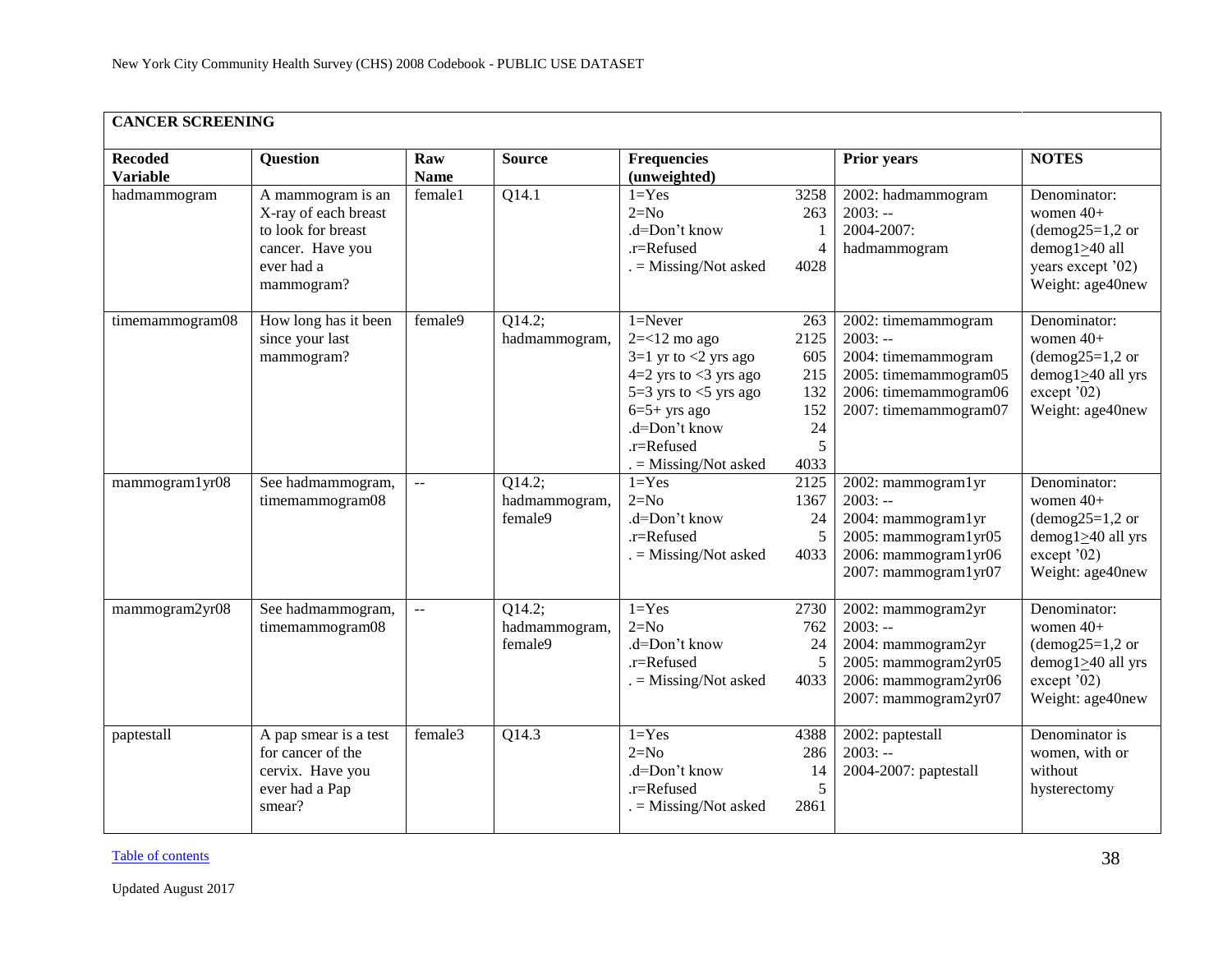| <b>CANCER SCREENING</b>           |                                                                                                                                                                                           |                    |                        |                                                                                                                                                                                                   |                                                            |                                                                                                                                                         |                                                                                                                                                          |  |  |  |
|-----------------------------------|-------------------------------------------------------------------------------------------------------------------------------------------------------------------------------------------|--------------------|------------------------|---------------------------------------------------------------------------------------------------------------------------------------------------------------------------------------------------|------------------------------------------------------------|---------------------------------------------------------------------------------------------------------------------------------------------------------|----------------------------------------------------------------------------------------------------------------------------------------------------------|--|--|--|
| <b>Recoded</b><br><b>Variable</b> | <b>Question</b>                                                                                                                                                                           | Raw<br><b>Name</b> | <b>Source</b>          | <b>Frequencies</b><br>(unweighted)                                                                                                                                                                |                                                            | <b>Prior years</b>                                                                                                                                      | <b>NOTES</b>                                                                                                                                             |  |  |  |
| timepaptest08                     | How long has it been<br>since your last Pap<br>smear?                                                                                                                                     | female10           | Q14.4,<br>female3      | $1 =$ Never<br>$2 = < 12$ mo ago<br>$3=1$ yr to $<$ 2 yrs ago<br>$4=2$ yrs to $<$ 3 yrs ago<br>5=3 yrs to $<$ 5 yrs ago<br>$6=5+$ yrs ago<br>.d=Don't know<br>.r=Refused<br>$=$ Missing/Not asked | 286<br>2682<br>834<br>304<br>174<br>328<br>57<br>9<br>2880 | 2002:<br>2003:<br>2004:<br>2005: timepaptest05<br>2006: timepaptest06<br>2007: timepaptest07                                                            | Denominator is<br>women, with or<br>without<br>hysterectomy<br>Response options<br>in '06-'08 differ<br>from earlier yrs                                 |  |  |  |
| paptest3yrall08                   | See paptestall,<br>timepaptest08                                                                                                                                                          | $\overline{a}$     | paptestall<br>female10 | $1 = Yes$<br>$2=N0$<br>.d=Don't know<br>.r=Refused<br>$=$ Missing/Not asked                                                                                                                       | 3820<br>788<br>14<br>2927                                  | 2002: paptest3yrall<br>$2003: -$<br>2004: paptest3yrall<br>2005: paptest3yrall05<br>2006: paptest3yrall06<br>2007: paptest3yrall07                      | Denominator is<br>women, with or<br>without<br>hysterectomy<br>Questions wording<br>changed over time                                                    |  |  |  |
| evercolon $\overline{08}$         | Colonoscopy is an<br>exam in which a tube<br>is inserted in the<br>rectum to view the<br>bowel for signs of<br>cancer or other health<br>problems. Have you<br>ever had a<br>colonoscopy? | sigmoid7           | Q14.5                  | $1 = Yes$<br>$2=N0$<br>.d=Don't know<br>.r=Refused<br>. = Missing/Not asked                                                                                                                       | 2818<br>1262<br>24<br>6<br>3444                            | $2002: -$<br>2003: evercolon03<br>2004: evercolon04<br>2005: evercolon05<br>2006: evercolon06<br>2007: evercolon07                                      | Denominator is<br>adults 50+ yrs<br>Question wording<br>modified from '03;<br>using caution when<br>comparing '03 vs.<br>$^{\circ}08$<br>Weight: age50up |  |  |  |
| colonoscopy10yr08                 | When was your most<br>recent colonoscopy<br>performed?                                                                                                                                    | sigmoid11          | Q14.6;<br>sigmoid7     | $1 = < 10$ yrs ago<br>2=Never or not $<$ 10yr<br>.d=Don't know<br>.r=Refused<br>$=$ Missing/Not asked                                                                                             | 2675<br>1373<br>54<br>8<br>3444                            | 2002: colonoscopy10yr<br>2003: colonoscopy10yr<br>2004: colonoscopy10yr<br>2005: colonoscopy10yr05i<br>2006: colonoscopy10yr<br>2007: colonoscopy10yr07 | Denominator is<br>persons 50+ yrs<br>Weight: age50up                                                                                                     |  |  |  |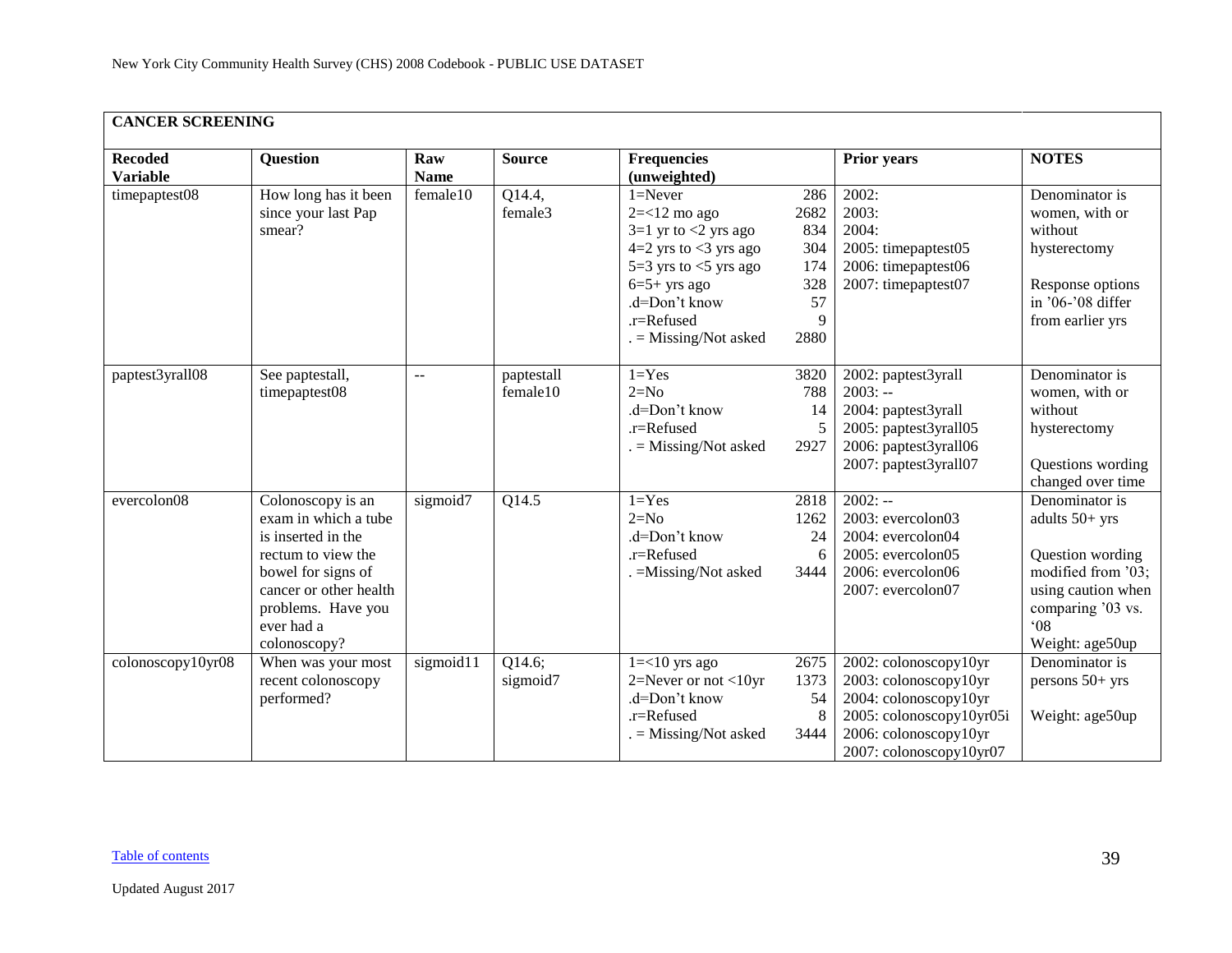<span id="page-39-0"></span>

| <b>HIV</b>                        |                                                       |                    |                 |                                                    |                           |                                                                                                                                     |                                                                                                                                                                                                                                                                          |
|-----------------------------------|-------------------------------------------------------|--------------------|-----------------|----------------------------------------------------|---------------------------|-------------------------------------------------------------------------------------------------------------------------------------|--------------------------------------------------------------------------------------------------------------------------------------------------------------------------------------------------------------------------------------------------------------------------|
| <b>Recoded</b><br><b>Variable</b> | Question                                              | Raw<br><b>Name</b> | <b>Source</b>   | <b>Frequency</b><br>(unweighted)                   |                           | <b>Prior years</b>                                                                                                                  | <b>NOTES</b>                                                                                                                                                                                                                                                             |
| hiv12months08                     | Have you had an HIV<br>test in the last 12<br>months? | hiv18              | Q15.1           | $1 = Yes$<br>$2=N0$<br>.d=Don't know<br>.r=Refused | 1857<br>5516<br>168<br>13 | $2002: -$<br>$2003: -$<br>$2004: -$<br>$2005$ : hiv $12$ months $05$<br>$2006$ : hiv $12$ months $06$<br>$2007$ : hiv $12$ months07 | Question wording differs<br>in '05/'06 v. '07/'08                                                                                                                                                                                                                        |
| everhivtest08                     | Have you ever had an<br>HIV test?                     | hiv19              | Q15.2;<br>hiv18 | $1 = Yes$<br>$2=N0$<br>.d=Don't know<br>.r=Refused | 3897<br>3392<br>21<br>14  | 2002: everhivtest<br>$2003: -$<br>2004: everhivtest04<br>2005: everhivtest05<br>$2006: -$<br>2007: everhivtest07                    | Question wording changed<br>over time and response<br>coding/level changed (3-<br>level variable in '02 and<br>'04; 2-level variable in<br>'05, '07, '08, '09).<br>Denominator is all adults;<br>however in 2002 and 2004<br>question restricted to 18-<br>64 year olds. |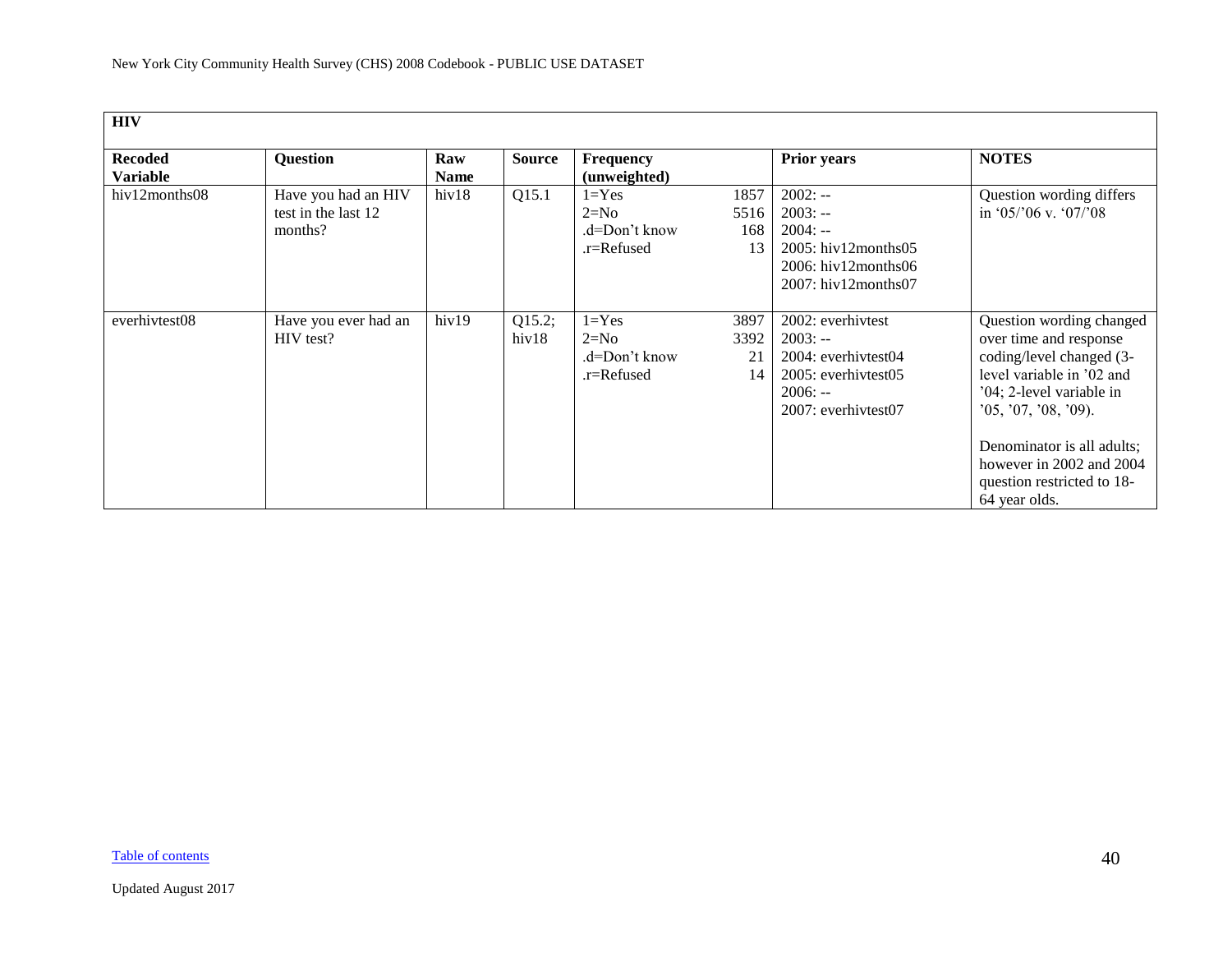<span id="page-40-0"></span>

|                                   | <b>SEXUAL BEHAVIOR</b>                                                |                                        |                                                        |                                                                                        |                                   |                                                                                                              |                                                                                          |  |  |  |
|-----------------------------------|-----------------------------------------------------------------------|----------------------------------------|--------------------------------------------------------|----------------------------------------------------------------------------------------|-----------------------------------|--------------------------------------------------------------------------------------------------------------|------------------------------------------------------------------------------------------|--|--|--|
| <b>Recoded</b><br><b>Variable</b> | <b>Question</b>                                                       | Raw<br><b>Name</b>                     | <b>Source</b>                                          | <b>Frequencies</b><br>(unweighted)                                                     |                                   | <b>Prior years</b>                                                                                           | <b>NOTES</b>                                                                             |  |  |  |
| <b>WSW</b>                        | Women who have<br>sex with women,<br>past 12 months                   | sex32                                  | Q19.4f<br>sex                                          | $1 = Yes$<br>$2=N0$<br>. = Missing/Not asked                                           | 92<br>2262<br>5200                | 2002: wsw1864<br>2003-2007: wsw                                                                              | WSW:<br>denominator is<br>sexually active<br>women                                       |  |  |  |
| wswexclusive                      | Women who have<br>sex with women,<br>exclusively in past<br>12 months | sex32, sex31<br>sex21                  | Q19.3f,<br>Q19.1f,<br>sex                              | $1 = Yes$<br>$2=N0$<br>. = Missing/Not asked                                           | 62<br>2306<br>5186                | 2002: wsw1864exclusive<br>2003-2007:<br>wswexclusive                                                         | Denominator is<br>sexually active<br>women                                               |  |  |  |
| msm                               | Men who have sex<br>with men, past 12<br>months                       | sex43                                  | Q19.4m<br>sex                                          | $1 = Yes$<br>$2=N0$<br>. = Missing/Not asked                                           | 114<br>1886<br>5554               | 2002: msm1864<br>2003-2007: msm                                                                              | MSM: denominator<br>is sexually active<br>men                                            |  |  |  |
| msmexclusive                      | Men who have sex<br>with men.<br>exclusively in past<br>12 months     | sex43, sex42<br>sex40                  | Q19.4m,<br>Q19.1m<br>sex                               | $1 = Yes$<br>$2=N0$<br>. = Missing/Not asked                                           | 99<br>1906<br>5549                | 2002: msm1864exclusive<br>2003-2007:<br>msmexclusive                                                         | Question wording<br>modified across<br>years<br>Denominator is<br>sexually active<br>men |  |  |  |
| sexbehav_active08                 | Sexual behavior,<br>past 12 months                                    | sex21, sex32<br>sex40, sex42,<br>sex43 | Q19.1f, Q19.3f,<br>Q19.4f<br>Q19.1m,<br>Q19.3m, Q19.4m | 1=Homosexual<br>$2 = Bisexual$<br>3=Heterosexual<br>4=Unknown<br>. = Missing/Not asked | 161<br>40<br>4148<br>29<br>3176   | $2002: -$<br>2003-2006:<br>sexbehav active<br>2007: sexbehav_active07                                        | Denominator is all<br>sexually active                                                    |  |  |  |
| sexuallyactive08                  | Sexually active in<br>past 12 months                                  | $\mathbb{L}^{\mathbb{L}}$              | sexbehav_active<br>08                                  | $1 = Yes$<br>$2=N0$<br>. = Missing/Not asked                                           | 4378<br>2404<br>772               | 2002: sexuallyactive1864<br>2003-2005:<br>sexuallyactive<br>2006: sexuallyactive06<br>2007: sexuallyactive07 | Question wording<br>modified across<br>years                                             |  |  |  |
| sexpartner                        | Number of male<br>and female sex<br>partners in the past<br>12 months | n/a                                    |                                                        | $1 = None$<br>$2=One$<br>$3 = Two$<br>4=Three or more<br>. = Missing/Not asked         | 2404<br>3804<br>286<br>288<br>772 | 2002: sexpartner1864<br>2003-2007: sexpartner                                                                | Question wording<br>modified across<br>years                                             |  |  |  |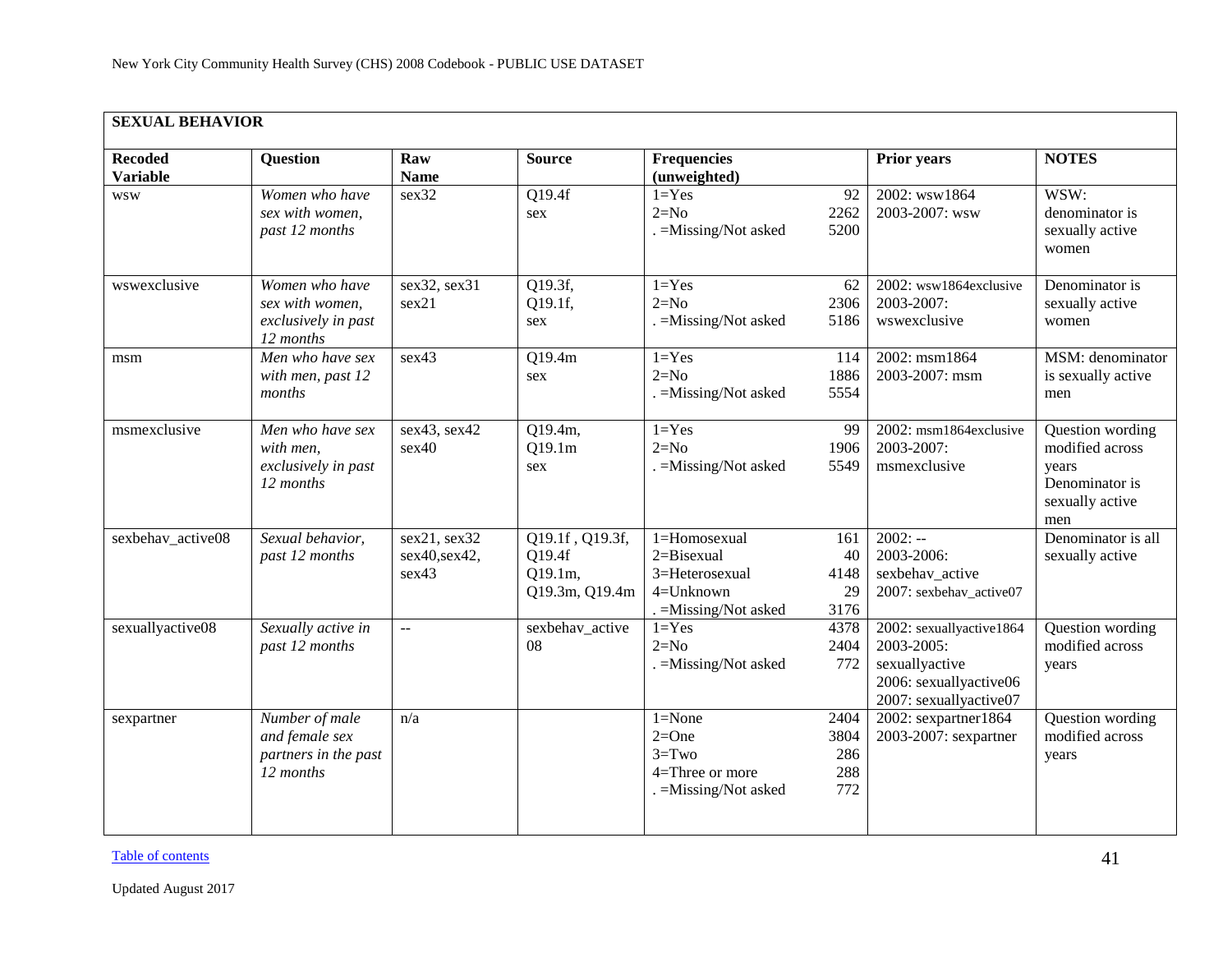| <b>SEXUAL BEHAVIOR</b> |                     |                 |                |                       |      |                         |                        |
|------------------------|---------------------|-----------------|----------------|-----------------------|------|-------------------------|------------------------|
|                        |                     |                 |                |                       |      |                         |                        |
| <b>Recoded</b>         | Question            | Raw             | <b>Source</b>  | <b>Frequencies</b>    |      | <b>Prior years</b>      | <b>NOTES</b>           |
| <b>Variable</b>        |                     | <b>Name</b>     |                | (unweighted)          |      |                         |                        |
| condom08               | The last time you   | $sex60$ ,       | Q16.2f         | $1 = Yes$             | 1245 | 2002: condom            | In 2007 condom         |
|                        | had sex, did you    | sex44, sex45,   | Q16.4m,        | $2=N0$                | 3010 | 2003: condom03          | use question was       |
|                        | use a condom?       | sex46           | Q16.5m, Q16.6m | .d=Don't know         | 9    | 2004: condomNOToral     | not asked of MSM       |
|                        |                     |                 |                | .r=Refused            | 26   | $2005:$ condom $05$     | exclusive so           |
|                        |                     |                 |                | . = Missing/Not asked | 3264 | $2006: \text{condom06}$ | condomuse07 not        |
|                        |                     |                 |                |                       |      | $2007: -$               | directly               |
|                        |                     |                 |                |                       |      |                         | comparable to any      |
|                        |                     |                 |                |                       |      |                         | other years            |
| condomusetrend         | See condom08        | sex60           | Q16.2f         | $1 = Yes$             | 1130 | 2002-2007:              | Denominator is         |
|                        |                     | (wswexclusive); | Q19.2m         | $2=N0$                | 2554 | condomusetrend          | persons 18-64 yrs      |
|                        |                     | sex67           |                | .d=Don't know         | 8    |                         | who had sex with       |
|                        |                     | (msmexclusive)  |                | $.r =$ Refused        | 39   |                         | $\geq$ 1 partner of    |
|                        |                     |                 |                | . = Missing/Not asked | 3823 |                         | opposite sex in past   |
|                        |                     |                 |                |                       |      |                         | 12 months              |
|                        |                     |                 |                |                       |      |                         |                        |
| othercontraception     | The last time you   | sex24, sex47    | Q16.3f, sex21, | $1 = Yes$             | 596  | $2002 - 2006$ : --      | Asked among            |
|                        | had sex, did you or |                 | Q16.7m, sex40, | $2=N0$                | 2167 | 2006: sex24. sex47      | males $<65$ yrs or     |
|                        | your partner use    |                 | agegroup       | .d=Don't know         | 18   | $2007: -$               | females <45yrs         |
|                        | any other method    |                 |                | .r=Refused            | 29   |                         | with $\geq 1$ opposite |
|                        | other than a        |                 |                | . = Missing/Not asked | 4744 |                         | sex partner in past    |
|                        | condom to prevent   |                 |                |                       |      |                         | 12 months              |
|                        | pregnancy?          |                 |                |                       |      |                         |                        |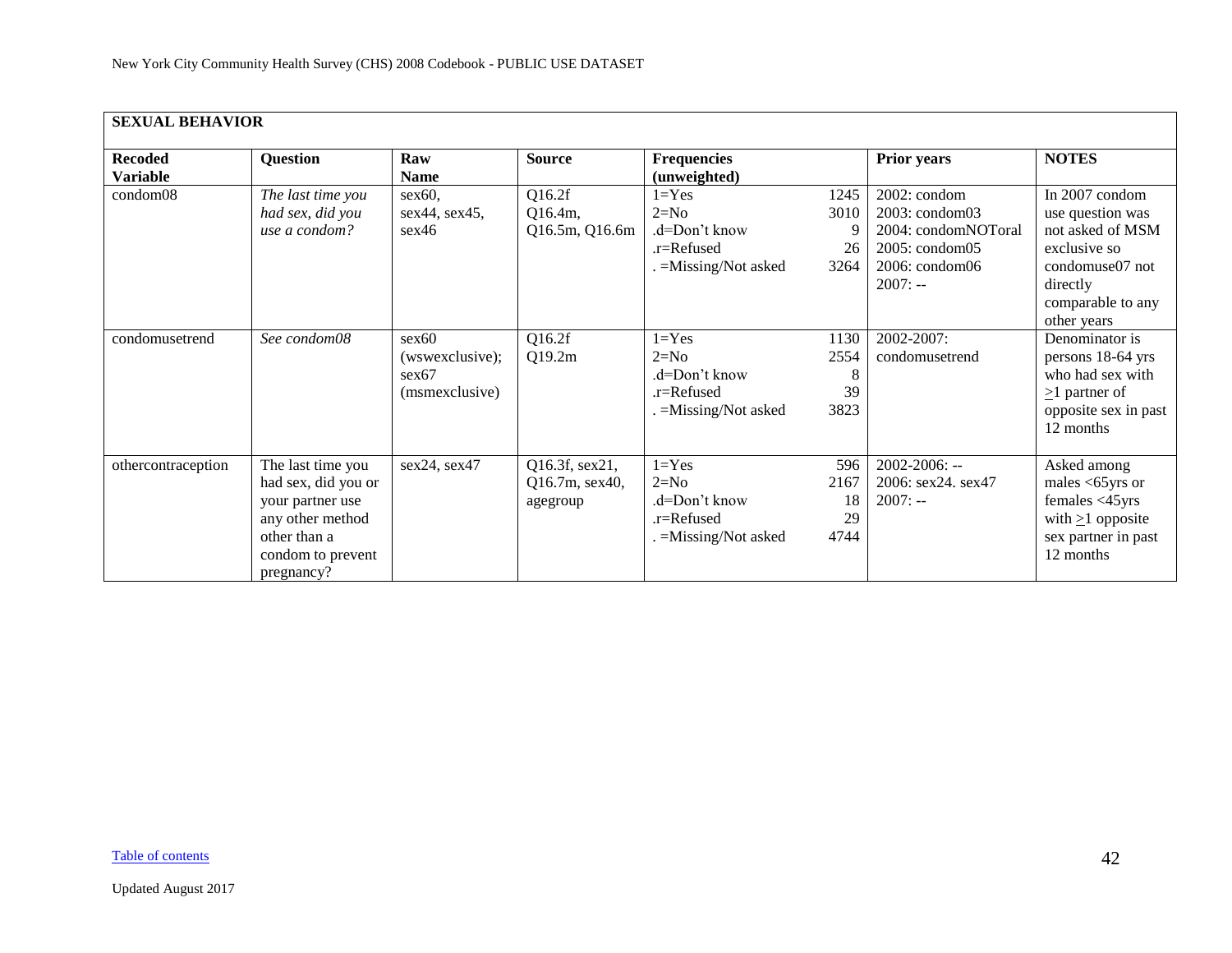<span id="page-42-0"></span>

| <b>INITIATIVES</b> |                          |             |               |                        |      |                        |                      |
|--------------------|--------------------------|-------------|---------------|------------------------|------|------------------------|----------------------|
|                    |                          |             |               |                        |      |                        |                      |
| <b>Recoded</b>     | <b>Question</b>          | Raw         | <b>Source</b> | <b>Frequencies</b>     |      | <b>Prior years</b>     | <b>NOTES</b>         |
| <b>Variable</b>    |                          | <b>Name</b> |               | (unweighted)           |      |                        |                      |
| awarenyccondom08   | In the past 12 months,   | initiative8 | Q17.1         | $1 = Yes$              | 2542 | 2002-2006: --          |                      |
|                    | have you seen or heard   |             |               | $2=N0$                 | 4806 | 2007: awarenyccondom07 |                      |
|                    | about condoms in a black |             |               | $d=Don't know$         | 100  |                        |                      |
|                    | package with NYC         |             |               | .r=Refused             | 106  |                        |                      |
|                    | Condom written on it in  |             |               |                        |      |                        |                      |
|                    | colorful letters?        |             |               |                        |      |                        |                      |
|                    |                          |             |               |                        |      |                        |                      |
| usednyccondom08    | Have you used that       | initiative9 | Q17.2;        | $1 = Yes$              | 471  | 2002-2006: --          | Denominator is       |
|                    | condom in the black      |             | initiative8   | $2=N0$                 | 2040 | 2007: usednyccondom07  | persons who have     |
|                    | package with NYC         |             |               | .d=Don't know          | 12   |                        | seen or heard of the |
|                    | Condom written on it?    |             |               | .r=Refused             | 19   |                        | NYC condom           |
|                    |                          |             |               | $=$ Missing /Not asked | 5012 |                        |                      |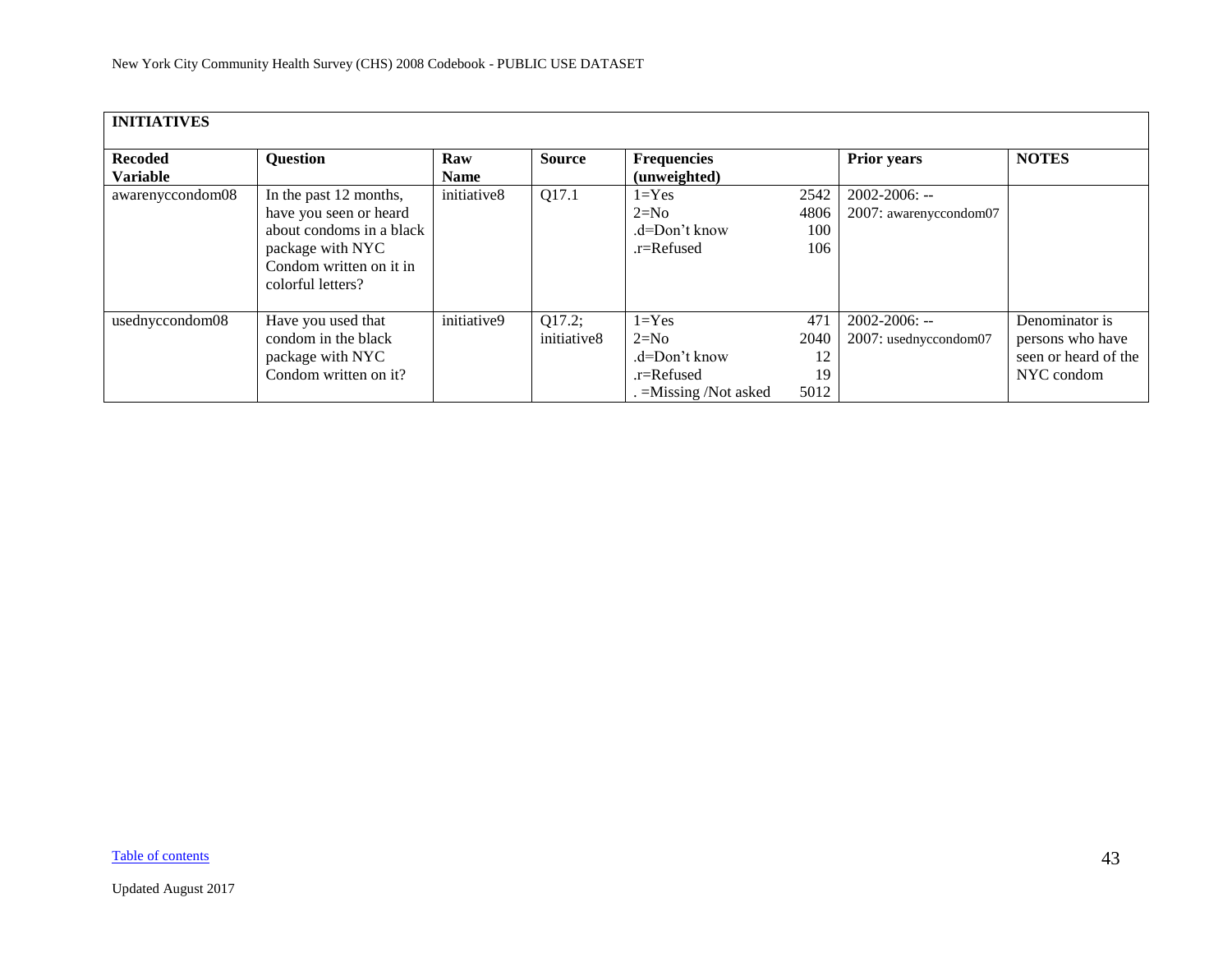<span id="page-43-0"></span>

| <b>ALCOHOL</b>                    |                                                                                                                                                                                                                                                                                                                      |                    |                            |                                                          |                                                                |                                                                                         |                                                                                                            |  |  |  |
|-----------------------------------|----------------------------------------------------------------------------------------------------------------------------------------------------------------------------------------------------------------------------------------------------------------------------------------------------------------------|--------------------|----------------------------|----------------------------------------------------------|----------------------------------------------------------------|-----------------------------------------------------------------------------------------|------------------------------------------------------------------------------------------------------------|--|--|--|
| <b>Recoded</b><br><b>Variable</b> | Question                                                                                                                                                                                                                                                                                                             | Raw<br><b>Name</b> | <b>Source</b>              | <b>Frequencies</b><br>(unweighted)                       |                                                                | <b>Prior years</b>                                                                      | <b>NOTES</b>                                                                                               |  |  |  |
| drinker                           | A drink of alcohol is 1<br>can or bottle of beer, 1<br>glass of wine, 1 can or<br>bottle of wine cooler, 1<br>cocktail, or 1 shot of<br>liquor. During the past<br>30 days, how many<br>days per week or per<br>month did you have at<br>least 1 drink of any<br>alcoholic beverage?                                 | drink8             | Q18.1                      | $1 = Yes$<br>$2=N0$<br>.d=Don't know<br>.r=Refused       | 4093<br>3395<br>36<br>30                                       | 2002-2005: drinker<br>$2006: -$<br>2007: drinker                                        |                                                                                                            |  |  |  |
| daysalc30                         | A drink of alcohol is 1<br>can or bottle of beer, 1<br>glass of wine, 1 can or<br>bottle of wine cooler, 1<br>cocktail, or 1 shot of<br>liquor. During the past<br>30 days, how many<br>days per week or per<br>month did you have at<br>least 1 drink of any<br>alcoholic beverage?<br>STANDARDIZED TO<br>PER MONTH | drink8             | Q18.1                      | $0-30.1$<br>d=Don't know<br>.r=Refused<br>$=$ Missing    | 7488<br>36<br>30<br>$\Omega$                                   | 2002-2005: daysalc30<br>$2006: -$<br>2007: daysalc30                                    | Continuous<br>measure<br>standardized to<br>days per month                                                 |  |  |  |
| averagedrink08                    | On the days when you<br>drank, about how many<br>drinks did you drink on<br>average?                                                                                                                                                                                                                                 | drink5             | Q18.2;<br>drinker          | Continuous<br>.d=Don't know<br>.r=Refused<br>$=$ Missing | $\mathord{\hspace{1pt}\text{--}\hspace{1pt}}$<br>39<br>2<br>66 | 2002-2004:<br>averagedrink<br>2005: averagedrink05<br>$2006: -$<br>2007: averagedrink07 |                                                                                                            |  |  |  |
| heavydrink08                      | See drinker,<br>averagedrink08                                                                                                                                                                                                                                                                                       | $\overline{a}$     | averagedrink08;<br>drinker | $1 = Yes$<br>$2=N0$<br>$. =$ Missing                     | 321<br>7126<br>107                                             | 2002-2004:<br>heavydrink<br>2005: heavydrink05<br>$2006: -$<br>2007: heavydrink07       | Heavy drinking<br>defined as men<br>having $>2$ drinks<br>per day or women<br>having $>1$ drink<br>per day |  |  |  |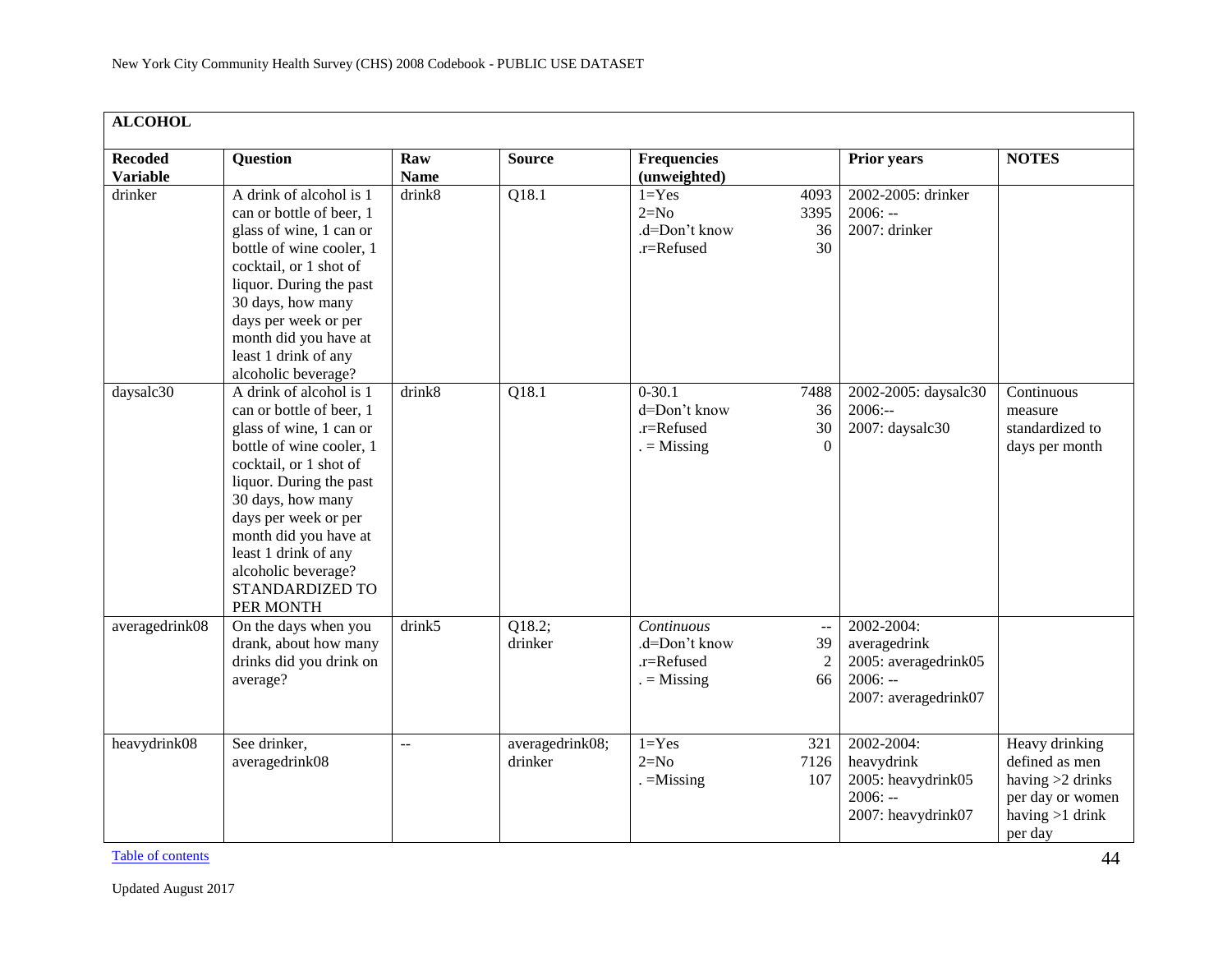| <b>ALCOHOL</b>                    |                                                                                                                                                    |                    |                   |                                                                        |                         |                                                                                                                 |                                                                                                                         |
|-----------------------------------|----------------------------------------------------------------------------------------------------------------------------------------------------|--------------------|-------------------|------------------------------------------------------------------------|-------------------------|-----------------------------------------------------------------------------------------------------------------|-------------------------------------------------------------------------------------------------------------------------|
| <b>Recoded</b><br><b>Variable</b> | <b>Question</b>                                                                                                                                    | Raw<br><b>Name</b> | <b>Source</b>     | <b>Frequencies</b><br>(unweighted)                                     |                         | <b>Prior years</b>                                                                                              | <b>NOTES</b>                                                                                                            |
| binge08                           | Considering all types of<br>alcoholic beverages,<br>how many times during<br>the past 30 days did you<br>have 5 or more drinks<br>on one occasion? | drink6             | Q18.3;<br>drinker | $1 = Yes$<br>$2=N0$<br>$d=Don't know$<br>$.r =$ Refused<br>$=$ Missing | 743<br>6697<br>43<br>66 | 2002-2004: binge<br>$2003$ : binge<br>$2004$ : binge<br>$2005$ : binge $05$<br>$2006: -$<br>$2007$ : binge $07$ | Question wording<br>is similar to<br>$05/07$ ; use<br>caution when<br>combining/<br>comparing $w/$ '02-<br>$^{\circ}04$ |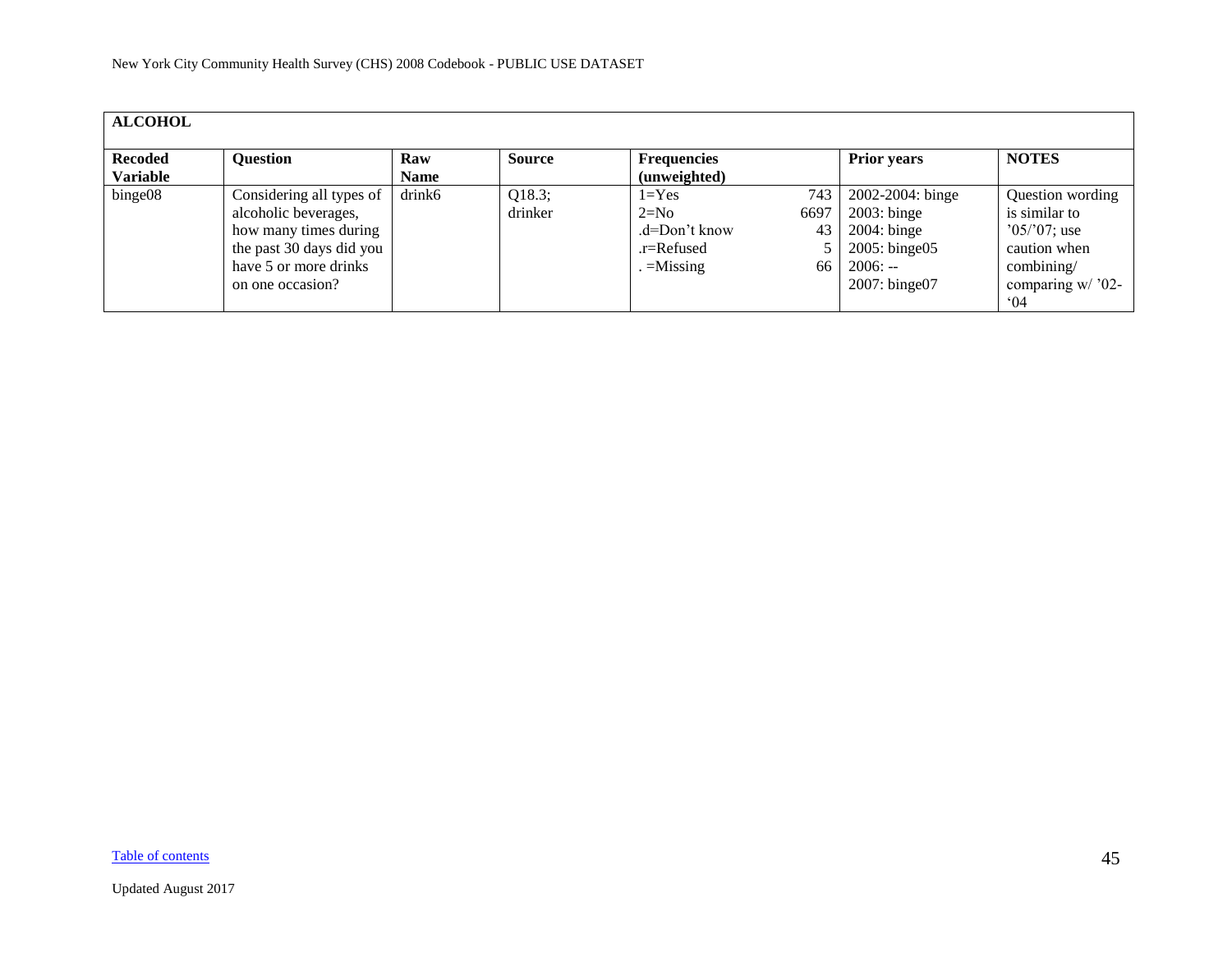<span id="page-45-0"></span>

| <b>DOMESTIC VIOLENCE</b>          |                                                                                                                                                                                                                  |                    |               |                                                    |                         |                                                             |              |
|-----------------------------------|------------------------------------------------------------------------------------------------------------------------------------------------------------------------------------------------------------------|--------------------|---------------|----------------------------------------------------|-------------------------|-------------------------------------------------------------|--------------|
| <b>Recoded</b><br><b>Variable</b> | Question                                                                                                                                                                                                         | Raw<br><b>Name</b> | <b>Source</b> | <b>Frequencies</b><br>(unweighted)                 |                         | <b>Prior years</b>                                          | <b>NOTES</b> |
| afraid                            | In the past 12 months,<br>have you been frightened<br>for the safety of yourself,<br>your children or friends<br>because of the anger or<br>threats of an intimate<br>partner?                                   | domest1            | Q19.1         | $1 = Yes$<br>$2=N0$<br>.d=Don't know<br>.r=Refused | 116<br>7374<br>18<br>46 | 2002: afraid<br>$2003: -$<br>2004-2006: afraid<br>$2007: -$ |              |
| forcedanysex                      | Since you turned 18, has<br>anyone ever forced you<br>into any type of unwanted<br>vaginal, oral or anal sex?                                                                                                    | domest4            | Q19.2         | $1 = Yes$<br>$2=N0$<br>.d=Don't know<br>.r=Refused | 317<br>7124<br>18<br>95 | $2002 - 2007$ : --                                          | New in 2008  |
| dvscreen                          | Has a doctor or other<br>health professional ever<br>asked you about conflict<br>in your relationship, such<br>as whether you have been<br>hit or hurt or forced into a<br>sexual act by an intimate<br>partner? | domest5            | Q19.2         | $1 = Yes$<br>$2=N0$<br>.d=Don't know<br>.r=Refused | 534<br>6923<br>30<br>67 | $2002 - 2007$ : --                                          | New in 2008  |